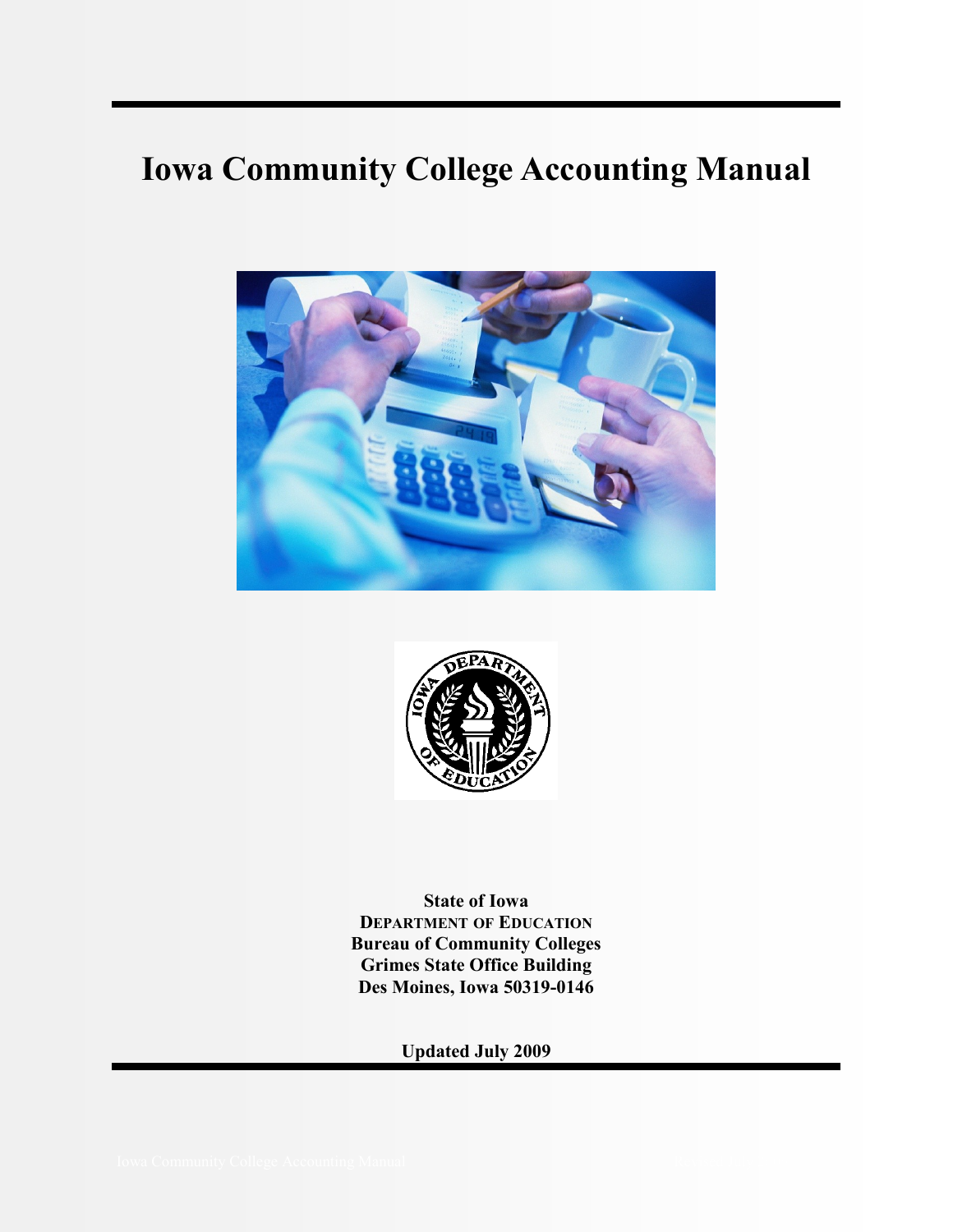# **TABLE OF CONTENTS**

| Chapter I    | The Accounting System                                            | Page 3  |
|--------------|------------------------------------------------------------------|---------|
| Chapter II   | Basic Encoding Plan                                              | Page 6  |
| Chapter III  | Organizational Unit                                              | Page 9  |
| Chapter IV   | Funds                                                            | Page 10 |
| Chapter V    | Function                                                         | Page 14 |
| Chapter VI   | Specific Units for Instructional and<br><b>Support Functions</b> | Page 17 |
| Chapter VII  | General Ledger Chart of Accounts                                 | Page 20 |
| Chapter VIII | <b>Asset Accounts</b>                                            | Page 21 |
| Chapter IX   | Liabilities                                                      | Page 28 |
| Chapter X    | <b>Reserves and Fund Balances</b>                                | Page 34 |
| Chapter XI   | Revenue                                                          | Page 36 |
| Chapter XII  | Expenditures, Salaries, Related<br>Payroll and Fringe Benefits   | Page 46 |
| Chapter XIII | <b>Current Expenses</b>                                          | Page 51 |
| Chapter XIV  | Capital Outlay                                                   | Page 59 |
| Chapter XV   | <b>Fiscal Year Financial Reporting</b>                           | Page 62 |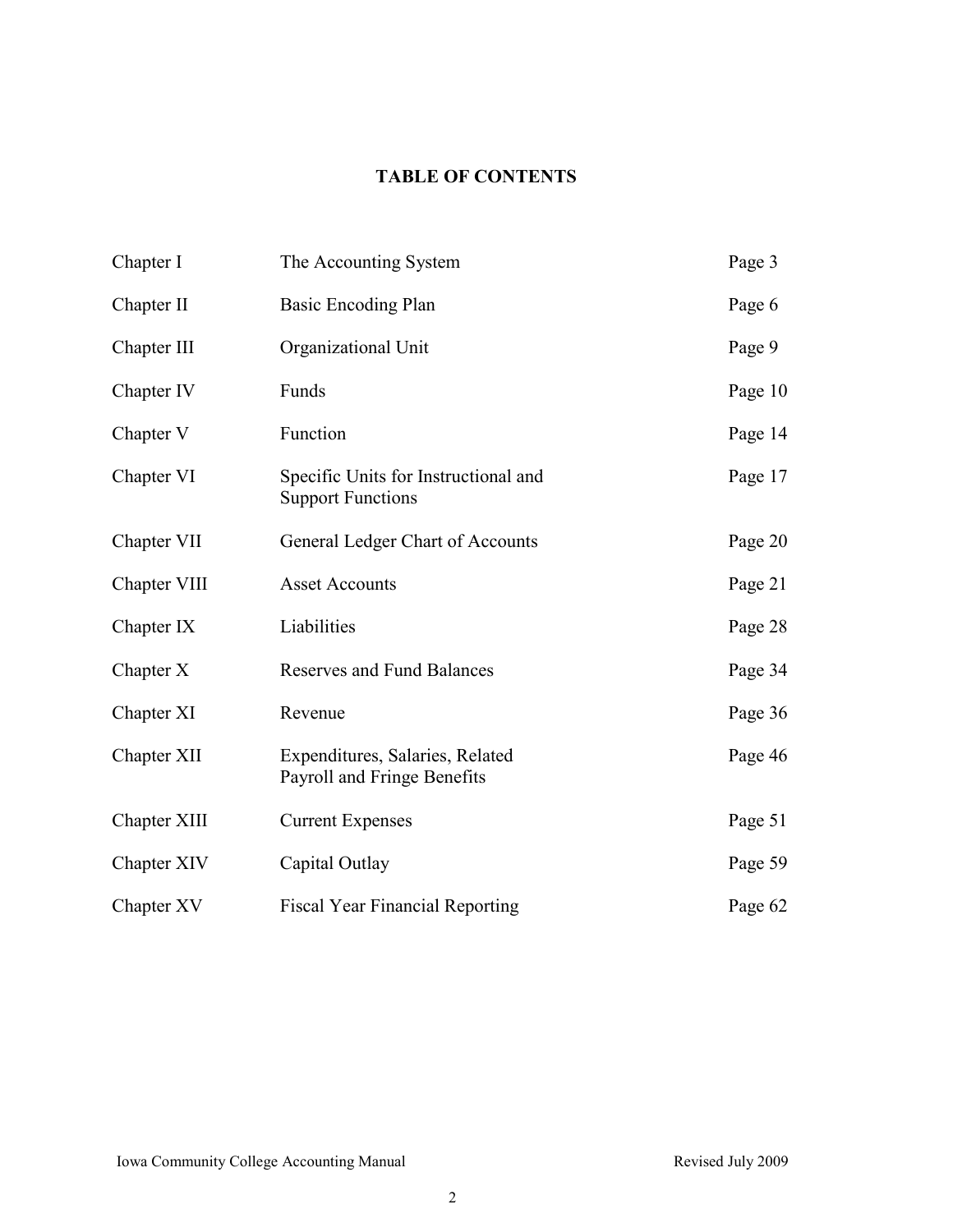# **CHAPTER I THE ACCOUNTING SYSTEM**

Each Iowa Community College is the recipient of monies from numerous sources. These monies will be expended for general community college operations, appropriated and expended for capital community college facilities, used to establish and maintain endowments, and for various other purposes, as approved by the local administration and Board of Trustees.

In view of the objectives of the accounting system, it is necessary to segregate the assets of the community college according to its source and intended use. For this reason, the accounting system is divided into separate entities called funds. These funds are the primary recording and reporting categories; therefore, every financial transaction of the community college pertains to one of the funds and should be classified accordingly.

In addition to accounting by fund, the accounting system should provide for accounting by organizational units and the organizational structure of each community college based on the activities performed.

This accounting system utilizes a "functional" chart of accounts and a "general ledger" chart of accounts. The functional chart reflects the organizational units, or cost centers of the Iowa Community College. The general ledger chart sets out the individual asset, liability, fund balance (equity), revenue, and expenditure accounts. Revenue accounts are identified by source and expenditure accounts are identified by type and object.

In addition, the procedural philosophy of this accounting system is based on the following precepts:

A. Definition of Accounting

The purpose of accounting is to <u>record</u> and classify, summarize, and report the financial transactions of an organization.

B. Source Documents

Transactions originate from a variety of sources. Documents that provide evidence of transaction are called source documents. These may be a purchase order, a receiving report, an invoice, a personnel appointment form or letter, a payroll register, a cash receipt form, a check stub, a voucher form, or any other document that gives evidence of a financial transaction.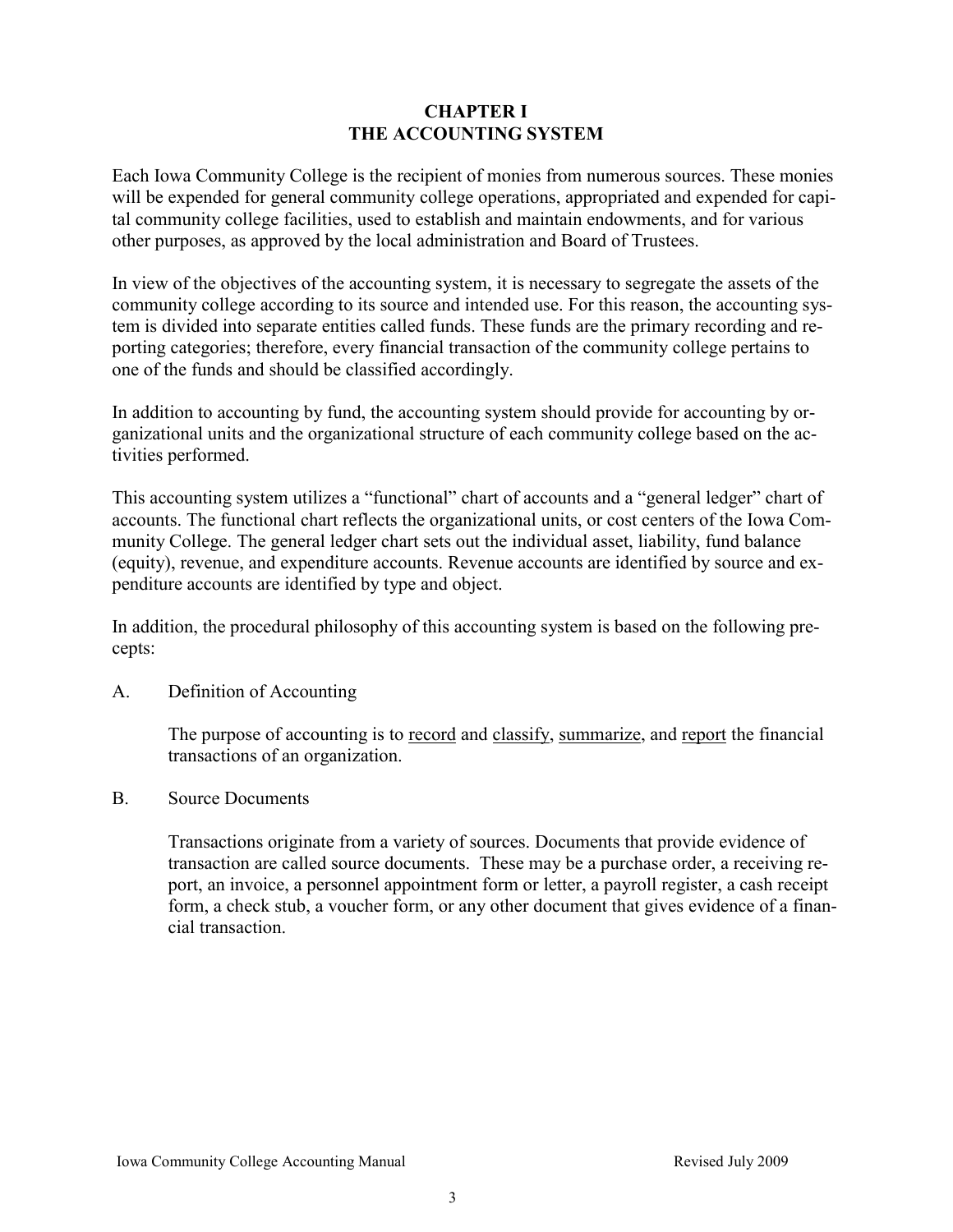# C. Classify

Transactions are classified by type and by the organizational unit of the community college benefiting from them. This is achieved by utilizing charts of accounts.

There are two different charts of accounts, as follows:

- 1. A functional chart of accounts lists the various organizational units of a community college with a numeric code to identify each unit.
- 2. A general ledger chart of accounts lists the various assets, liability, equity, revenue, and expenditure accounts with a numeric code to identify each account.

To classify a transaction, it should be assigned a code from the functional chart and a code from the general ledger chart.

#### D. Record

After being classified, each transaction is recorded in an orderly manner into the accounting system. The accounting system provides a historical record of all the transactions separated by their classification.

#### E. Summarize

The masses of data, classified and recorded as mentioned above, become more useful when summarized. It is not a single transaction, but the sum of all the transactions of a day, a week, a month, or a year that has the greatest significance. Therefore, totals are obtained periodically for each classification of transactions recorded in the accounting system. Some summaries should be made frequently; others only occasionally. For example, it may be desirable to know daily the summary of transactions affecting cash, while it may be useful to know only monthly the summary of transactions affecting salaries.

There are two basic kinds of ledgers—general and subsidiary. The general ledger reflects the periodic summaries and the balance for each asset, liability, equity, revenue, and expenditure control account. Some general ledger control accounts contain information on related, but different transactions that need to be maintained separately, as well as combined. Therefore, subsidiary ledger accounts are maintained for the summary of these different, but related, transactions. An example is subsidiary ledger which accounts for notes receivable from individual students, the total of which should equal the general ledger account, Notes Receivable Student Loans.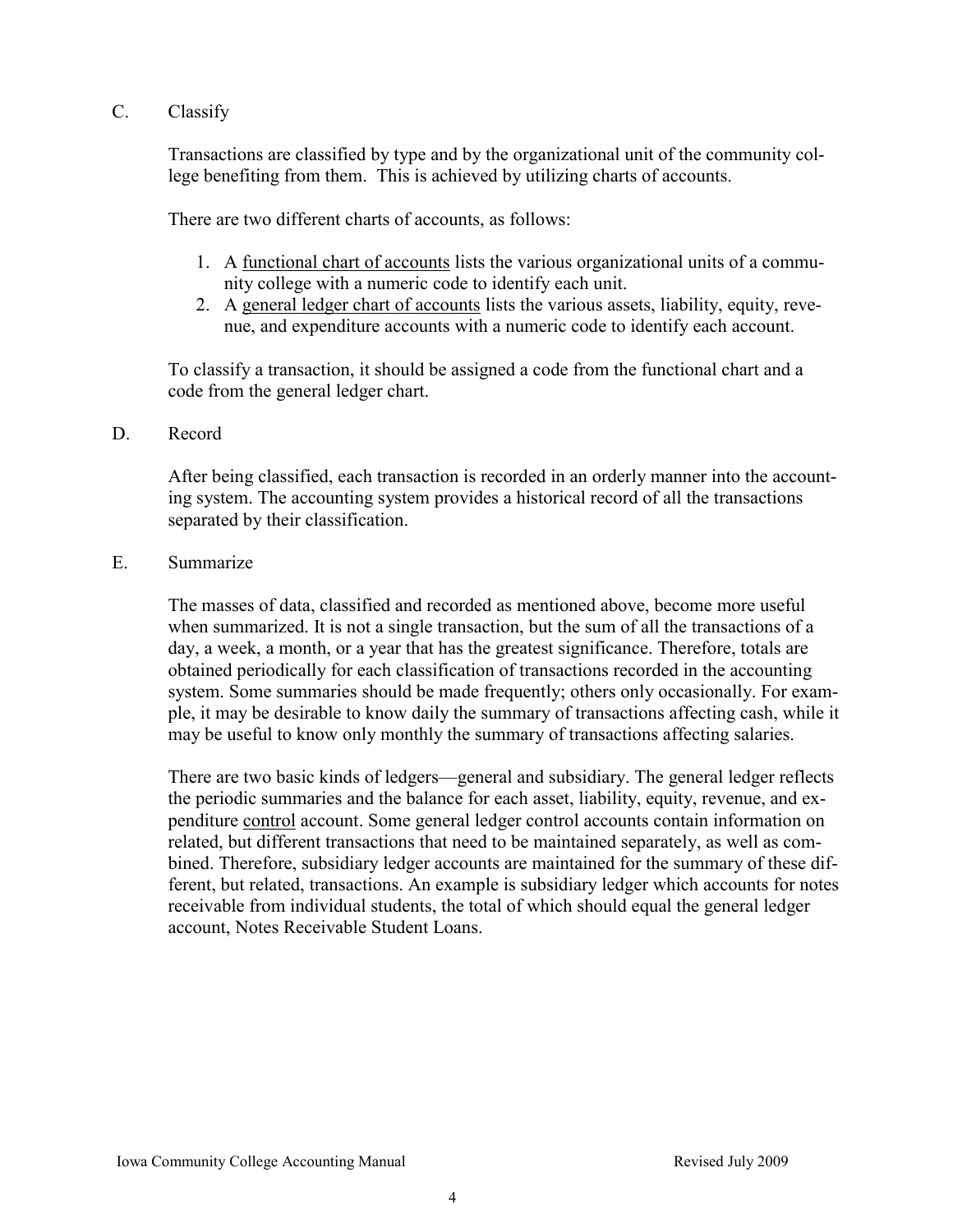# F. Report

The accounting process serves little useful purpose unless timely and meaningful reports are submitted to individuals needing to know the financial position of a community college, the income it has received during the accounting period, and the obligations and expenditures it has incurred during that same time period. Reports, then, should be designed to provide useful information to those persons and organizations, which are to receive them.

Account titles and descriptions may be added to this manual in order to meet a local community college's needs by using the unassigned account numbers in the appropriate object account code group classification. However, all account numbers should be combined into assigned numbers for state reporting purposes.

\*\*\***Reporting templates obtained from the Department must be used when reporting year-end financial information to ensure consistency among the community colleges.\*\*\***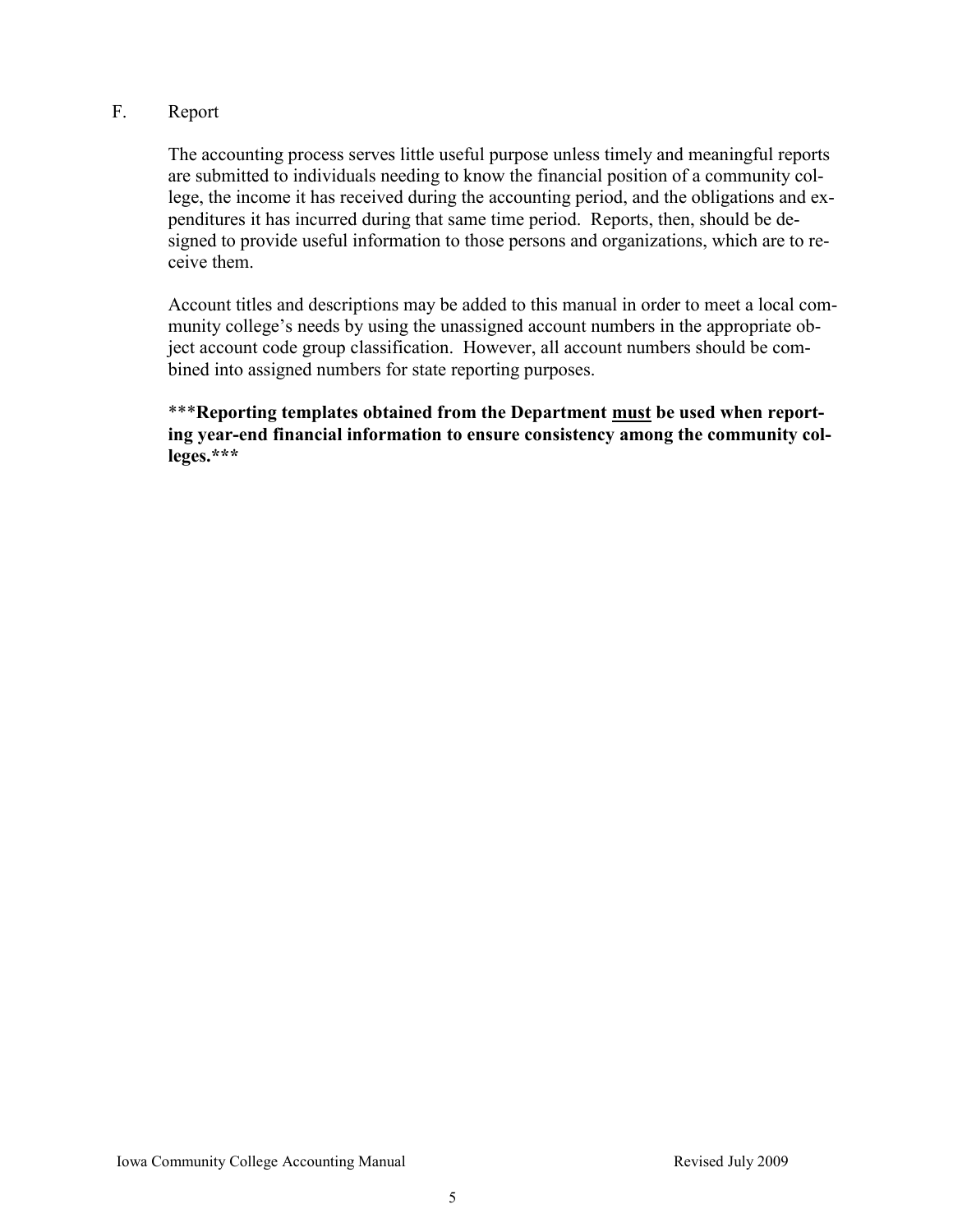# **CHAPTER II BASIC ENCODING PLAN**

The account codes have been designed to enable each community college to accumulate financial data according to several different classifications, i.e., by funds, function, organizational units, program, section, source of income, or type of expenditure. In addition, the logic of the coding system makes it compatible with accounting systems.

A. The basic plan for encoding consists of 14 digits.

The 14 digits are divided into four groups.

| Digit Position                                                                                                                                                         |   |                |                |                |       |   |                           |   |   |                                  |                              |                                |                   |                |
|------------------------------------------------------------------------------------------------------------------------------------------------------------------------|---|----------------|----------------|----------------|-------|---|---------------------------|---|---|----------------------------------|------------------------------|--------------------------------|-------------------|----------------|
| 1. Organizational Unit                                                                                                                                                 |   | $\overline{2}$ | $\overline{3}$ | $\overline{4}$ | 5     | 6 | 7                         | 8 | 9 | $\mathbf{1}$<br>$\boldsymbol{0}$ | $\mathbf{1}$<br>$\mathbf{1}$ | $\mathbf{1}$<br>$\overline{2}$ | $\mathbf{1}$<br>3 | $\overline{4}$ |
| a. Fund<br>b. Function<br>c. Specific Unit<br>2. Site*<br>Optional*<br>3.<br><b>General Classification</b><br>4.<br>a. General Ledger Classification<br>b. Object Code | X | $\lambda$      | X              |                | X X X |   | $\boldsymbol{\mathrm{X}}$ | X |   | XX                               | X                            | X                              |                   |                |

\* Optional use by the community college.

The above encoding system, if used in its entirety, should provide for all needed detail. The community college must use digits 1 through 6, and 12 through 14, for classifying and recording all transactions. The use of digits 7 through 11 will depend on the degree of detail each community college needs for site codes (digits 7 and 8), and the internal reporting needs of each community college (digits 9 through 11).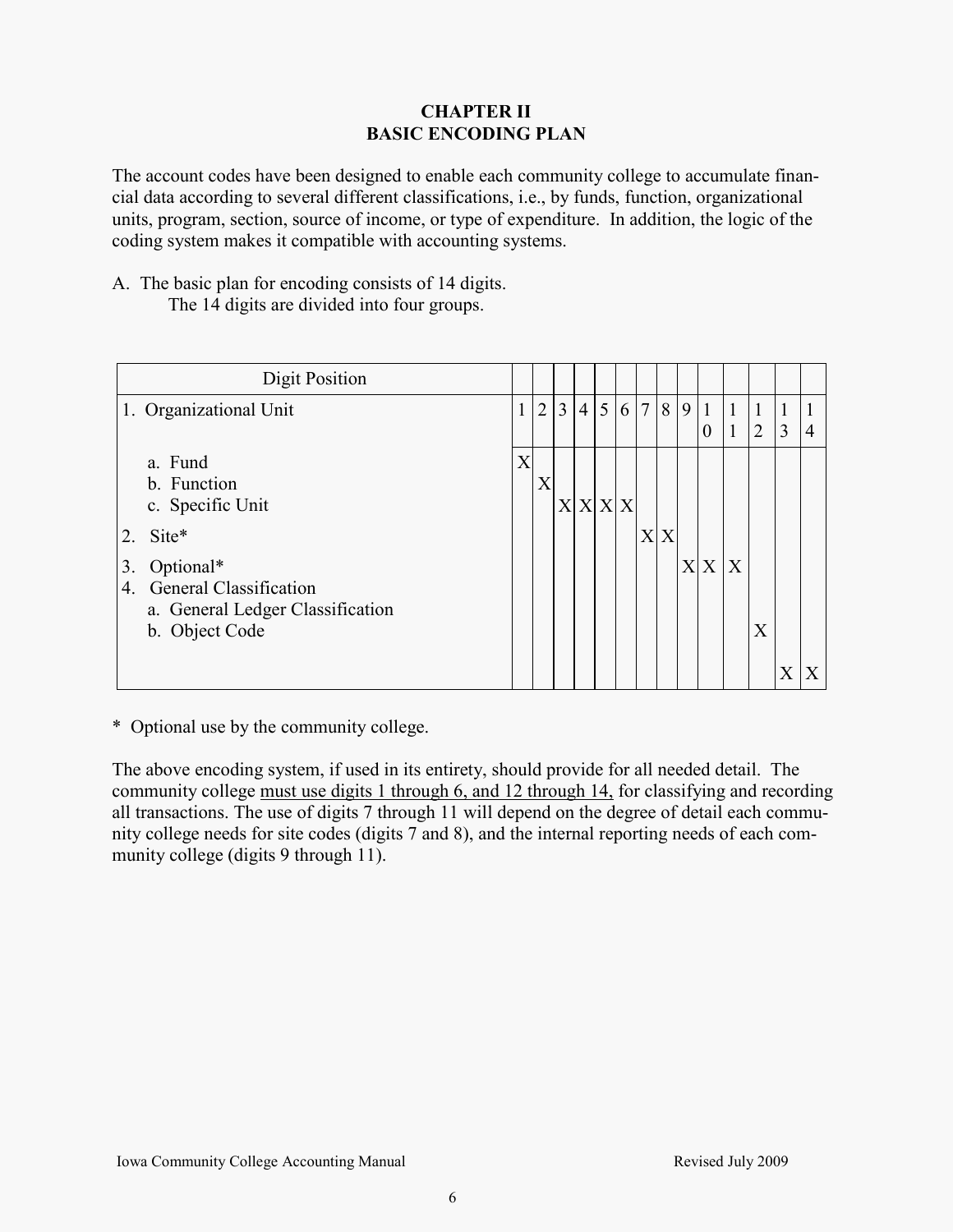Two examples given below illustrate the maximum detail that could be used for encoding procedures:

A. Encoding of salary expenditures for an Arts and Sciences education course — "Zoology General"— at a different site than the main campus.

|                                                                                                              |   | $\overline{2}$ | 3        | $\overline{4}$ | 5        | 6 | 7 | 8 | 9        | 10       | 11       | 12 | 13            | 14 |
|--------------------------------------------------------------------------------------------------------------|---|----------------|----------|----------------|----------|---|---|---|----------|----------|----------|----|---------------|----|
| 1. General Fund<br>Function<br>a.<br>b. Specific Unit                                                        | 1 | 1              | $\Omega$ | $\overline{4}$ | $\theta$ |   |   |   |          |          |          |    |               |    |
| Site<br>2.                                                                                                   |   |                |          |                |          |   |   | 3 |          |          |          |    |               |    |
| Optional<br>3.<br>General Classifica-<br>4.<br>tion<br>a. General Ledger<br>Classification<br>b. Object Code |   |                |          |                |          |   |   |   | $\theta$ | $\Omega$ | $\theta$ | 5  | $\mathcal{D}$ | 0  |

A community college wanting more detailed information would utilize the optional digits, more specifically encoding digits 9, 10, and 11.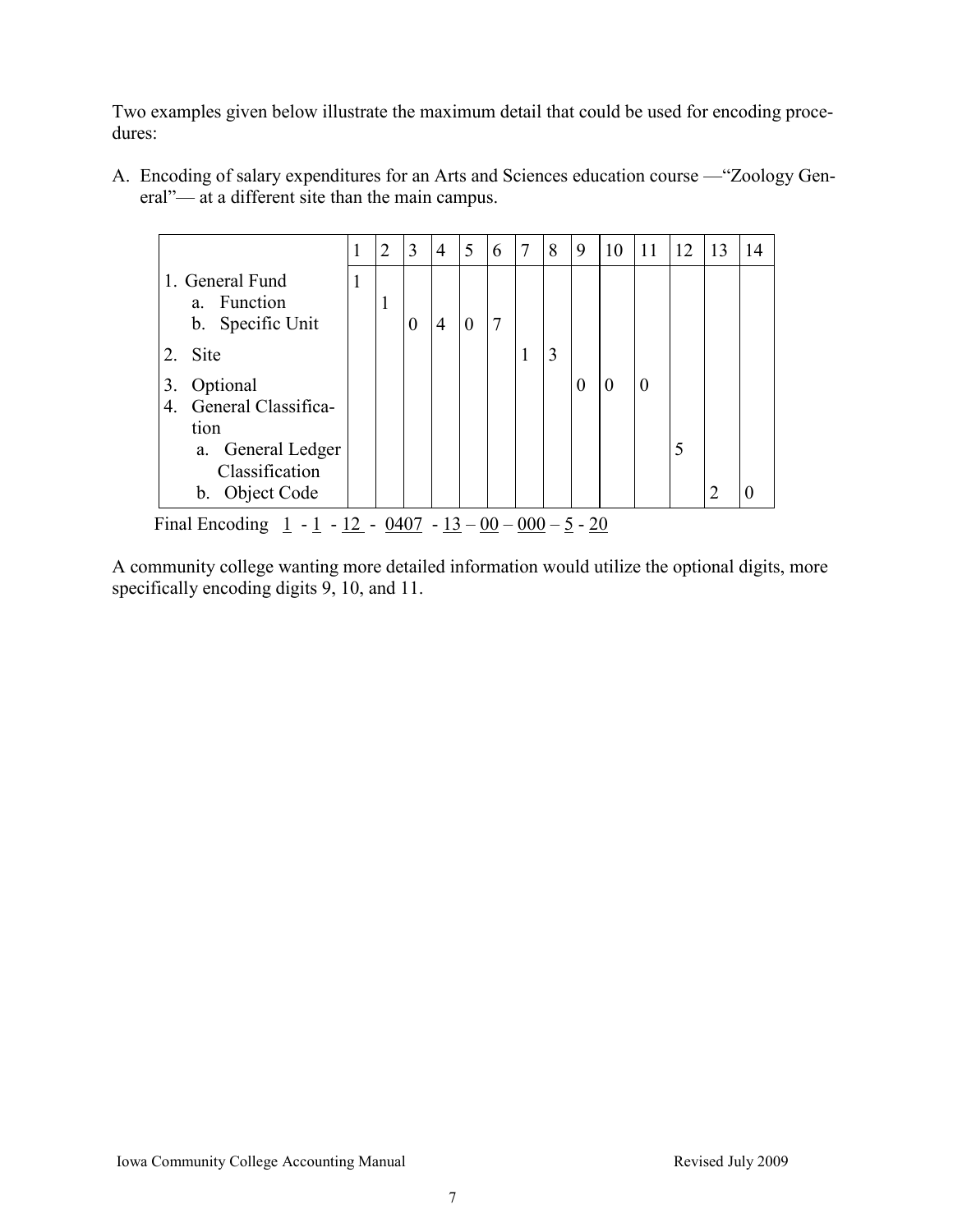A. Encoding of tuition for a part-time JTPA student at the main campus in a preparatory vocational program identified as "Landscaping" (CIP Number 01. 06050100).

| 1. General Fund<br>$\mathbf{1}$<br>a. Function<br>$\overline{2}$<br>b. Specific Unit<br>3<br>3<br>4<br>0<br>$\mathbf{1}$<br>2. Site<br>$\theta$<br>Optional<br>3.<br>0<br>$_{0}$<br>General Classifica-<br>4.<br>tion<br>a. General Ledger<br>4<br>Classification | 5<br>8<br>3<br>9<br>$\overline{2}$<br>4<br>6<br>7<br>12<br>13<br>10<br>11<br>1<br>14 |  |  |  |
|-------------------------------------------------------------------------------------------------------------------------------------------------------------------------------------------------------------------------------------------------------------------|--------------------------------------------------------------------------------------|--|--|--|
|                                                                                                                                                                                                                                                                   |                                                                                      |  |  |  |
|                                                                                                                                                                                                                                                                   |                                                                                      |  |  |  |
| b. Object Code                                                                                                                                                                                                                                                    |                                                                                      |  |  |  |

The preceding illustration demonstrates the maximum detail for encoding tuition. At this time, tuition would be identified to the function level. The present accounting manual includes 18 digits and that the mandatory usage of the 18 would be the following 11.

| Fund          | 1 Digit  |
|---------------|----------|
| Function      | 1 Digit  |
| Specific Unit | 4 Digits |
| Site          | 2 Digits |
| Object Code   | 3 Digits |

A community college would have the option of expanding beyond the 18 digits for local use.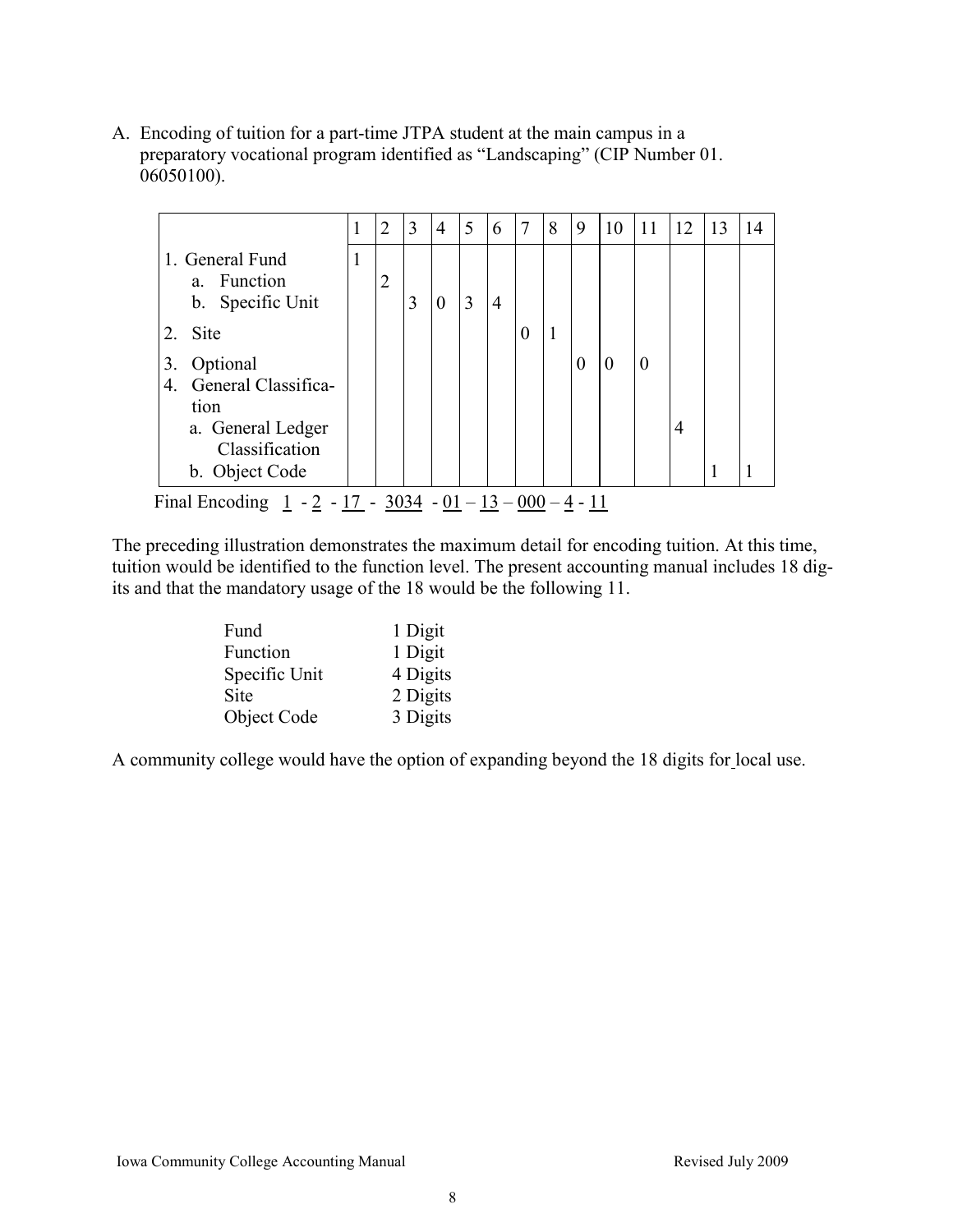# **CHAPTER III ORGANIZATIONAL UNIT**

# A. Explanation

| Fund | Function | Specific<br>Unit | Site | Optional | Object |
|------|----------|------------------|------|----------|--------|
|      |          |                  |      |          |        |

Next to fund, the most important heading is a classification by organizational unit or activity. It is by organizational unit or activity that appropriations are usually made. The accounting system should reveal accurately the expenditures for each organizational unit or activity. If expenditures for a given unit or activity are made from one fund, the coding provides a means of assembling these figures.

To effectively accomplish its goal, a community college should be organized in such a manner that each area of responsibility is clearly identified--with managerial responsibility--and are sometimes referred to as divisions, departments, sections, or offices.

In addition to these organizational units, there are other activities of a community college that should be accounted for as separate units, such as individual loan funds, individual student organizations, and individual construction projects. In this manual, these activities will be referred to as organizational units.

| Fund Num-<br>ber                      | <b>Function Number</b> | Specific Unit                      |
|---------------------------------------|------------------------|------------------------------------|
| Educational<br>and General<br>Support |                        |                                    |
|                                       |                        | ---- Unrestricted General Fund     |
|                                       |                        | ---- Restricted General Fund       |
| $1$ or $2$                            | 0                      | 0000 General Ledger Control        |
| 1 or 2                                | 1                      | 0100 Arts and Sciences Education   |
| $1$ or $2$                            | 2                      | 3000 Vocational (Career) Technical |
| $1$ or $2$                            | 3                      | 6000 General Adult Education       |

|  | A. Organizational Unit Codes - Examples |  |  |
|--|-----------------------------------------|--|--|
|--|-----------------------------------------|--|--|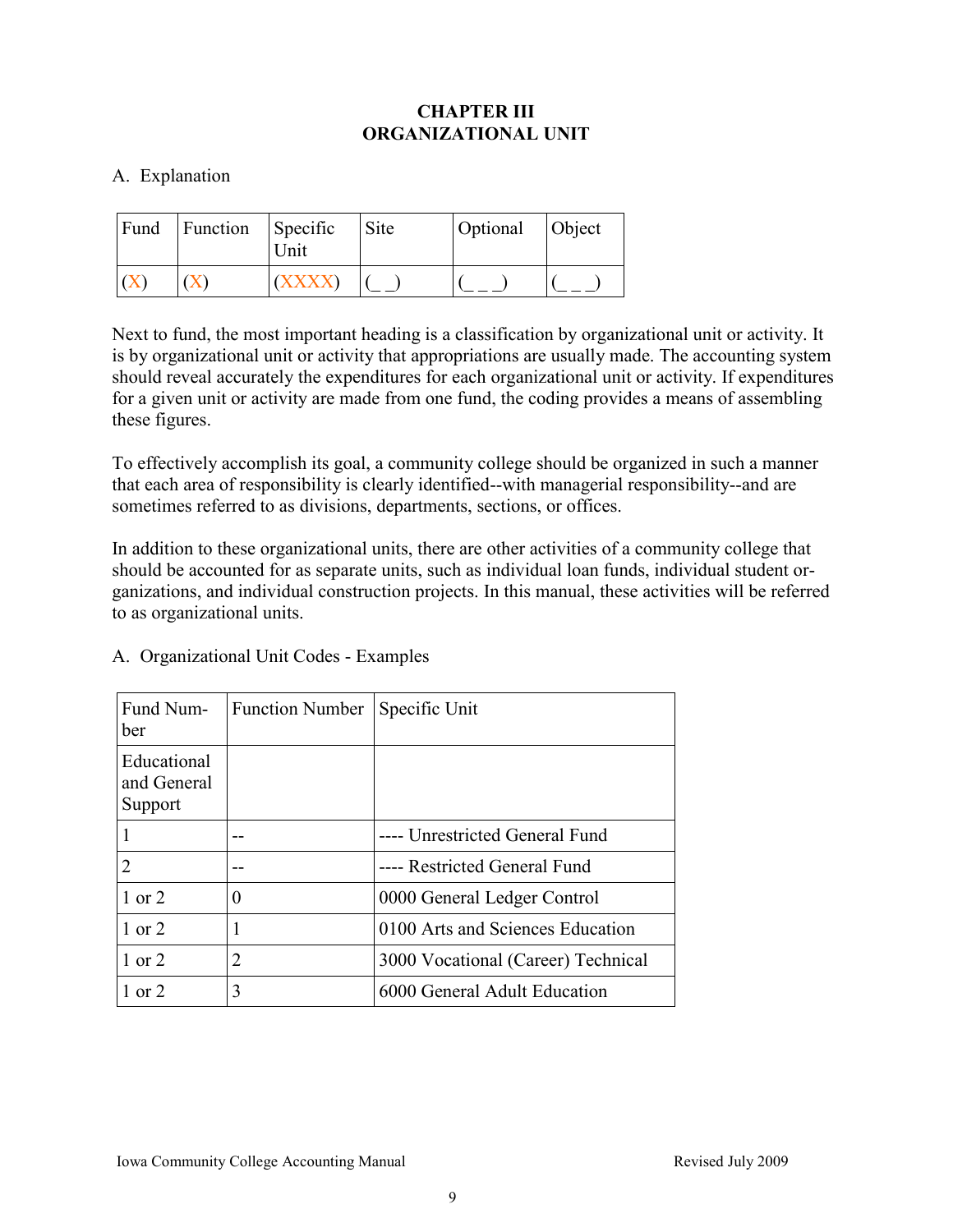# **CHAPTER IV FUNDS**

# A. Explanation

| Fund | Function | Specific<br>Unit | Site | Optional | Object |
|------|----------|------------------|------|----------|--------|
|      |          |                  |      |          |        |

The term "Fund" is defined as follows:

―A sum of money or other resources segregated for the purpose of carrying on specific activities or attaining certain objectives in accordance with special regulations, restrictions or limitations, and constituting an independent fiscal and accounting entity."

For the purpose of the "Iowa Uniform Accounting System for Community Colleges," a one-digit code will be used to identify a "Fund" or "Fund Group". The fund identification digit will always be the first digit of the transaction code. In addition, the fund identifier code will also represent the first digit of each organization code. Organizational units have been grouped by the activities they are to perform or objectives they are to obtain. The segregation of resources by funds further identifies the source of support for the specific organizational units.

# B. Fund Groups and Codes

The following funds will be used:

- 
- 1 Unrestricted General Fund<br>2 Restricted General Fund Restricted General Fund
- 
- 4 Agency Fund
- $\frac{3}{4}$  Auxiliary Fund<br>  $\frac{4}{5}$  Agency Fund<br>
Scholarship Fund<br>
Coan Fund Scholarship Fund
- 
- $\frac{6}{7}$  Loan Fund<br>Plant Fund Plant Fund
- 8 Endowment Fund
- C. Fund Definitions

# Fund 1 - Unrestricted General Fund

This fund is available for legally authorized purposes and is, therefore, used to account for all revenue and expenditures for activities not provided for in other funds. Organizational units to be financed through this fund are those which are generally directly related with the operation and support of the educational program of the college the only restrictions being those imposed by the budget. If provisions are made for restricted general funds, then resources which are earmarked, or restricted for certain purposes, would not be included in this fund.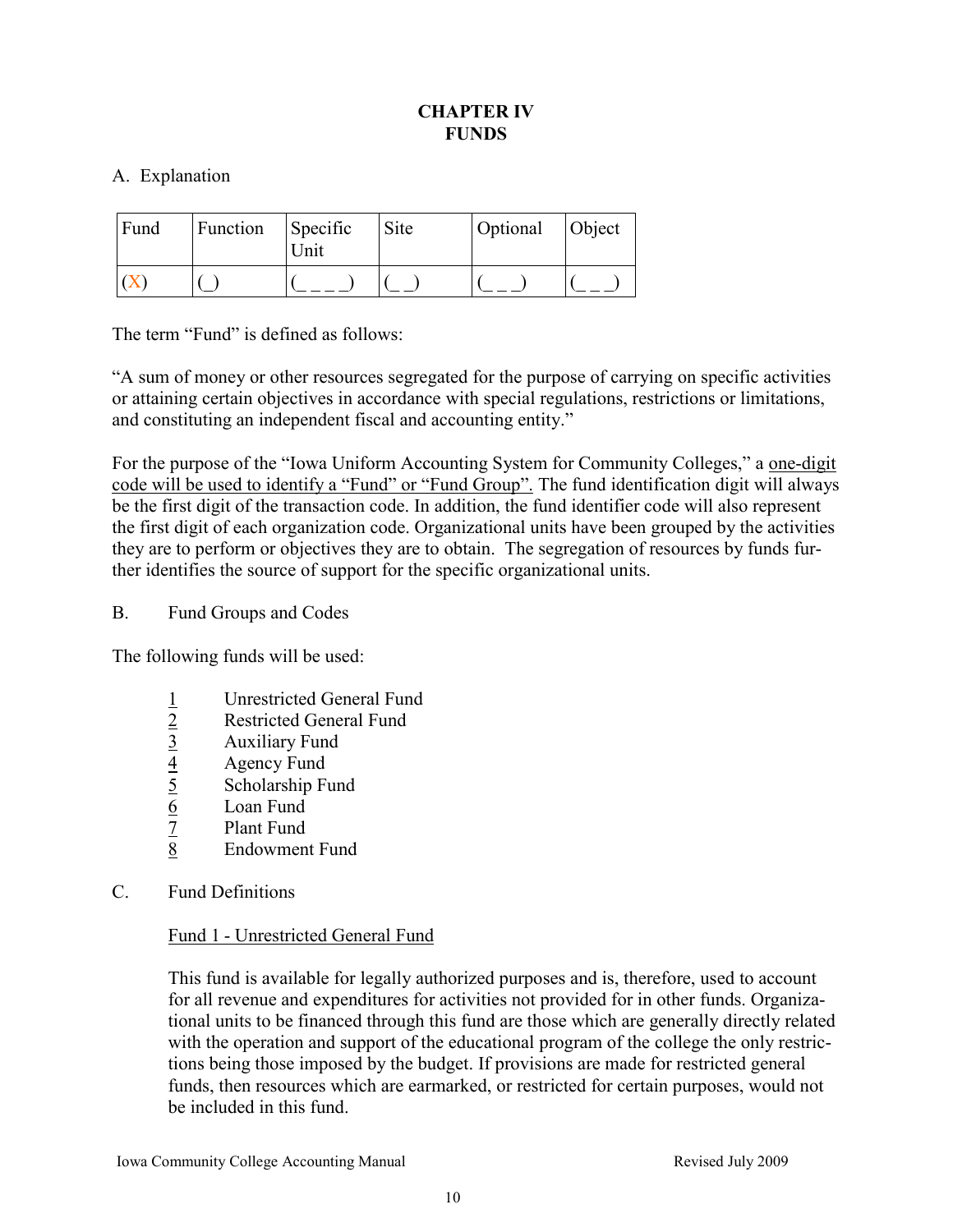# Fund 2 - Restricted General Fund

This fund is used to account for resources that are available for the operation and support of the educational program, but which are restricted as to their use. Some examples are: Tort Liability, Unemployment Compensation, direct Federal grants, Chapter 260E Industrial New Jobs Training activities, and Iowa Values Fund.

### Fund 3 - Auxiliary Fund

This fund is to record resources received, held, and disbursed by a community college over which the community college has determination as to the nature and degree of receipts and expenditures.

#### Fund 4 - Agency Fund

This fund is used to record resources received, held, and disbursed by a community college as fiscal agent for others. Normally, revenue and expenditure of agency funds are not community college revenue and expenditures and should be reported separately. Chapter 260F Jobs Training activities will be included in this fund.

#### Fund 5 - Scholarship Fund

This fund is used to account for resources available for awards to students who are not in payment of services rendered to the community college and will not require repayment to the community college.

On-campus Workstudy payments to students should not be included here since these payments are for services rendered to the community college and should be charged to the organizational units benefiting from the services. The federal share of on-campus expenditures shall be transferred to the benefited fund.

Off-campus Workstudy payments for students should be included here since the college is not the one benefiting from the services of the student. Off-campus reimbursement will be receipted to this fund. (The preceding sentence applies only if the college reimburses the students. The college will then bill the employer for their share. If the employer pays the student, they will bill the college for the federal portion and it will be charged to this fund.)

#### Fund 6 - Loan Fund

Loan funds are those funds whose principal is available for loans. These funds are established for the purpose of aiding students. Frequently, gifts to the community college furnish the basis for the establishment of a loan fund. Where both principal and interest are loanable, these should be placed in this fund. If the principal is not loanable, it should be placed in the Endowment Fund and only the loanable portion of the gift should be classified to this fund. The equity in this fund is increased by gifts and interest on loans and investments and is decreased only by the write-off of uncollectible loans and legally per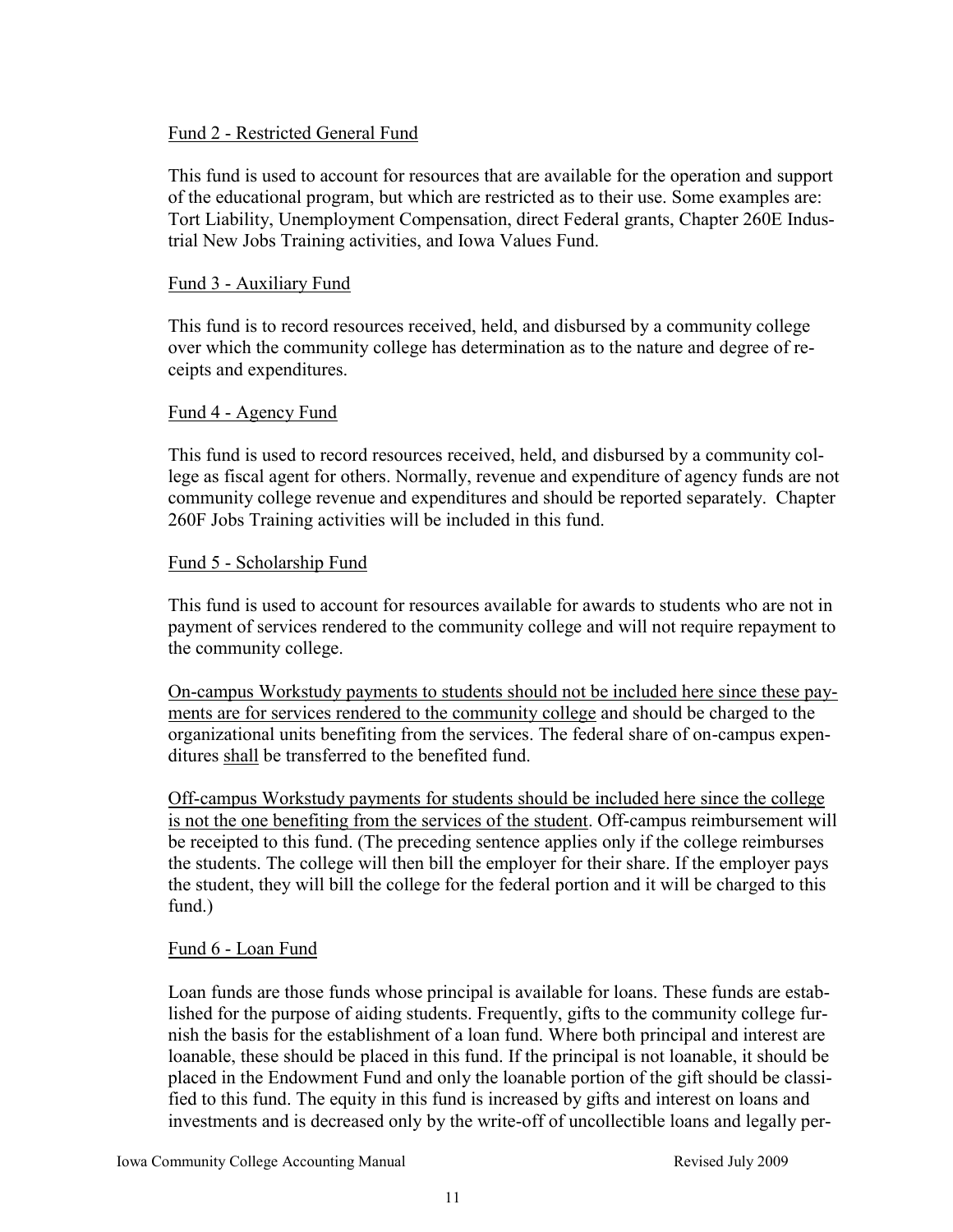mitted administrative and collection costs.

# Fund 7 - Plant Fund

This fund is used to account for the following type of resources:

a. Unexpended Plant Sub-Fund

This sub-fund is used to account for resources which will be expended for the acquisition or construction of physical property to be used for community college purposes and resources designated for the major repair and/or replacement of community college property. Acquisition or construction of physical property, as used here, will be all-inclusive of the capital outlay expenditures previously charged to the Plant Fund. Assets consist of cash, investments, accounts receivable and amounts due from other funds and construction in progress. Liabilities may consist of accounts payable, bonds payable, notes payable, leaseholds payable, and amounts due to other funds.

As funds are expended for construction, an asset control account for construction in progress should be maintained. At the completion of project, construction in progress, together with related liabilities and fund balances should be transferred to the investment in plant sub-fund.

# b. Debt Service Sub-Fund

This sub-fund is used to account for the accumulation of resources, which will be used for interest and principal payments and other debt service charges relating to long-term plant fund indebtedness. The assets of this sub-fund normally consist of cash and investments to be used for the retirement of indebtedness.

c. Investment in Plant Sub-Fund

The investment in plant sub-fund is used to account for the cumulative cost of plant assets, net of cumulative deletions. The assets consist of land, buildings, other structures and improvements, furniture, machinery and equipment, and library materials. Liabilities may consist of accounts payable, notes payable, bonds payable, and leaseholds payable which are associated with the acquisition, renewal or replacement of plant assets, recorded in this fund. The net investment in the plant is the fund balance representing the excess of the carrying value of assets over liabilities.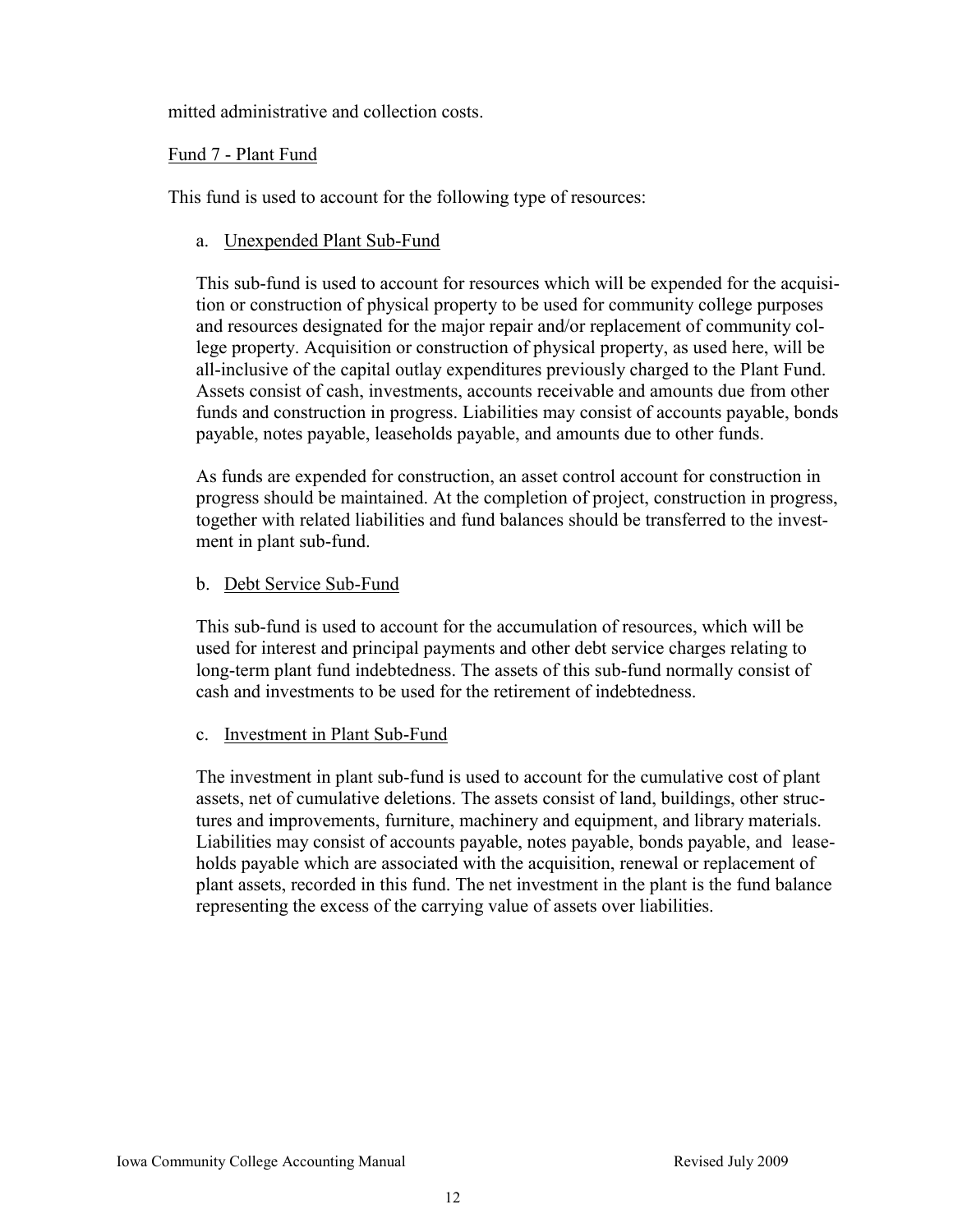# d. Voted Tax Sub-Fund (.2025 Levy) (Optional)

The proceeds of the additional tax approved at an annual school election may only be used for: the purchase of land, construction of buildings, payment of debt contracted for constructions of buildings, purchase of buildings, equipment for buildings, the acquisition of libraries, paying cost of utilities and for the purpose of maintaining, remodeling, improving, or expanding the community college which approved the additional tax.

This is a restricted transfer sub-fund. The amount of annual principal and interest payment should be paid to the sinking fund (bonds) asset object code 114, or sinking fund (notes payable), asset object code 115, depending upon the type of financing used before any of the tax proceeds can be used for any other school purpose. Any unused balance (after the obligation for any one year has been met), may be transferred to the unexpended plant sub-fund.

# Fund 8 - Endowment Fund

Endowment funds, which can be defined as those resources, the principal of which shall be maintained inviolate to conform to restrictions placed thereon by the donor or other outside agency. Generally, only the income from these funds may be used and the net income from endowment fund investments should not be reported as transactions of the endowment fund group; but should be credited directly to the fund group from which such income will be expended, that is general fund, loan fund or plant fund.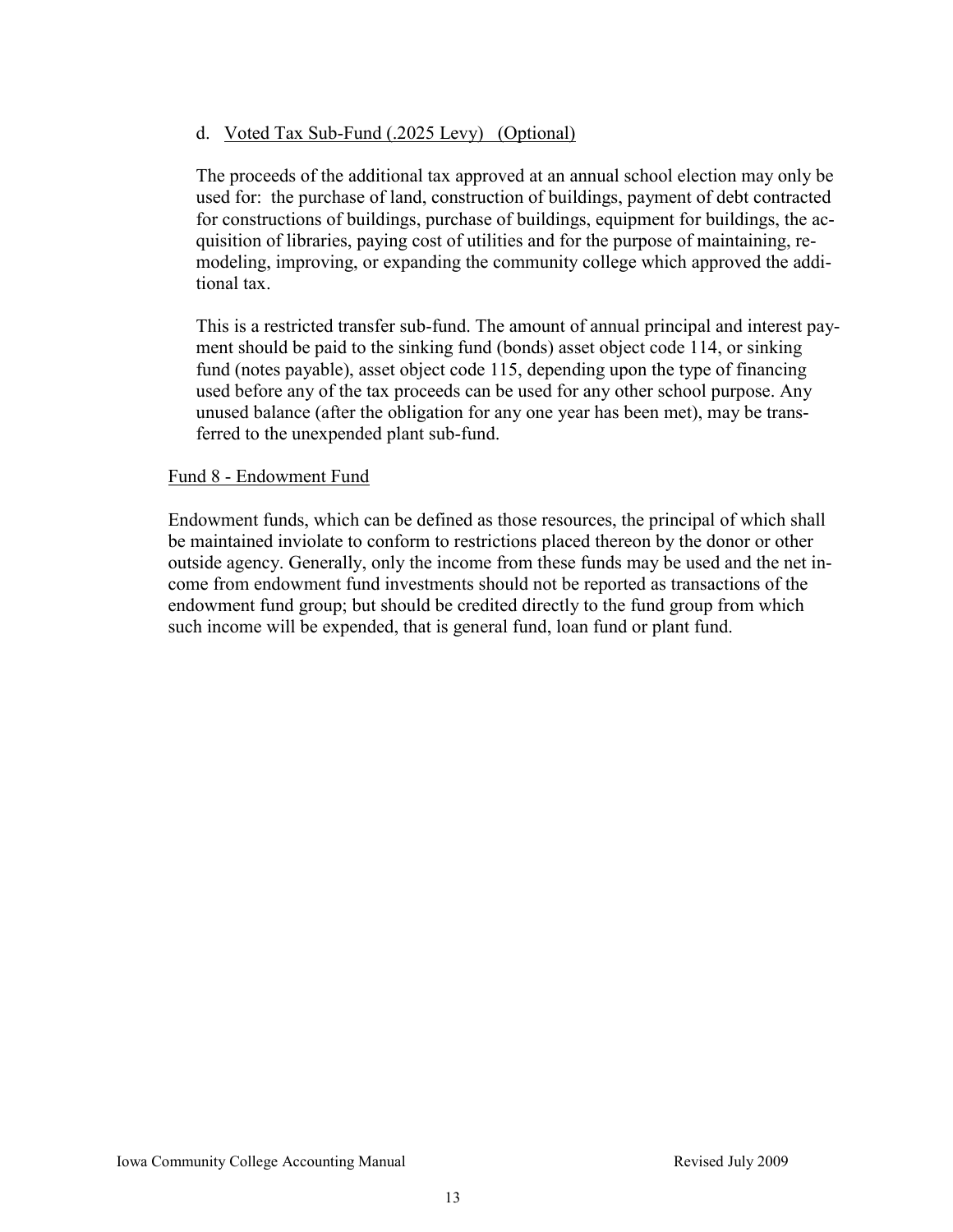# **CHAPTER V FUNCTION**

# A. Explanation

| Fund | Function | Specific<br>Unit | Site | Optional Object |  |
|------|----------|------------------|------|-----------------|--|
|      |          |                  |      |                 |  |

In the "Iowa Uniform Accounting System for Community Colleges," the organizational units of each fund are grouped together according to the function they perform to aid in the classification and analysis of financial information.

- B. Functional Codes and Groups
	- 1 Arts and Sciences Education
	-
	- 2 Vocational (Career) Technical Education<br>  $\frac{3}{4}$  General Adult Education (Continuing Education<br>  $\frac{4}{5}$  General Administration<br>  $\frac{6}{2}$  Student Services<br>  $\frac{7}{2}$  Learning Resources (Library)<br>  $\frac{8}{2}$  Physical 3 General Adult Education (Continuing Education)
	- 4 Cooperative Programs or Services
	- 5 General Administration
	- **Student Services**
	- Learning Resources (Library)
	- Physical Plant
	- General Institution

#### C. Function Descriptions

The Educational and General Support functions are those performed by organizational units concerned with the operation and support of the educational program. They are financed only through the General Fund Group. The exception to this rule would be as it pertains to related instructional activities in the Auxiliary Fund.

#### Function 1 - Arts and Sciences Education

All administrative and instructional organizational units of the community college which provide instruction in the area of college parallel and college parallel/career option, should be grouped within this function.

#### Function 2 – Vocational (Career) Technical Education

All organizational units designed to provide vocational, technical, and semiprofessional training should be grouped within this function.

#### Function 3 - General Adult Education (Continuing Education)

All organizational units designed to provide services, courses, and programs intended mainly for part-time students who are not a part of one of the instructional divisions of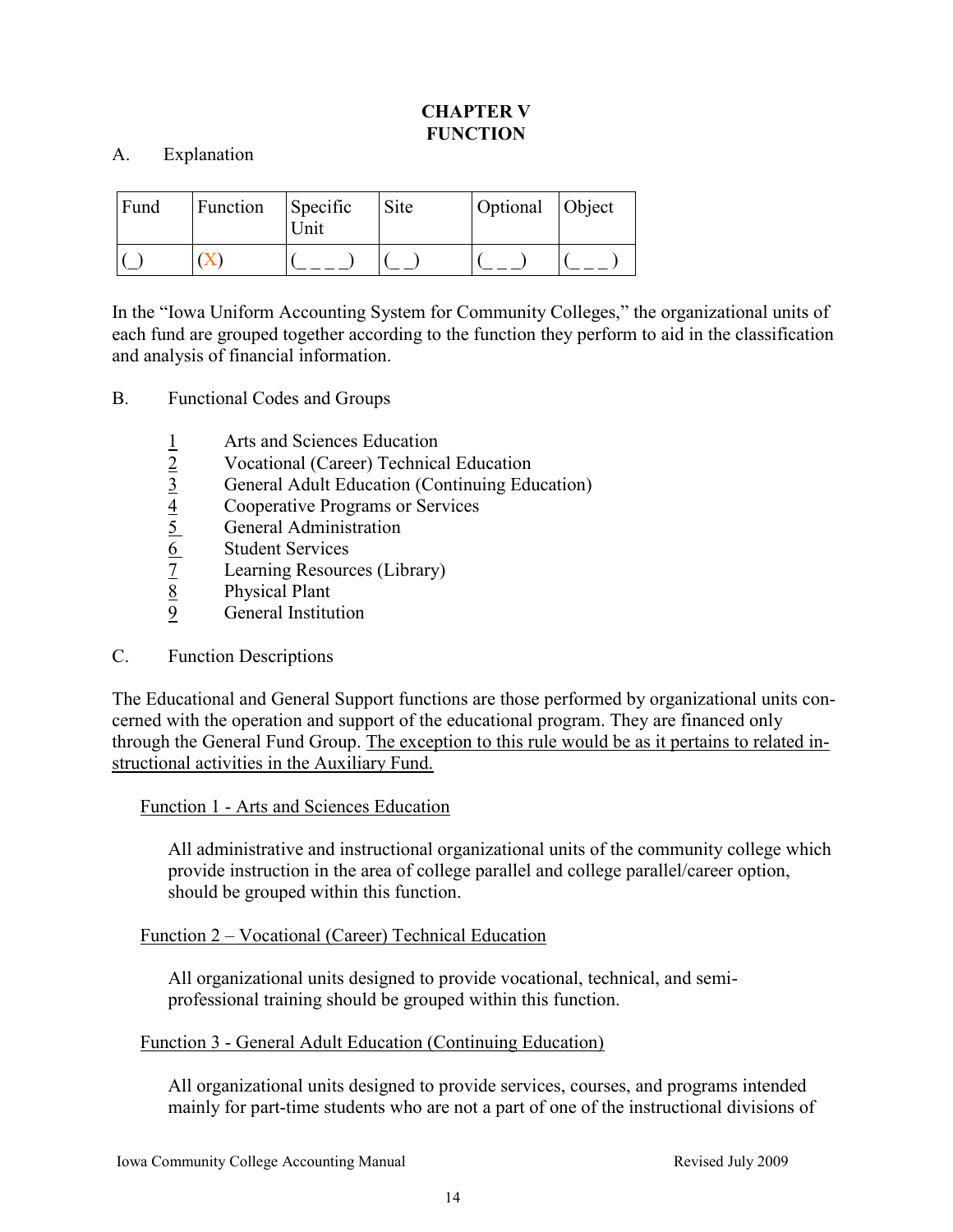Arts and Sciences or vocational-technical functions. Some examples include: adult basic education, high school completion, supplemental vocational-technical, and short-term preparatory. The community college has the option to offer in this function other such things as: vocational-technical part-time, short-term preparatory and adult Arts and Sciences.

#### Function 4 - Cooperative Programs or Services

All organizational units designed to provide instruction for Secondary Joint Effort activities and all activities concerning Chapter 260E Industrial New Jobs Training and Chapter 260F Jobs Training should be grouped in this function.

# Function 5 - General Administration

All expenditures of the Community College Board of Trustees, the CEO, and business office which serves the entire community college should be included in this function. Administrative expenditures, chargeable directly (prorated) to auxiliary enterprises, or to organized activities related to vocational departments should be excluded or deducted from the total included under this function.

#### Function 6 - Student Services

All organizational units, which are primarily concerned with providing services for students, should be grouped under this function.

# Function 7 - Learning Resources (Library)

All organizational units, which provide for storage, distribution, and use of educational materials throughout the entire community college, should be grouped under this function.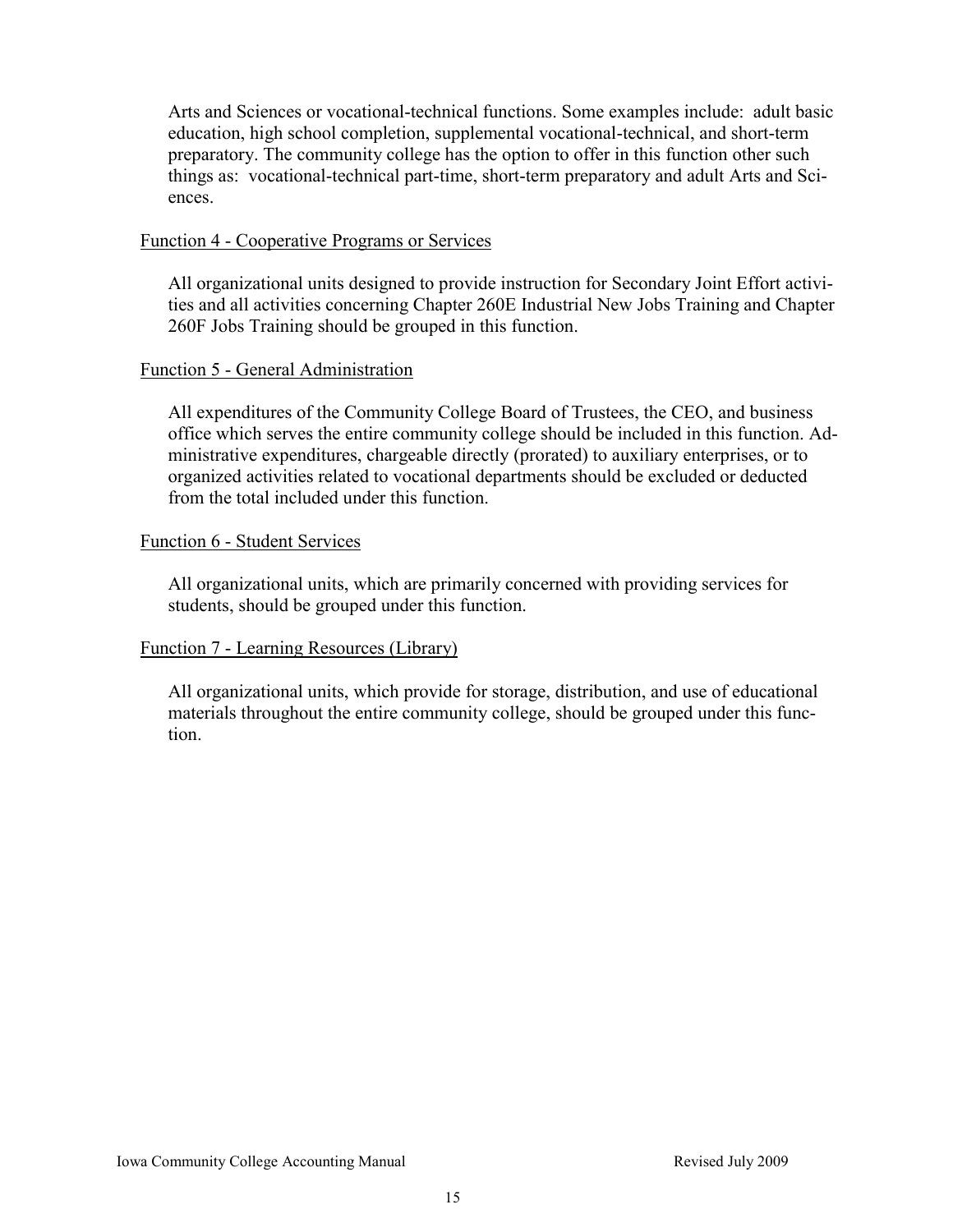# Function 8 - Physical Plant

All organizational units, which are responsible for the operation and maintenance of the community college's physical facilities, should be grouped under this function.

# Function 9 - General Institution

This function includes all other expenditures except those included in functions 1-8 above. Types of expenditures would be found in Chapter VII.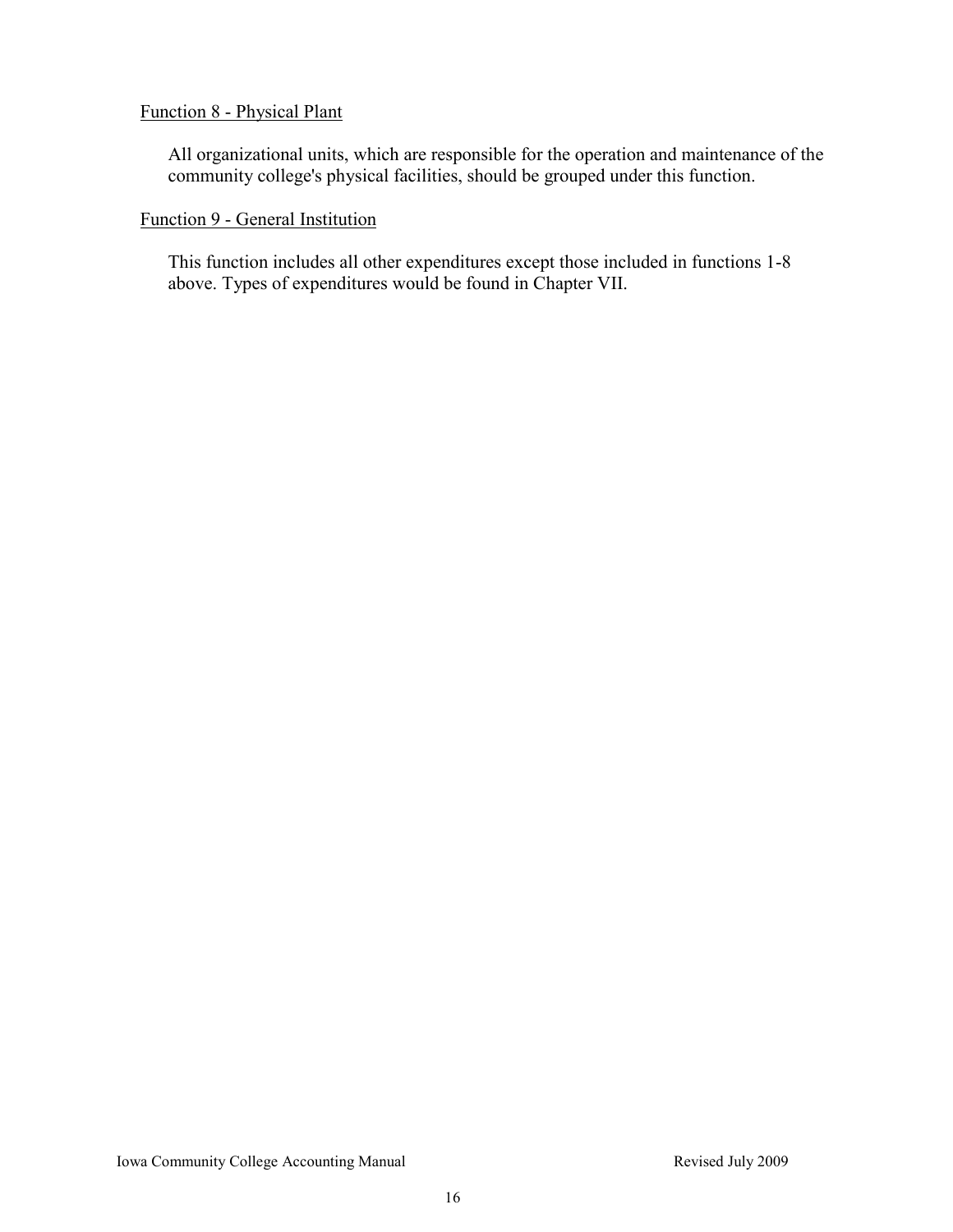# **CHAPTER VI SPECIFIC UNITS FOR INSTRUCTIONAL AND SUPPORT FUNCTIONS**

# A. Explanation

| Fund | Function | Specific<br>Unit | Site | Optional | <b>Object</b> |
|------|----------|------------------|------|----------|---------------|
|      |          |                  |      |          |               |

Each organizational unit or activity of any community college for which financial information is to be accumulated should be assigned a specific unit code. When the fund number, function number, and unique identifier is added to the specific unit number, a code number is established which identifies each organizational unit of the community college. By including the two-digit site numbers, specific location is identified. There are provisions for a range of 99 to 3999 specific unit within each function. Some community colleges may not have need for each of these specific units. This is permissible, but for uniformity in state reporting, the same fund and function number, as presented here should be used. Specific units for vocational-technical education should be used as illustrated.

# B. Overall Unit Structure

| <b>Function</b> | <b>Specific Unit</b>                                |
|-----------------|-----------------------------------------------------|
|                 | 0 0 0 0 Arts and Sciences Education                 |
| $\overline{2}$  | 3000 Vocational (Career) Technical Education        |
| $\overline{3}$  | 6000 General Adult Education (Continuing Education) |
| $\overline{4}$  | 7 0 0 0 Cooperative Programs or Services            |
| $\overline{5}$  | 8000 General Administration                         |
| $\underline{6}$ | 8 2 0 0 Student Services                            |
|                 | $8300$ Learning Resources (Library)                 |
| <u>8</u>        | 8 4 0 0 Physical Plant                              |
|                 | $8\overline{5}$ 0 0 General Institution             |

#### **Examples:**

# **Arts and Sciences Education Function**

2 9 0 1—Administration

#### **Vocational (Career) Technical Education Function**

5 9 0 1—Administration

#### **General Adult Education Function**

6 9 0 1—Administration

### **Cooperative Programs or Services**

7 9 0 1—Administration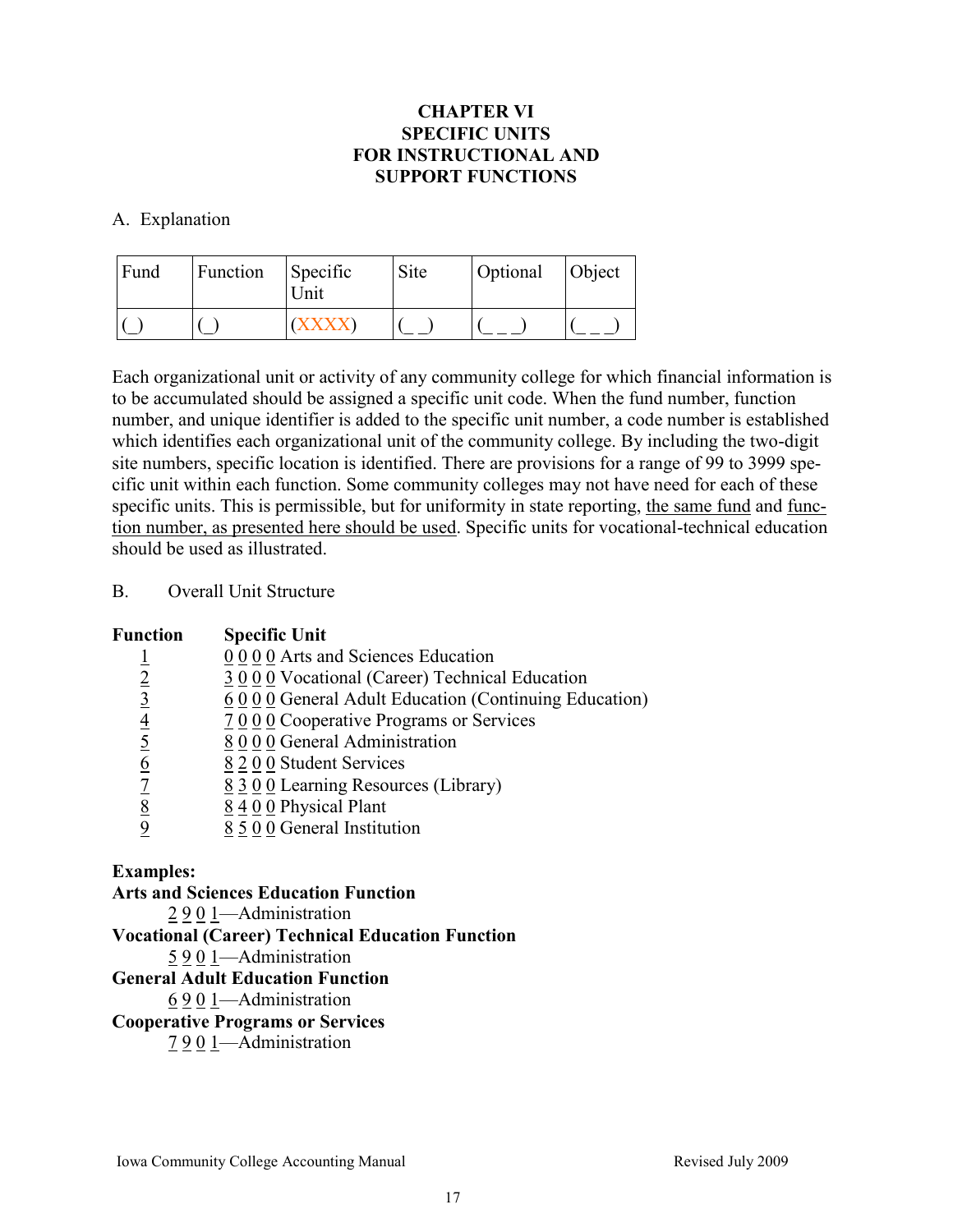### **General Administration Function**

- 8 0 0 1—Board
- 8 0 0 2—President's Office
- 8 0 0 3—Business Office
- 8 0 0 4—Purchasing
- $8005$ —Accounting
- 8 0 0 6—Cashier's Office
- 8 0 0 7—Property Records
- 8 0 0 8—Central Receiving
- 8 0 0 9—Business Services
- 8 0 1 0—Internal Auditor

# **Student Services Function**

- 8 2 0 1—Admissions
- 8 2 0 2-Registrar
- 8 2 0 3—Graduation
- 8 2 0 7—Veterans Affairs
- 8 2 2 0—Counseling
- 8 2 2 1—Placement Office
- 8 2 2 2—Follow-Up
- 8 2 2 3—Financial Aid
- $8$  2  $2$   $4$ —Testing
- 8 2 2 5—Student Activities Office
- 8 2 2 6—Director of Athletics
- 8 2 2 7—Health Services
- 8 2 2 8—Orientation
- 8 2 2 9—Career Option
- 8 2 3 0—Housing

# 8 2 9 0—Administration

# **Learning Resources Function**

- 8 3 0 1 Library
- 8 3 1 0—Media Center
- 8 3 2 0—Computer-Assisted Instruction Laboratory
- 8 3 9 0—Administration

# **Physical Plant Function**

- 8 4 0 1—Grounds Development
- 8 4 1 0—Custodial Services
- 8 4 2 0—Securities Services
- 8 4 3 0—Utility Plant
- 8 4 4 0—Maintenance Service
- 8 4 5 0—Plant Operational Expense (Insurance on
	- buildings and equipment, electricity and water bills etc.)
- 8 4 6 0—Transportation Services
- 8 4 9 0—Administration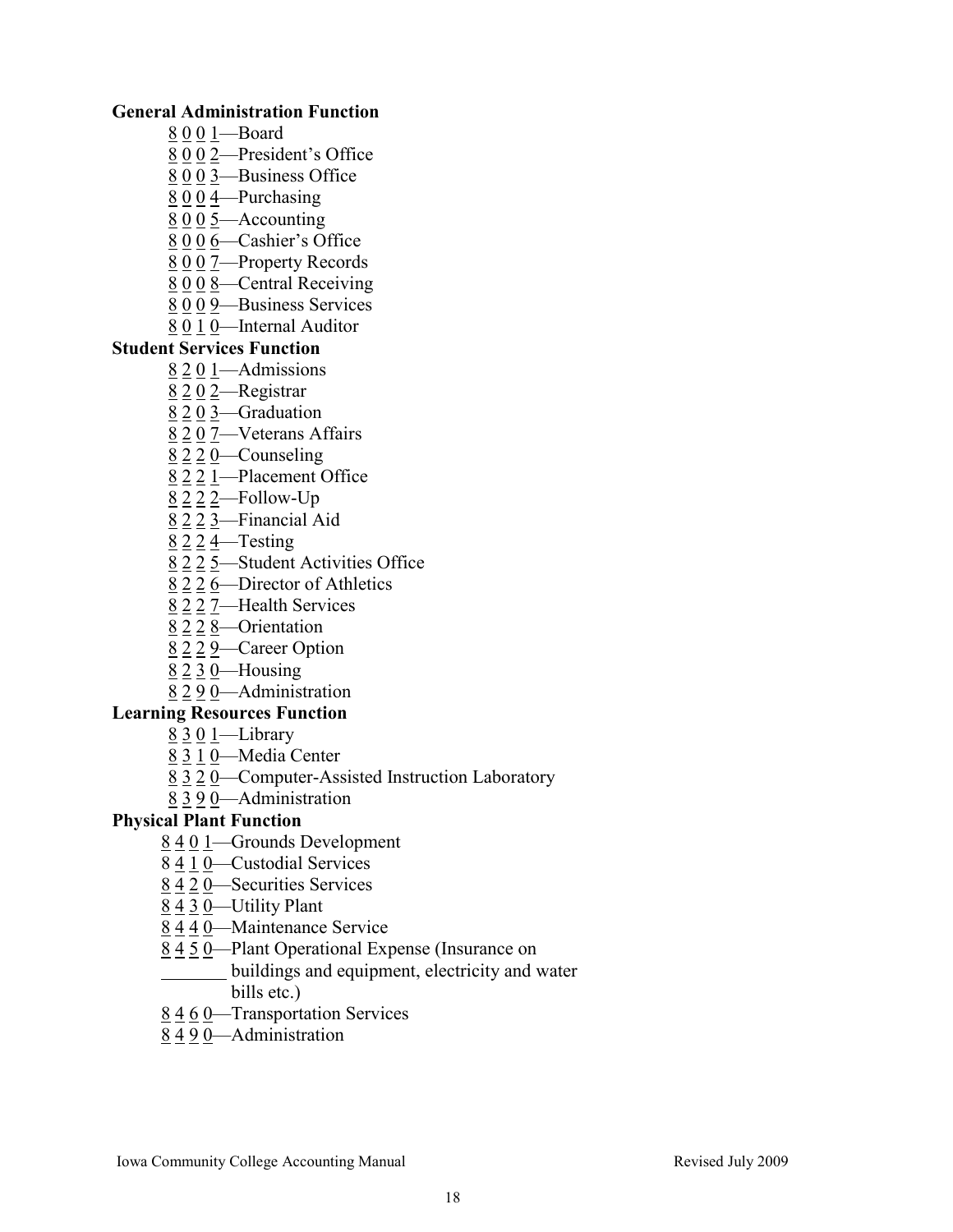# **General Institution**

- 8 5 0 1—Institutional Development
- 8 5 0 2—Personnel Services
- 8 5 0 3—Data Processing
- 8 5 0 4—General Printing
- 8 5 0 5—Communication
- 8 5 0 6—Public Relations
- 8 5 0 7—Other General Institution
- 8 5 1 0—Alumni Affairs
- 8 5 4 3—Early Retirement
- $8\overline{548}$ —District Administration
- $8\overline{5}$   $\overline{5}$   $\overline{5}$   $\overline{5}$   $\overline{5}$   $\overline{5}$   $\overline{5}$   $\overline{5}$   $\overline{5}$   $\overline{5}$   $\overline{5}$   $\overline{5}$   $\overline{5}$   $\overline{5}$   $\overline{5}$   $\overline{5}$   $\overline{5}$   $\overline{5}$   $\overline{5}$   $\overline{5}$   $\overline{5}$   $\overline{5}$   $\overline{5}$   $\overline{5}$   $\overline$
- $8\overline{5}$   $\overline{7}$  0—Telecommunications
- 8 5 9 0—Administration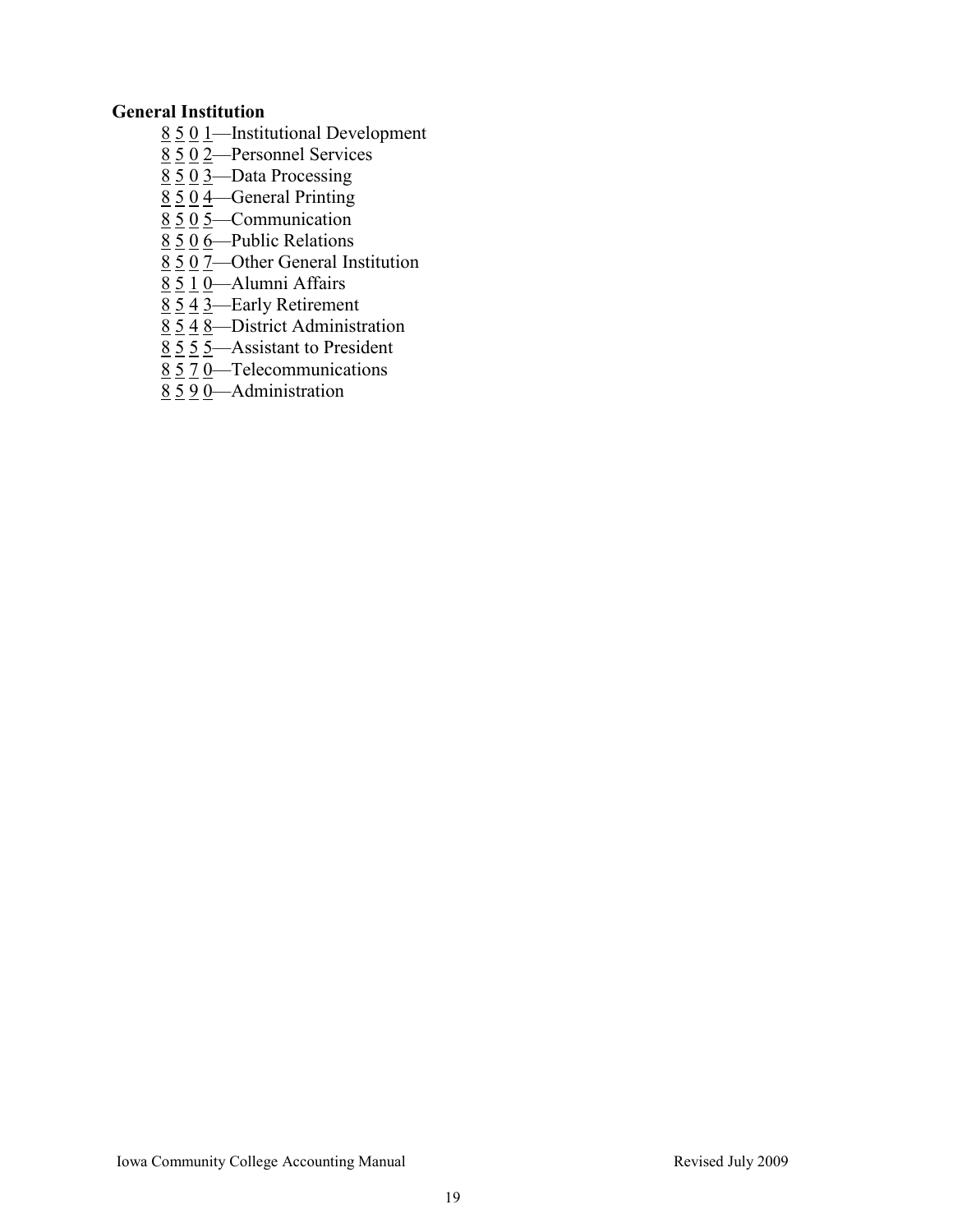# **CHAPTER VII GENERAL LEDGER CHART OF ACCOUNTS**

# **GENERAL LEDGER CLASS:**

| Fund | Function | Specific<br>Unit | Site | Optional | Object |
|------|----------|------------------|------|----------|--------|
|      |          |                  |      |          |        |

A. Explanation—The General Ledger classification code is used to indicate the type of transaction or account. The General Ledger classes are:

- Assets
- Liabilities
- Appropriations, Resources, and Fund Balance
- Revenue
- Expenditures for Salary, Related Payroll Costs, and Fringe Benefits
- Expenditures for Current Expenses
- Expenditures for Capital Outlay

A. The General Ledger classification code is designed as a separate code to describe transactions and accounts regardless of the fund in which they are used. For example, materials, supplies, and non-capitalized capital assets expenditure account 632, may be used in the:

| Unrestricted General Fund | $(1)( ) ( ) ( ) ( ) ( ) ( ) ( ) ( 0 ( 3 2)$ |
|---------------------------|---------------------------------------------|
| Restricted General Fund   | $(2)$ ( ) ( ) ( ) ( ) ( ) ( 6 3 2), and     |
| <b>Auxiliary Fund</b>     | $(3)( ) ( ) ( ) ( ) ( ) ( ) ( ) ( 0 ( 32)$  |

Codes that are not listed in this manual may be used by colleges for internal management purposes during the year. **However, those accounts should be closed out into approved account codes at the end of the fiscal year.**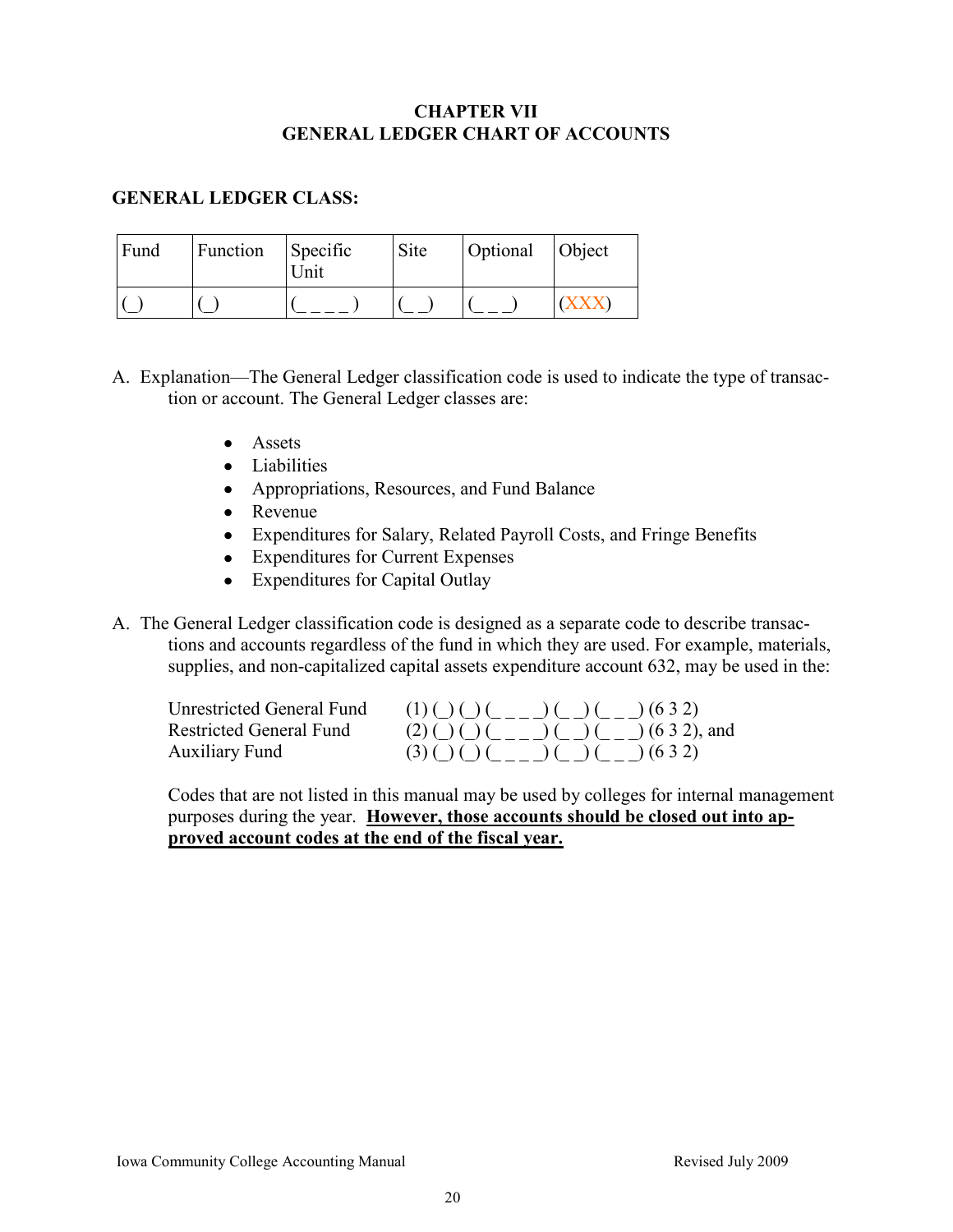# **CHAPTER VIII ASSET ACCOUNTS**

### **GENERAL LEDGER CLASS**

#### A. Charts of Accounts

| Fund | <b>Function</b> Specific | "Jnit | Site | Optional Object |  |
|------|--------------------------|-------|------|-----------------|--|
|      |                          |       |      |                 |  |

# $Cash - 100 - 129$

| Cash in Bank                             | 101  |
|------------------------------------------|------|
| Cash Sinking Fund — Bonds Repayment      | 114  |
| Cash Sinking Fund — Notes Payable        | 115  |
| Cash in Bank — Payroll                   | 119  |
| <b>Returned Checks</b>                   | 120  |
| Cash on Hand                             | 121  |
| Petty Cash                               | 122. |
| Cash in Bank — Property Tax Cash Reserve | 129  |

# Investments — 130-139

| Investment in C.D.'s or U.S. Gov. Securities | 130  |
|----------------------------------------------|------|
| Investment in Savings                        | -131 |
| Other Investments                            | 132  |

# Accounts Receivable — 140-149

| 141  |
|------|
| 142. |
| 144  |
| 145  |
| 146. |
|      |

# Notes Receivable — 150-154

| <b>Student Loans</b>         | 150        |
|------------------------------|------------|
| Other Assets $-155-159$      |            |
| Prepaid Expenses<br>Deposits | 155<br>159 |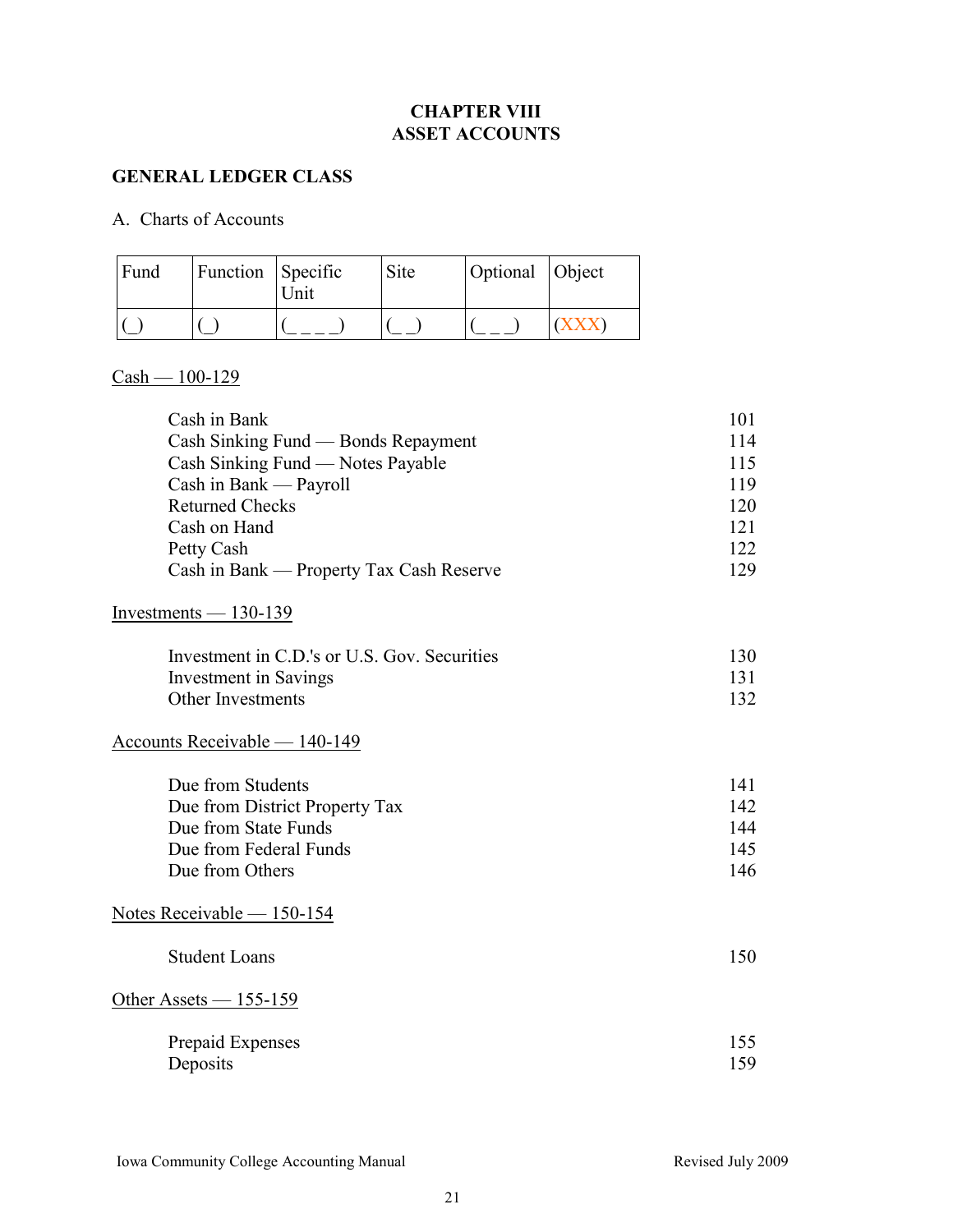#### Inventories  $-160-169$

| Materials and Supplies                | 161 |
|---------------------------------------|-----|
| Repair Materials                      | 162 |
| <b>Auxiliary Enterprise Materials</b> | 163 |
| <b>Custodial Supplies</b>             | 164 |
| Work-in-Progress                      | 169 |

#### Due From Other Funds — 170-179

| Due from Unrestricted General Fund | 171 |
|------------------------------------|-----|
| Due from Restricted General Fund   | 172 |
| Due from Auxiliary Fund            | 173 |
| Due from Agency Fund               | 174 |
| Due from Scholarship Fund          | 175 |
| Due from Loan Fund                 | 176 |
| Due from Plant Fund                | 177 |
| Due from Endowment Fund            | 178 |

#### Loans Outstanding — 180-189

#### Plant Assets — 190-199

| Land                                        | 191 |
|---------------------------------------------|-----|
| Buildings and Fixed Equipment               | 192 |
| Other Structures and Improvements           | 193 |
| Furniture, Machinery and Equipment          | 194 |
| Capitalized Software Purchased/Developed    | 196 |
| <b>Construction in Progress</b>             | 197 |
| <b>Leased Property under Capital Leases</b> | 198 |
| <b>Accumulated Depreciation</b>             | 199 |

#### B. Account Descriptions

The following brief account descriptions are provided as a guide. They are not intended to provide description for all the asset accounts, which may be used by an individual community college. Account titles and descriptions may be added to meet the community college's individual needs by using the unassigned account numbers in the appropriate object account code group classification. **However, for state reporting purposes, all local object codes should be closed to those identified in this accounting manual at the end of the fiscal year.**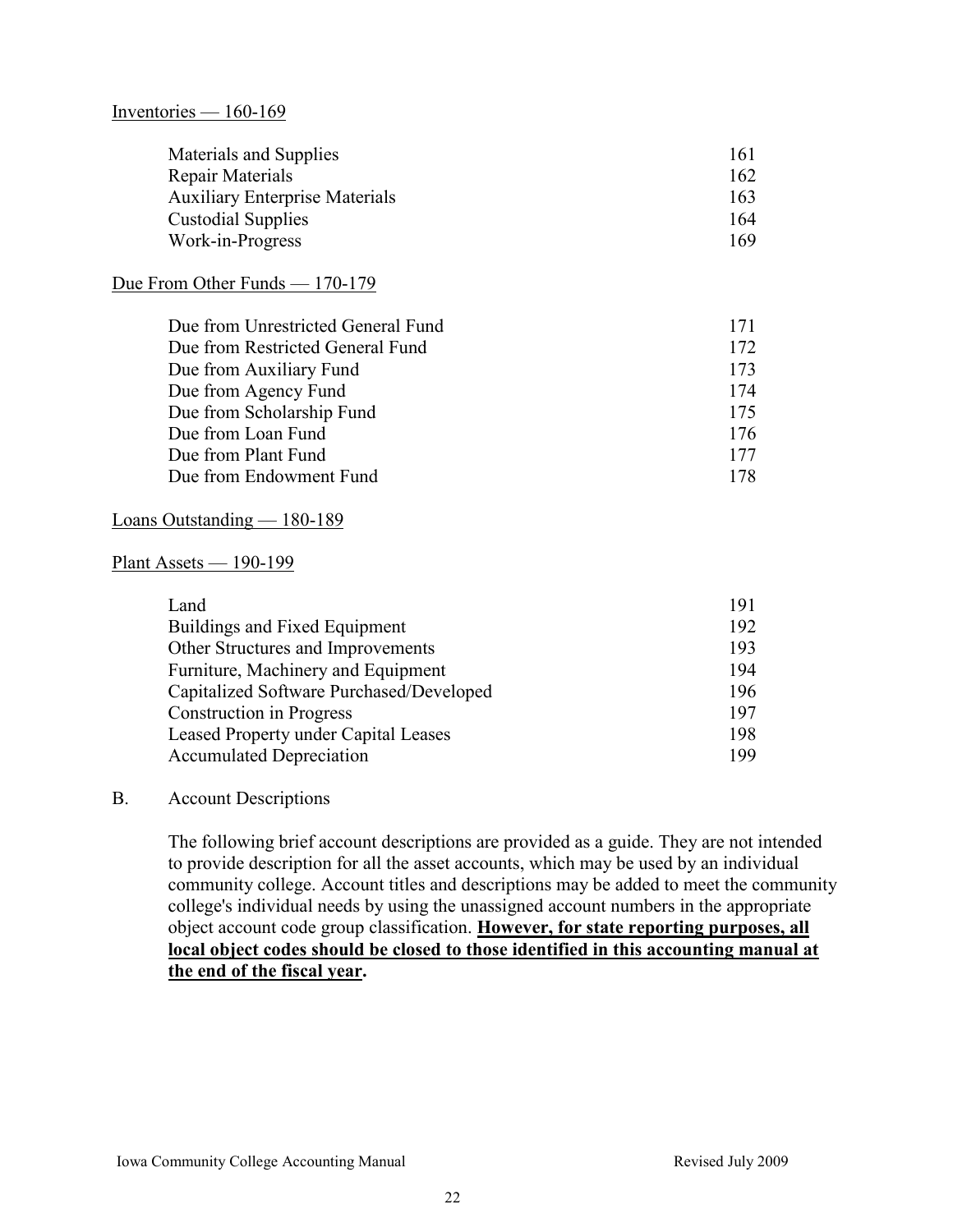#### $Cash - 100-129$

### *101 — Cash in Bank(s)*

This account is used for the balance of money on deposit with a bank, subject to withdrawal, after deducting outstanding checks and adjusting for bank charges and credits. Each separate bank account will be assigned a general ledger number, using numbers 101 through 113. Special bank accounts, such as a revenue clearing account, would be assigned a number in this group of accounts and used by all funds jointly.

# *114 — Cash Sinking Fund - Bonds Repayment*

This account is used for cash or other assets, and the interest or other income earned thereon. It is set apart for the retirement of bonds where the indenture requires the issuer to set aside periodically a sum which, with interest, will be sufficient to meet the redemption price of the bonds or to equal a specified fraction of the total, the balance unprovided for or left for refunding.

# *115 — Cash Sinking Fund - Notes Payable*

This account is used for cash or other assets, and the interest or other income earned thereon. It is set apart for the retirement of notes payable where the indenture requires the issuer to set aside periodically a sum which, with interest, will be sufficient to meet the redemption price of the notes payable or to equal a specified fraction of the total, the balance unprovided for or left for refunding.

#### *119 — Cash in Bank (Payroll)*

This account is used to record the net amount of the payroll. A check is drawn on a general account equal to the net payroll and deposited to this account. A minimum fixed amount could be maintained in this account for an emergency payroll disbursement. In the event of such disbursement, the next deposit should total the net amount of emergency checks drawn, plus the net amount of the regular payroll.

#### *120 — Returned Checks*

This account is used to record checks returned by banks because of insufficient funds or other valid reasons. The checks are to be redeposited or converted into depositable assets by the drawer and redeposited. This account would normally be used only by the general current fund, auxiliary fund, and agency fund. (The funds receiving checks from individuals).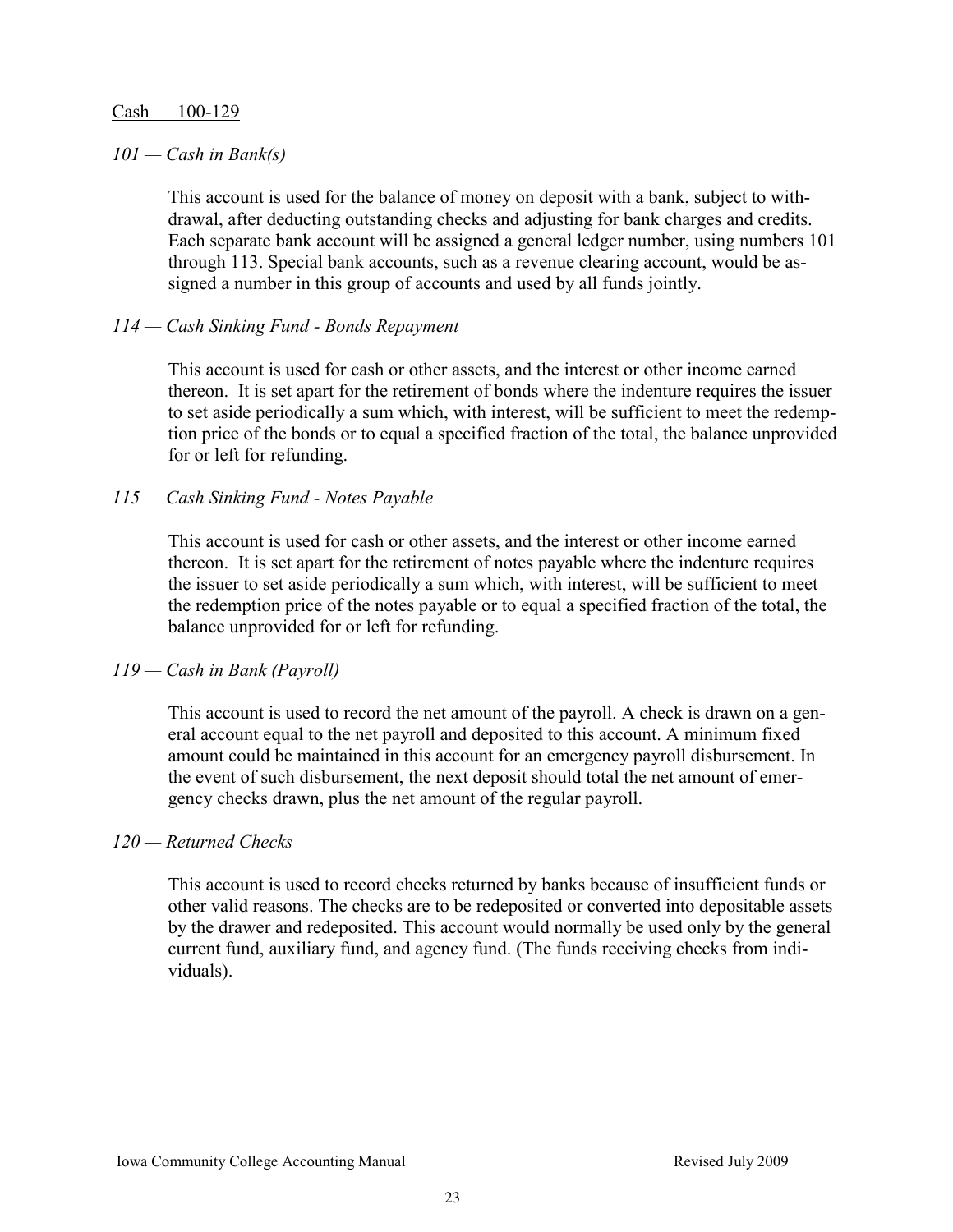#### $121 - Cash$  on-Hand

This account can be used by all funds to record collection of money. It would be debited for the amount of money collected. When the money is deposited in the bank, this account will be credited and the particular bank account would be debited.

# *122 — Petty Cash*

This account is for a fixed amount of money set aside in the cashier's office to make immediate cash disbursements for small purchases or services. The total of the fund should always be accounted for by cash on-hand, plus receipts for amounts expended. The fund is replenished periodically by an amount equal to the total of the petty cash slips or invoices. Each time the fund is replenished, charges are made to the appropriate organizational unit expenditure accounts.

# *129 — Cash in Bank - Property Tax Cash Reserve*

This account is used to record the receipt of funds from property tax levy for the purpose of maintaining a cash balance.

#### $Investments - 130-139$

#### *130 — Investments in C.D.'s or U.S. Government Securities*

This account is used to record all investments of the college other than passbook savings. (Note: The Iowa State Treasurer should be consulted as to legality of certain investments.)

#### *131 — Investments in Savings*

This account is used to record all savings account investments of the college.

#### *132 — Other Investments*

This account is used to record all other investments.

#### Accounts Receivable — 140-149

This account group is used to record accounts receivable from all sources. These accounts should be debited and revenue accounts should be credited at the time it is determined that an amount of money is due the college regardless of when the money will actually be received.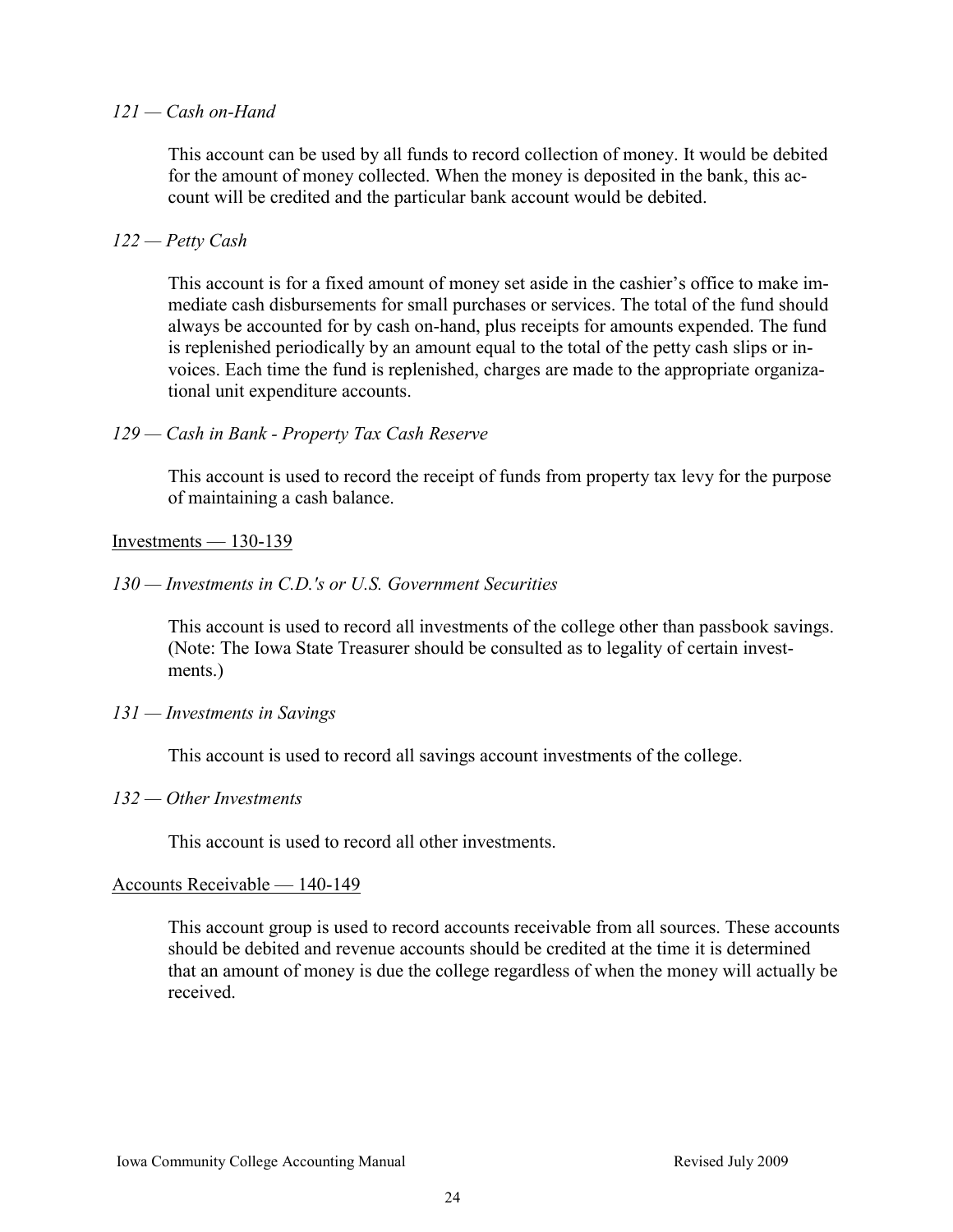# Notes Receivable — 150-154

#### *150 — Student Notes*

This account is used only in the loan fund and is used to account for loans receivable from students. This account is debited when a loan is made and credited when a repayment is made

#### Other Assets — 155-159

#### *155 — Prepaid Expenses*

This account is used to record all prepayments for services which extend beyond the accounting period. Periodic adjustments should be made so that the balance of these accounts reflects the prepaid amount for subsequent periods.

#### *158 — Deposits*

This account is used to record the amount of money deposited with an outside agency as a means of guaranteeing some performances. This account is debited for the amount of the deposit when made and credited when the deposit is returned.

#### Inventories  $-160-169$

This account group is used to reflect the value of the materials and supplies on-hand. When physical inventories are taken (at least annually) the inventory account should be adjusted with the offsetting entry to the expenditure accounts in the 600 series. Account 169 will reflect materials and supplies, and related costs included in a partially completed structure, such as a student-constructed house or building under construction.

#### Due From Other Funds — 170-179

This account group is used to reflect amounts due from one fund to another fund. They may arise from actual transfer of money from one fund or rendering a service to another fund. For example, if the General Fund paid the entire telephone bill of the community college and the Auxiliary Fund was supposed to pay some of it, then the amount due from the Auxiliary Fund should be debited to the account "Due from Auxiliary Fund".

Transfer of funds, not intended to be repaid, would be debited to Expenditure Account 680, "Transfers."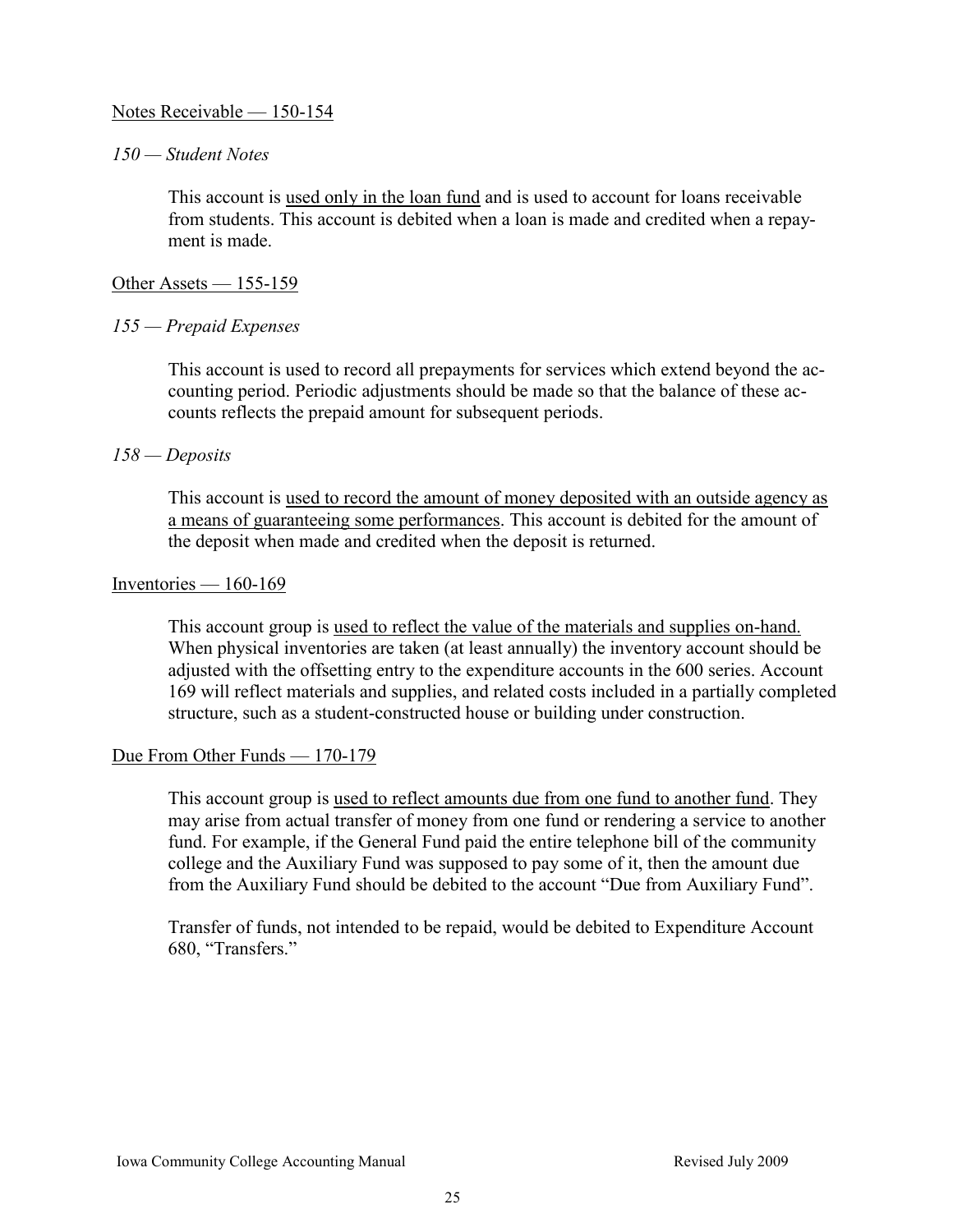#### Loans Outstanding — 180-189

#### Plant Assets — 190-199

### *191 — Land*

This account is used to maintain the acquisition cost of land. Costs of clearing the land and other site development costs should be considered improvements and thus recorded in Asset Account 193, "Other Structures and Improvements."

The actual purchase of land will be charged to the expenditure account number 770, ―Land‖. At the end of the fiscal year, all the purchases of land will be transferred to asset account 191 "Land".

# *192 — Buildings and Fixed Equipment*

This account is used to maintain the accumulated value of buildings and equipment. The actual purchase will be charged to expenditure account 760 "Buildings and Fixed Equipment", and will be transferred at the end of the fiscal year to asset account 192, "Buildings and Fixed Equipment".

Deductions should be made periodically (at least annually) for items lost or destroyed because of obsolescence or physical condition. Care should be exercised in deducting items traded to make sure that the net value of items is deducted and not the gross value.

#### *193 — Other Structures and Improvements*

This account is used to record the accumulative value of fixed assets other than land, buildings, books, furniture, and equipment. Items included will be sidewalks, parking lots, site development, fences, flag poles, lighting systems, etc.

The actual purchase of these assets will be charged to expenditure account 780 "Other Structures and Improvements," and will be transferred at the end of each fiscal year to asset account 193 "Other Structures and Improvements".

Deductions should be made periodically (at least annually) for items lost, traded or destroyed because of obsolescence or physical condition. Care should be exercised in deducting items traded to make sure that the net value of items is deducted and not the gross value.

# *194 — Furniture, Machinery and Equipment*

This account is used to record the accumulative value of furniture, machinery, and equipment for which line item inventory control is maintained. It is the control account for accountable equipment that will be tagged or identified and accounted for in some other manner.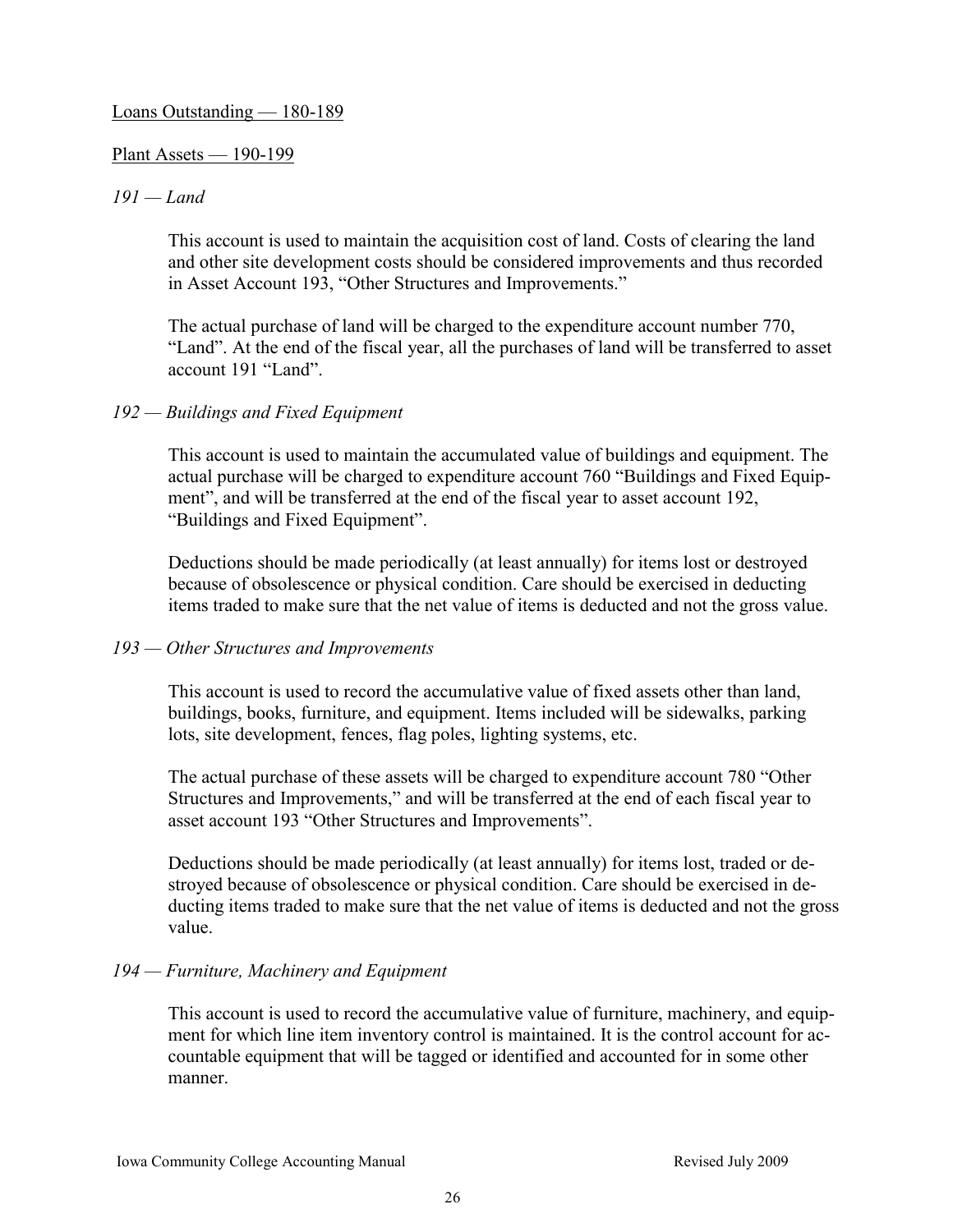The actual purchase of these items is charged to the appropriate expenditure account -- 710, 711, 730, 740, or 790 and is transferred at the end of the fiscal year to asset account 194 "Furniture, Machinery and Equipment".

Deductions should be made periodically (at least annually) for items lost, traded or destroyed because of the obsolescence or physical condition. Care should be exercised in deducting items traded to make sure that the net value of items is deducted and not the gross value.

*196 —* Capitalized Software Purchased/Developed

This account is used to record the accumulated value of software purchased or developed.

The actual purchase of these will be charged to the expenditure account 750 and then transferred at the end of the fiscal year to asset account 196 "Capitalized Software Purchased/Developed".

#### *197 — Construction in Progress*

This account is used to record cumulative expenditures for construction in progress related to long-lived plant assets. At completion of the project, construction in progress should be transferred to appropriate asset account numbers 192, 193 or 194.

#### *198 — Leased Property under Capital Leases*

This account is used by the lessee to record the carrying value of lease property under capital leases in the Investment in Plant Sub-Fund. At the inception of the lease, this account is debited and liability account 264 "Leaseholds Payable" is credited in an amount representing the lesser of:

- (1) The present value beginning of the lease term of minimum lease payments during the lease term, excluding that portion of payments representing executory costs such as insurance, maintenance and taxes to be paid by the lessor, together with any profit thereon, or
- (1) The fair value of the leased property at the inception of the lease.

# *199 — Accumulated Depreciation*

This account will be used to record all accumulated depreciation on capitalized assets. Sub-accounts may be set up to account for accumulated depreciation on specific classes of assets (i.e., buildings or equipment).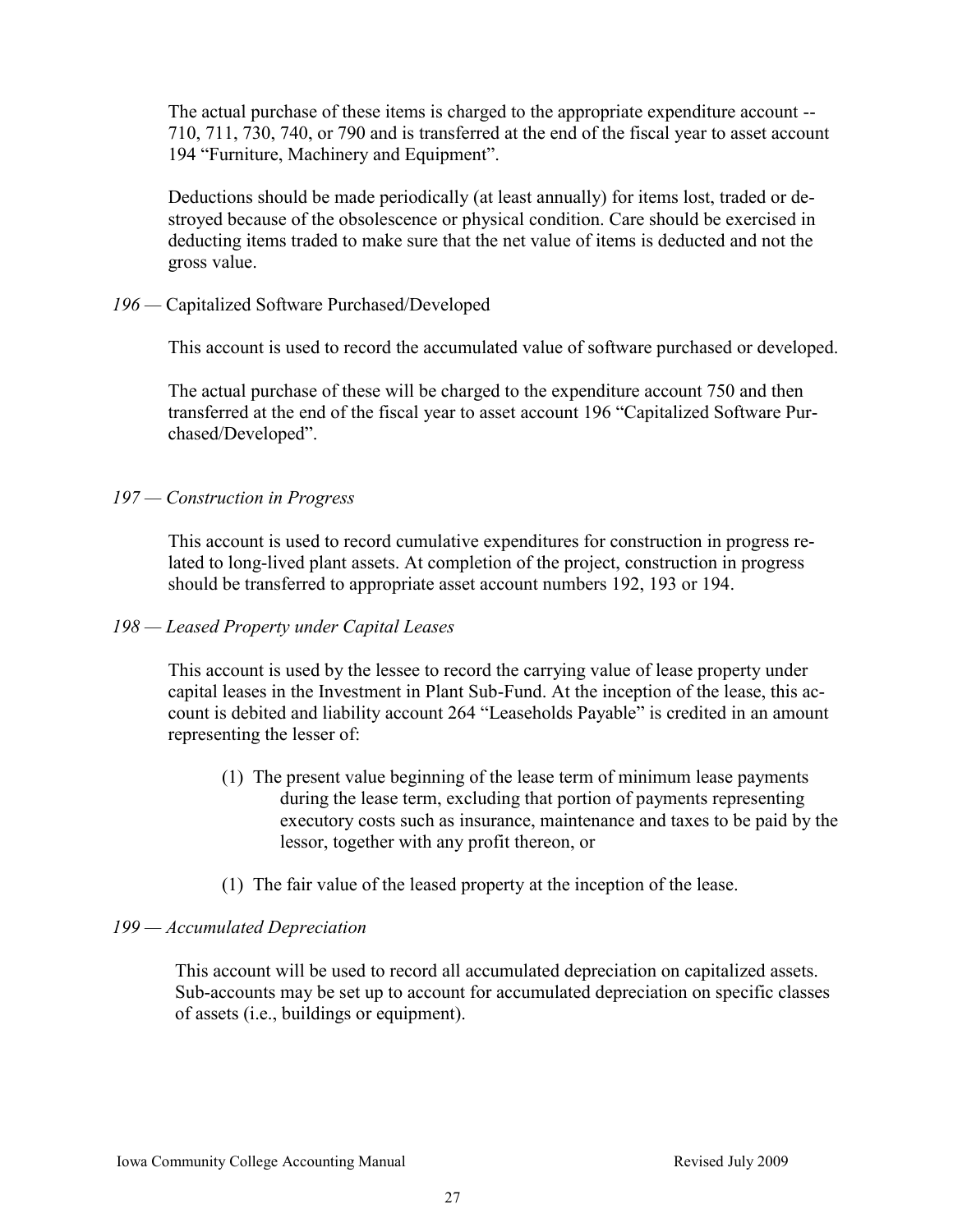# **CHAPTER IX LIABILITIES**

# A. Chart of Accounts

| Fund | Function | Specific<br>Unit | Site | Optional | <b>Object</b> |
|------|----------|------------------|------|----------|---------------|
|      |          |                  |      |          |               |

| <b>Trade Accounts Payable</b>                     | 201 |
|---------------------------------------------------|-----|
| <b>Current Contracts Payable</b>                  | 202 |
| Long-Term Contracts Payable                       | 203 |
| <b>Anticipatory Warrants</b>                      | 204 |
| Salaries and Wages Payable                        | 210 |
| <b>Employees Compensation for Future Absences</b> | 215 |
| State Income Tax Payable                          | 220 |
| Federal Income Tax Payable                        | 221 |
| FICA Tax Payable                                  | 222 |
| Retirement Plan Payable                           | 223 |
| TSA Payable                                       | 224 |
| <b>Insurance Premiums Payable</b>                 | 225 |
| Out-of-State Income Tax Payable                   | 226 |
| <b>Credit Union Deductions Payable</b>            | 227 |
| <b>Union Dues Payable</b>                         | 228 |
| <b>Unemployment Compensation Payable</b>          | 229 |
| Other Employee Payroll Deductions Payable         | 230 |
| Sales Tax Payable                                 | 231 |
| Deposits Refundable                               | 240 |
| <b>Bonds Payable</b>                              | 261 |
| Loans Payable                                     | 262 |
| <b>Interest Payable</b>                           | 263 |
| Leaseholds Payable                                | 264 |
| <b>Unamortized Premium on Certificates</b>        | 265 |
| Unamortized Discount on Certificates              | 266 |
| Deferred Income                                   | 271 |
| Funds held in trust for others                    | 280 |
|                                                   |     |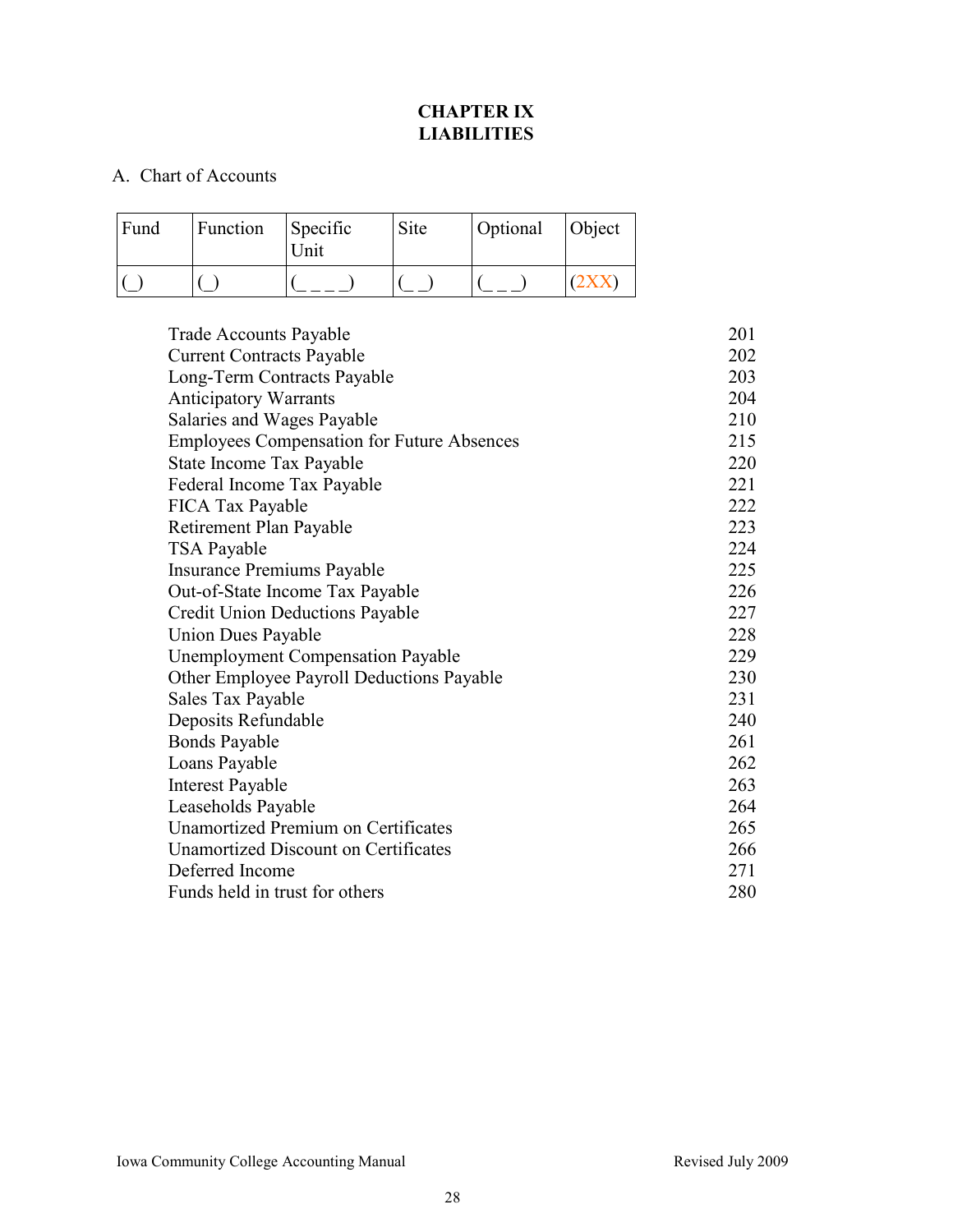### B. Account Descriptions

The following brief account descriptions are provided as a guide. They are not intended to provide description for all the liability accounts, which may be used by an individual community college. Account titles and descriptions may be added to meet the community college's individual needs by using the unassigned account numbers in the appropriate object account code group classification. However, for state reporting purposes, all local object codes should be closed to those identified in this accounting manual at the end of the fiscal year.

# Liabilities — 201-299

# *201 — Trade Accounts Payable*

This account is used to record obligations due to others. Obligations become payable when goods are received or services are rendered and an invoice has been received. At the end of the fiscal year, all obligations should be recorded and appropriate expense accounts should be debited.

# *202 — Current Contracts Payable*

This account is used to record the principal amount of contract obligations that will become due and payable (mature) within the next fiscal year.

# *203 — Long-Term Contracts Payable*

This account is used to record the principal amount of contract obligations with remaining terms in excess of one year which are not recorded as current contracts payable.

# *204 — Anticipatory Warrants*

This account is used to record the principal amount of the anticipatory warrants issued and outstanding.

# *210 — Salaries and Wages Payable*

This account is used to record the amount of salaries and wages earned by the employees during the accounting period, but not yet paid. Salaries and wages payable would be credited and the appropriate salary expense accounts debited when the salaries are actually paid.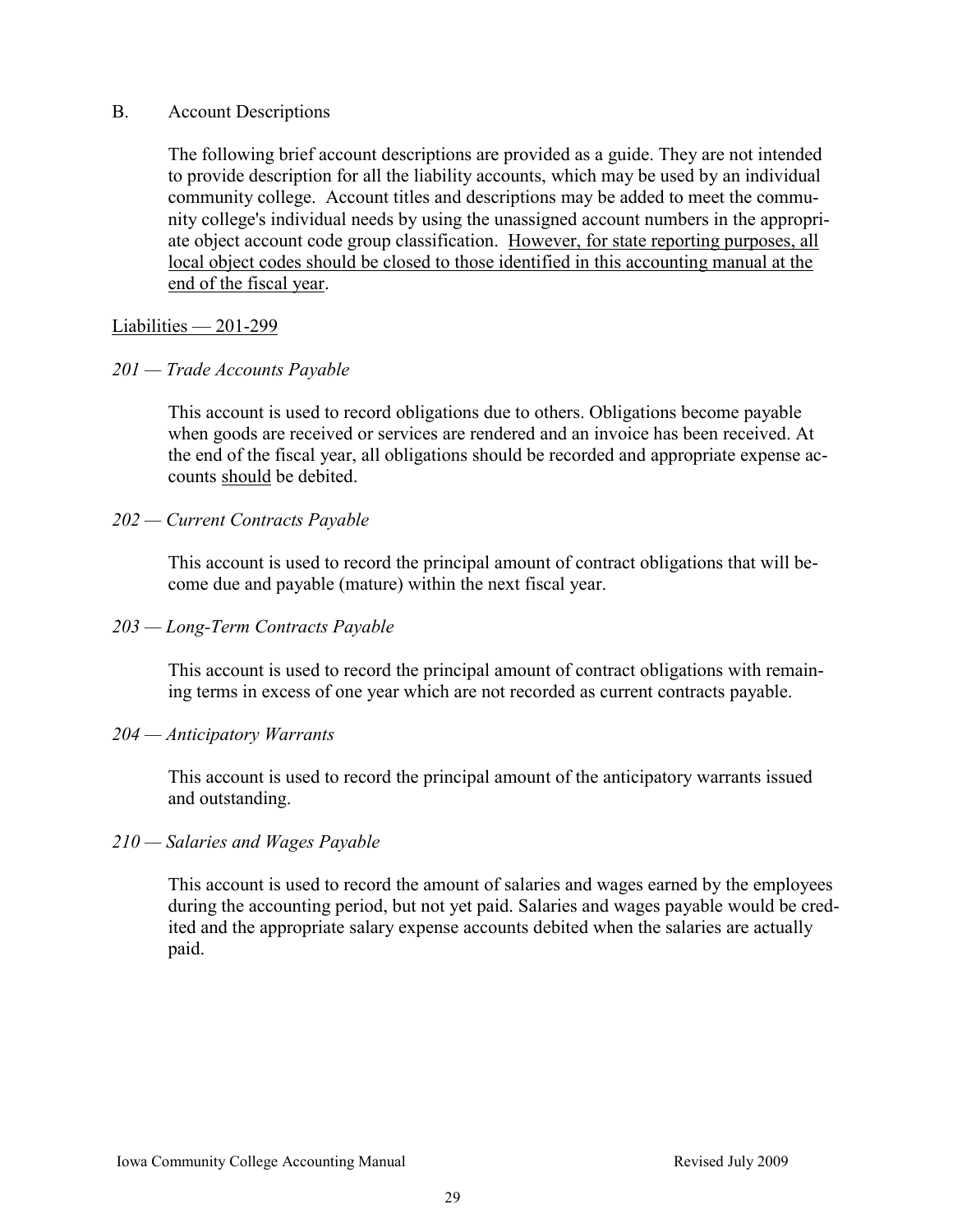#### *215 — Employees' Compensation for Future Absences*

This account is used to record liabilities for employees' rights to receive compensation for future absences when certain conditions are met. For example, this liability account should be credited and appropriate salary expense accounts debited for the value of vacation benefits which employees have earned but have not yet taken. The change in the carrying value of this account from one fiscal year to the next should be debited or credited to the appropriate salary expense accounts.

### *220 — State Income Tax Payable*

This account is used for the amount of income taxes withheld from employees' salaries until the withholdings are remitted to the Iowa Department of Revenue.

# *221 — Federal Income Tax Payable*

This account is used for the amount of income taxes withheld from employees' salaries until the withholdings are remitted to the federal Internal Revenue Service.

# *222 — FICA Tax Payable*

This account is use for the FICA taxes withheld from employees' salaries and employers share if not immediately paid. The Community Colleges share expenditure account 592 "FICA (Employer's Share)" in the Salaries, Related Payroll and Fringe Benefits group of accounts, should be debited. When the payment of the tax is made, cash will be credited and this payable account debited.

#### *223 — Retirement Plan Payable*

This account is used for all retirement contributions except TSA withheld from employees' salaries and for the community college's matching portion only if, for some reason, liability is not paid when the salary checks are prepared or at the end of the accounting period. The community college's share would be an expense in the expenditure account 593 "Retirement Plan (Employers Share)" in the group of accounts.

# *224* — *TSA Payable*

This account is used for TSA retirement contributions withheld from employees' salaries and for the community college's matching portion only if, for some reason, liability is not paid when the salary checks are prepared or at the end of the accounting period. The community college's share would be an expense in the expenditure account 590 "Payroll" Cost and Fringe Benefits" group of accounts.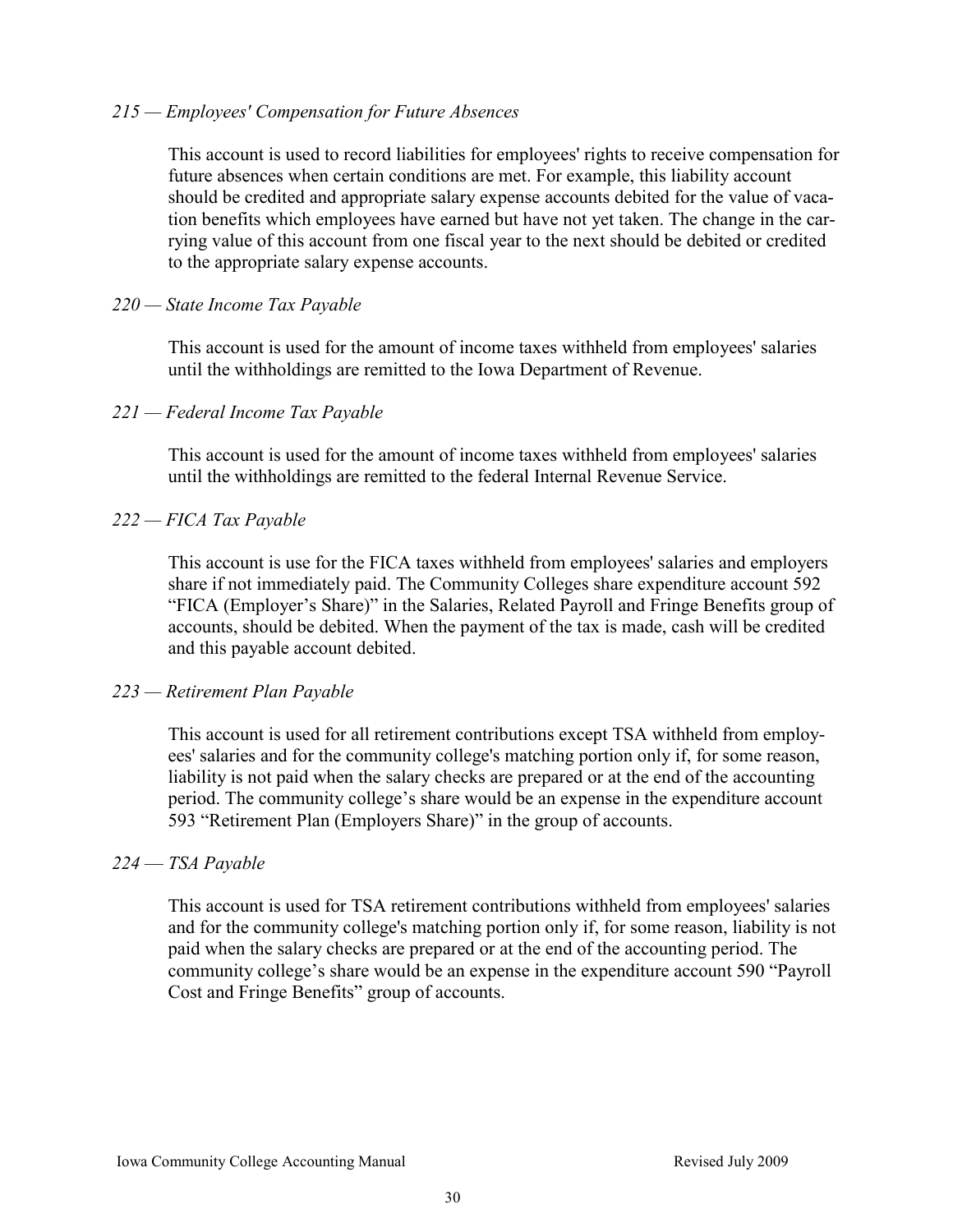#### *225 — Insurance Premiums Payable*

This account would be handled similarly to the other fringe benefit payable accounts.

*226 — Out-of-State Income Tax Payable* 

This account would be handled similarly to the other fringe benefit payable accounts.

*227 — Credit Union Deductions Payable* 

This account would be handled similarly to the other fringe benefit payable accounts.

*228 — Union Dues Payable* 

This account would be handled similarly to the other fringe benefit payable accounts.

*229 — Unemployment Compensation Payable* 

This account would be handled similarly to the other fringe benefit payable accounts.

*230 — Other Employee Payroll Deductions Payable* 

This account is used for payroll deductions payable other than those listed (accounts 220- 229).

*231 — Sales Tax Payable* 

This account is used for the amount of sales tax collected. It will be debited when the tax is paid to the State Department of Revenue.

*240 — Deposits Refundable* 

This account is used if the community college receives funds which are refundable, such as key deposits or bid deposits, they will be credited to this account. This account will be debited when the deposit is refunded or when it is determined the deposit should be forfeited.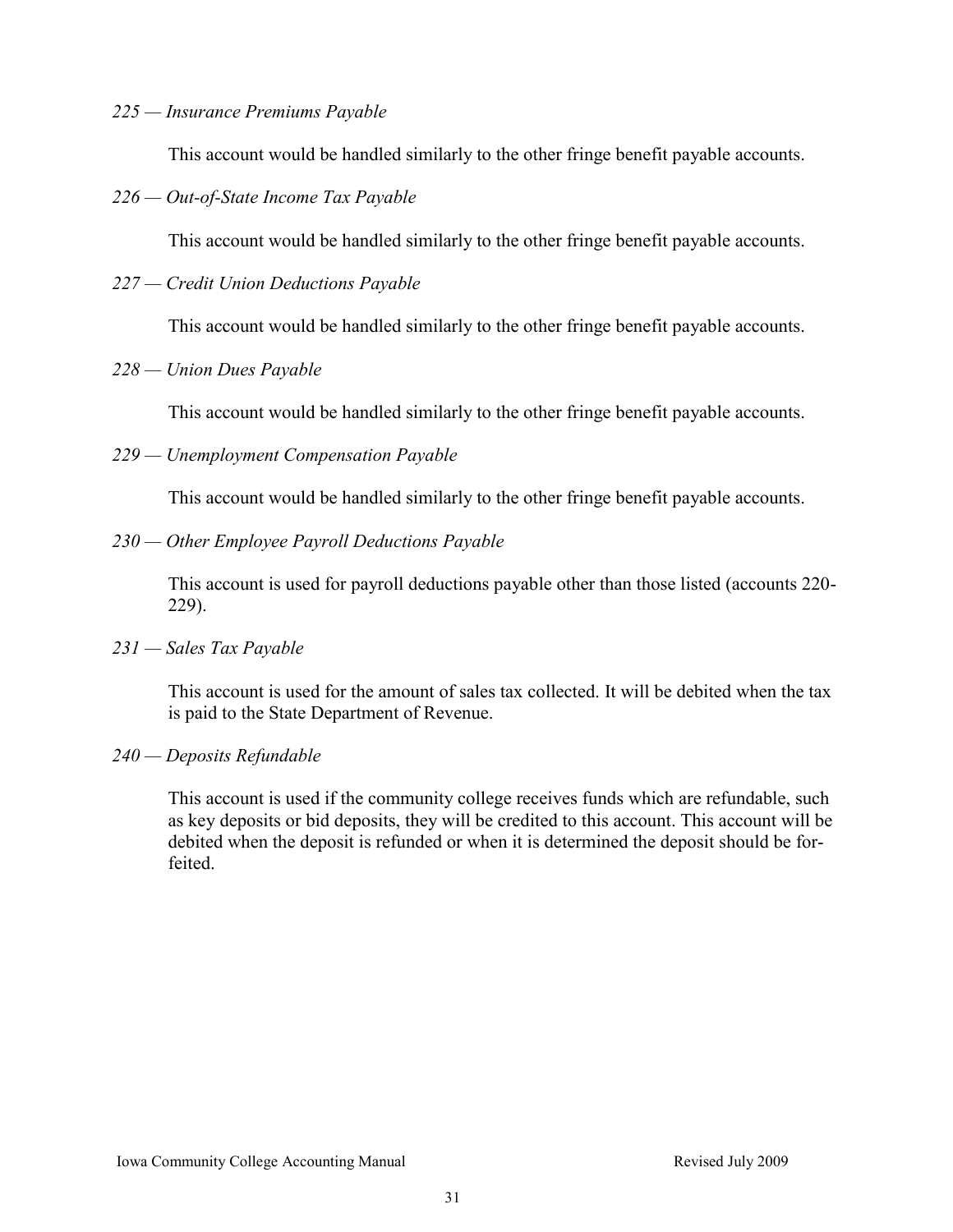#### *251-259 — Due to Other Funds*

This group of accounts is used to reflect amounts due to one fund from another fund. They may arise from actual transfer of money from one fund or rendering a service to another fund. For example: if the General Fund paid the entire telephone bill of the community college and the Auxiliary Fund was supposed to pay some of it, then the amount due to the Auxiliary Fund should be debited to the account "Due to Auxiliary Fund".

Transfers of funds which are not intended to be repaid would be debited to Expenditure Account 680, "Transfers".

# *261 — Bonds Payable*

This account will be used in the "Restricted General Fund" and in the "Unexpended and Investment in Plant Sub-Funds." In the "Unexpended Plant Sub-Fund," this account is credited for the face value of bonds issued and cash account  $101$  "Cash in Bank" is debited.

- 1. In the "Restricted General Fund," this account is credited for the face value of the certificates issued and the cash account  $101$  "Cash in Bank" is debited. In the event the actual amount received is less than the face value of the certificates, account number 266 "Unamortized Discounts on Certificates Issued" will be debited for the difference. In the event the actual amount received is greater than the face value of the certificates issued, account number 265 "Unamortized Premium on Certificates Issued" will be credited for the difference.
- 2. As bond proceeds are expended and capitalized for plant facilities, an amount equal to the capitalized asset is transferred from the Unexpended Plant Sub-Fund to the Investment in Plant Sub-Fund.
- 3. As bonds are retired, this account is debited and fund balance account 312 "Net Investment in Plant" is credited. As certificates are redeemed and certificates proceeds are expended, this account is debited and "Cash in Bank" is credited.

# *262 — Loans Payable*

This account is used to credit the amount of the loan due during the accounting period, but which is unpaid at the end of the year.

#### *263 — Interest Payable*

This account is used to credit the amount of interest which accrues on liabilities during the accounting period, but which is unpaid at the end of the year.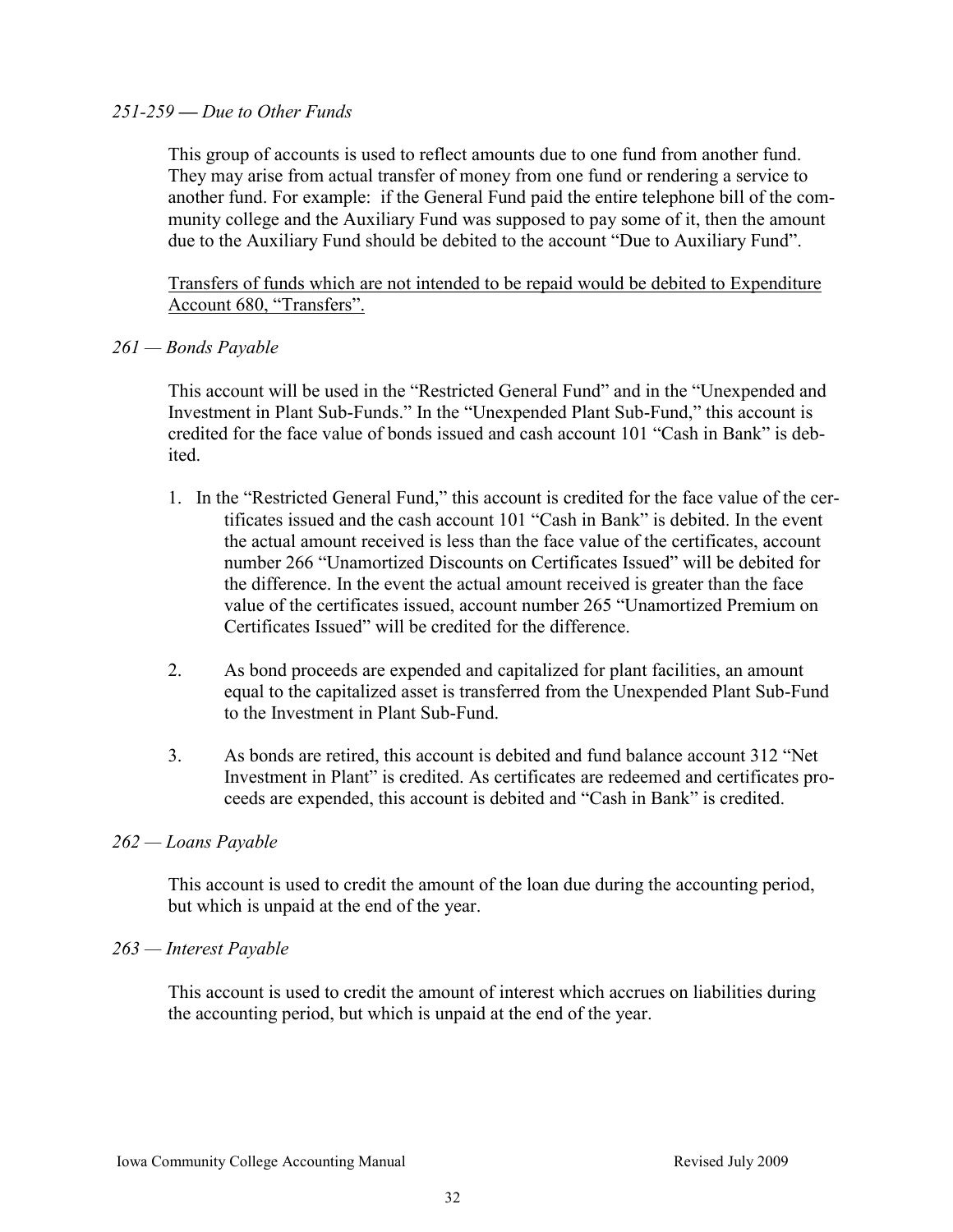#### *264 — Leaseholds Payable*

This account is used to record the debt with respect to the carrying value of assets purchased under capitalized lease obligations. This account will reside in the Investment in Plant Sub-Fund, and with the inception of the lease, asset account 198 "Leased Property under Capital Leases" is debited and this account is credited in an amount representing the lesser of:

- $\bullet$ The present value at the beginning of the lease term of the minimum lease payments during the lease term, excluding that portion of payments representing executory costs to be paid by the lessor, together with any profit thereon, or
- The fair value of the leased property at the inception of the lease.

# *265 — Unamortized Premium On Certificates*

This account is used to debit any excess funds received over the face value of certificates issued. This excess would be amortized over the life of the certificates and offset against interest expense (e.g., debit this account and credit expense account 670 "Interest on Debt").

*266 — Unamortized Discount on Certificates* 

This account is used for any shortage between the face value of certificates issued and the amount of funds actually received. The amount of shortage would be amortized over the life of the certificates and offset against interest expense (e.g., debit expense account 670 "Interest on Debt" and credit this account).

#### *271 — Deferred Income*

This account should be credited when income is received which applies to a future period. An example would be student fees collected in the fall term which apply to the spring or summer term. When the income is actually earned, the deferred income account should be debited and the appropriate revenue account credited.

# *280 — Funds Held in Trust for Others*

This account would be credited for the amount of funds held in trust for others. Example of such funds could be money collected for private dormitories, foodservice, etc., which has not been paid.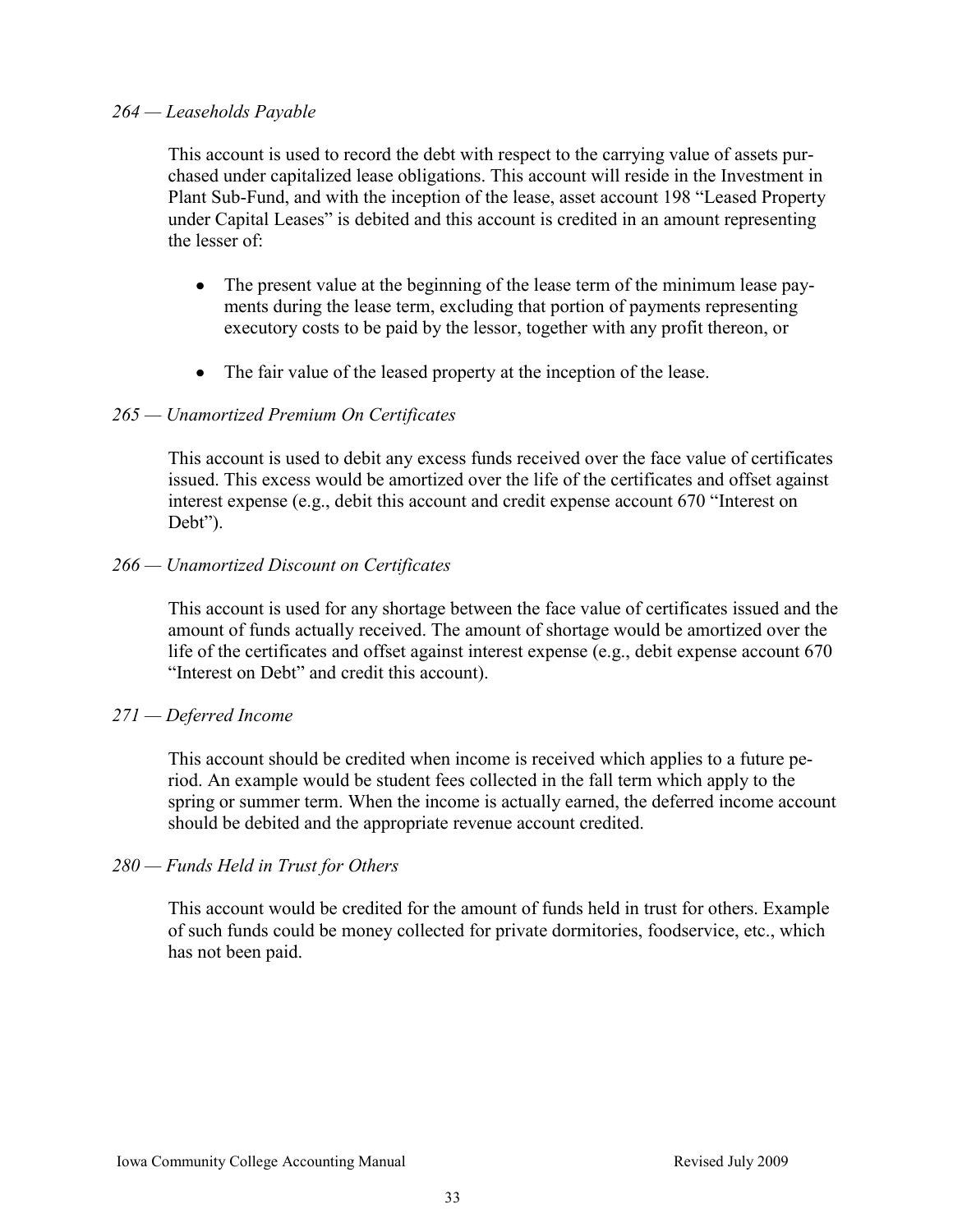# **CHAPTER X RESERVES AND FUND BALANCES**

# A. Chart of Accounts

| Fund | Function | Specific<br><b>Jnit</b> | Site | Optional Object |  |
|------|----------|-------------------------|------|-----------------|--|
|      |          |                         |      |                 |  |

| Fund Balance — Unrestricted                    | 311 |
|------------------------------------------------|-----|
| Fund Balance — Net Investment in Plant         | 312 |
| Fund Balance — Restricted for Specific Purpose | 313 |

# B. Account Descriptions

The following account descriptions are provided as a guide. They are not intended to provide descriptions for all the fund balance accounts, which may be used by an individual community college. Account titles and descriptions may be added to meet the community college's individual needs by using the unassigned account numbers in the appropriate object account code group classification. However, for state reporting purposes, all local object codes should be similar to those identified in this accounting manual at the end of the fiscal year.

# *311 — Fund Balance Unrestricted*

This account represents the portion the assets of each fund which are available for use by the community college. It may represent the principal of a fund, such as endowments or loans, or it may represent an excess of revenue over expenditures. If desired, subaccounts may be set up to identify specific types of balances. At the end of the fiscal year all revenue and expenditure accounts are closed into this account unless other accounts are specifically designated.

# *312 — Fund Balance - Net Investment in Plant*

The net investment in plant is the fund balance representing the excess of the carrying value of fixed assets over liabilities. Net investment in plant is increased through the acquisition of plant assets less associated liabilities, as well as through liquidation of indebtedness incurred for plant purposes.

Net investment in plant is decreased through disposal of assets. When plant assets are sold, exchanged, or otherwise disposed of, the carrying value is removed from the asset accounts and the net investment is reduced accordingly.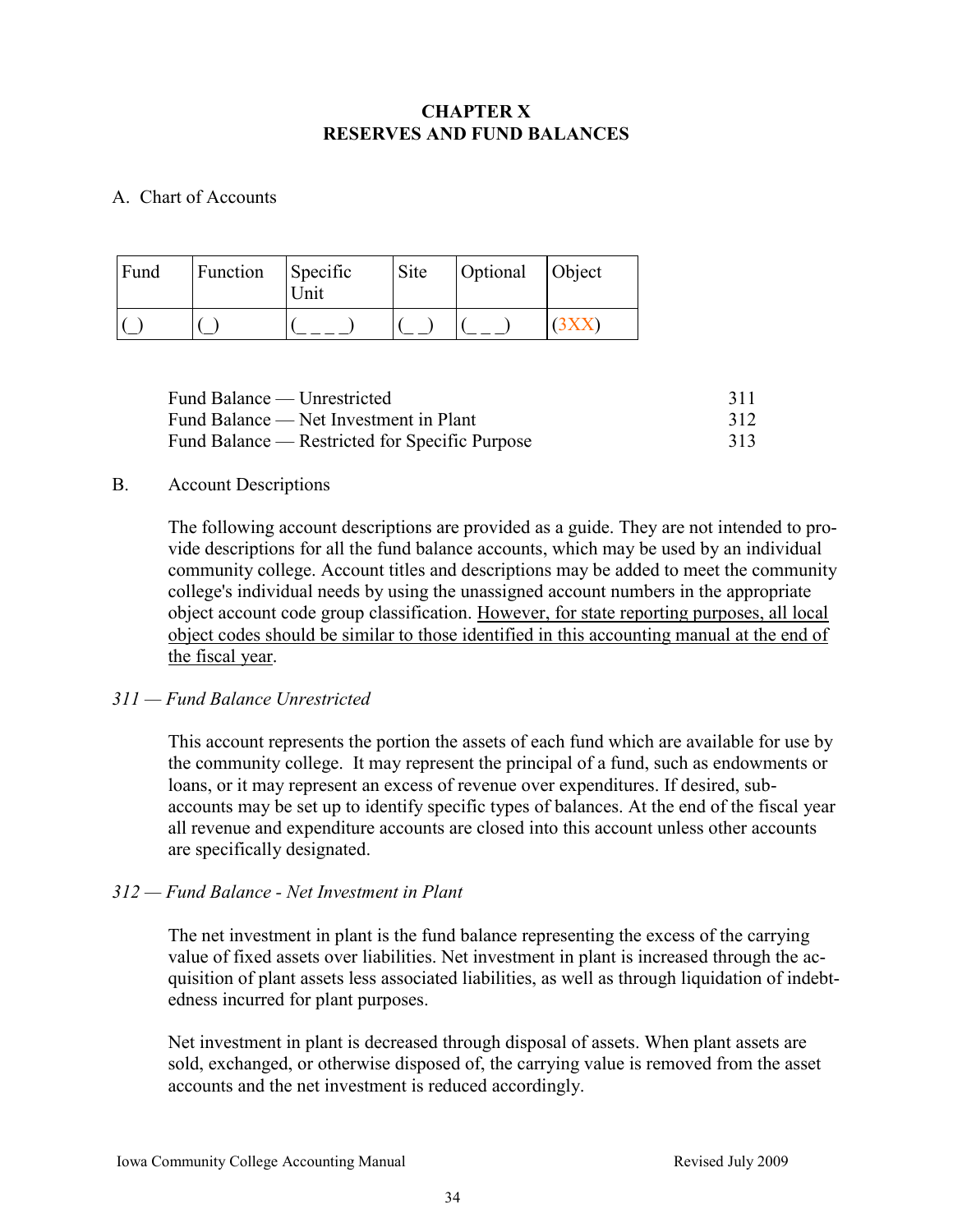# *313 — Fund Balance - Restricted for Specific Purposes*

This account represents the portion of the assets of each fund which are available, but restricted for a specifically designated purpose. At the end of the fiscal year, all of the fiscal year revenue and expenditure accounts for specific purpose are closed into this account.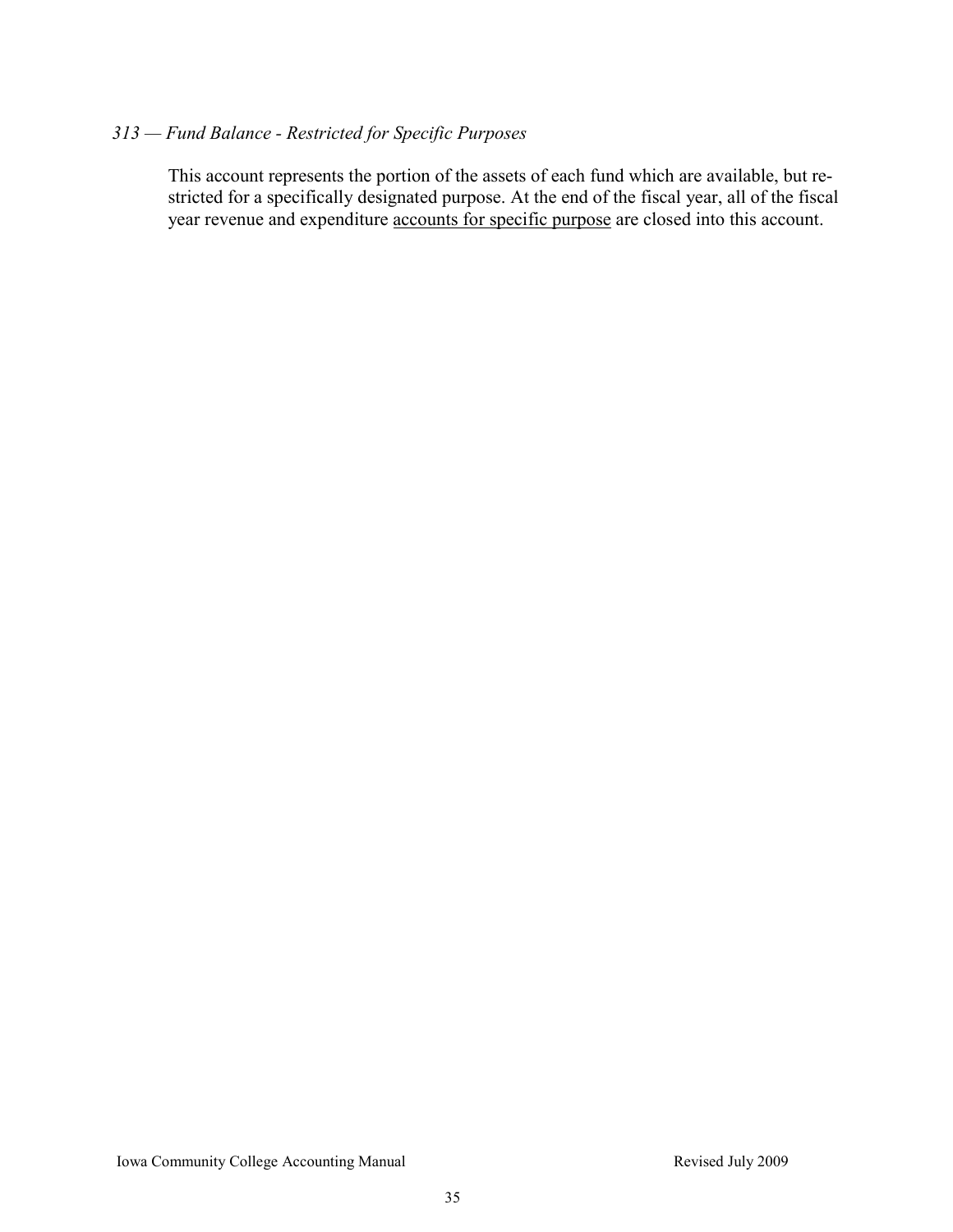# **CHAPTER XI REVENUE**

# A. Chart of Accounts

| Fund | Function | Specific<br>Unit | Site | Optional Object |  |
|------|----------|------------------|------|-----------------|--|
|      |          |                  |      |                 |  |

# *Student's Fees — 400-409*

| Laboratory Fees         | 401 |
|-------------------------|-----|
| <b>Application Fees</b> | 402 |
| <b>Graduation Fees</b>  | 403 |
| <b>Transcript Fees</b>  | 404 |
| <b>Activity Fees</b>    | 405 |
| <b>Other Fees</b>       | 406 |
| Fee Refunds             | 407 |

# *Tuition — 410-414*

| Contracted Instructional Charges | 410 |
|----------------------------------|-----|
| <b>Resident Tuition</b>          | 411 |
| Non-Resident Tuition             | 412 |
| Tuition-Secondary                | 413 |
| <b>Tuition Refunds</b>           | 414 |
|                                  |     |

# *Local Support — 415-419*

| Property Tax—Equipment Replacement                               | 415 |
|------------------------------------------------------------------|-----|
| Property Tax—Operations/Plant Fund/Early Retirement/Cash Reserve | 416 |
| Property Tax—Unemployment Compensation                           | 417 |
| Property Tax—Debt Service/Standby                                | 418 |
| Property Tax—Tort Liability/Insurance                            | 419 |

# *State Support — 420-429*

| State General Aid                          | 421  |
|--------------------------------------------|------|
| <b>State Capital Outlay Appropriations</b> | 425. |
| <b>State Work Study</b>                    | 426. |
| <b>Other State Support</b>                 | 429. |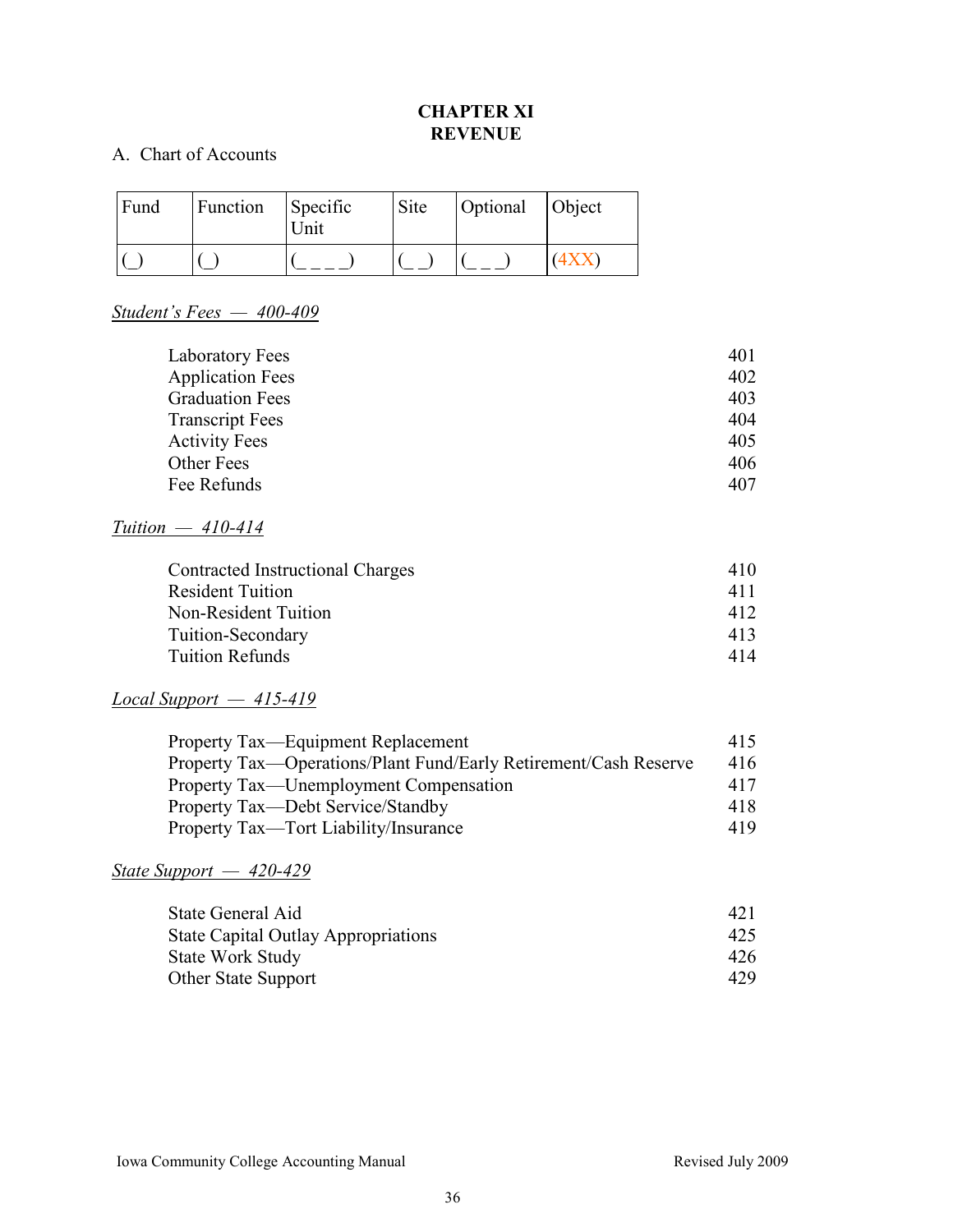# *Federal Support — 430-449*

| Title II—Library                        | 431 |
|-----------------------------------------|-----|
| Title III—Developing Community Colleges | 432 |
| Title IV-SEOG                           | 433 |
| Title IX—Work Study                     | 434 |
| Title IV-Perkins Loans                  | 435 |
| Title IV—PELL                           | 436 |
| Title VI—Improvement of Instruction     | 437 |
| Carl D. Perkins                         | 441 |
| Workforce Investment Act                | 443 |
| <b>Adult Basic Education</b>            | 446 |
| Other Federal Support                   | 449 |

# *Sales and Services — 450-469*

| Housing                                          | 451 |
|--------------------------------------------------|-----|
| <b>Vending Machines</b>                          | 452 |
| Rental of College Facilities                     | 453 |
| Other Sales and Services                         | 454 |
| Bookstore—Textbooks                              | 455 |
| Bookstore—Other Items                            | 456 |
| Food                                             | 457 |
| Sales Returns                                    | 459 |
| Gate Receipts (Subject to Sales Tax)             | 460 |
| Receipts, Games of Chance (Subject to Sales Tax) | 461 |

# *Other Income — 470-499*

| 471 |
|-----|
| 472 |
| 473 |
| 477 |
| 480 |
| 481 |
| 482 |
| 483 |
| 484 |
| 485 |
| 486 |
| 487 |
| 488 |
| 489 |
| 490 |
|     |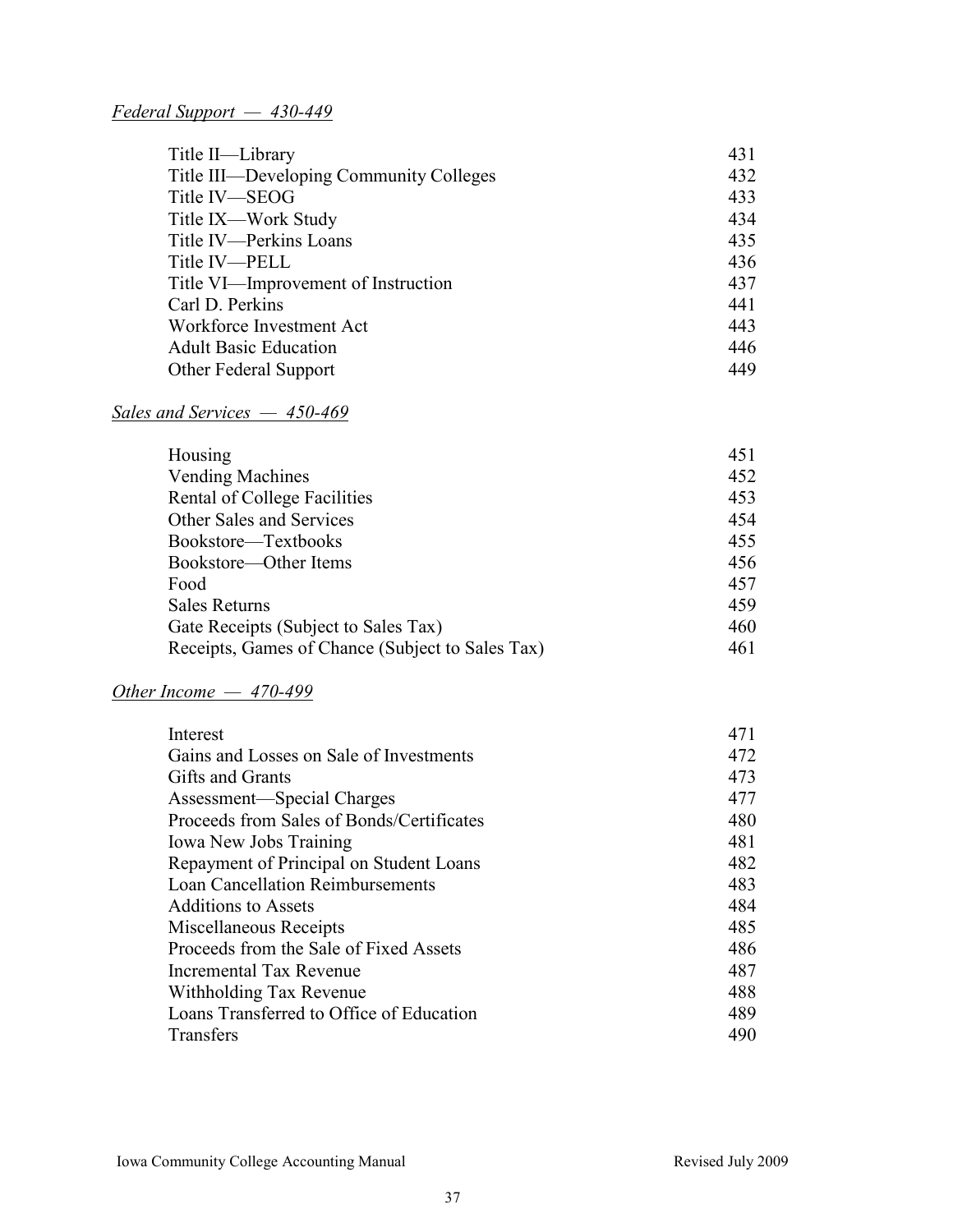#### B. Account Descriptions

The following brief account descriptions are provided as a guide. They are not intended to provide description for all the revenue accounts, which may be used by an individual community college. Account titles and descriptions may be added to meet the community college's individual needs by using the unassigned account numbers in the appropriate object account code group classification. However, for state reporting purposes, all local object codes should be closed to those identified in this accounting manual at the end of the fiscal year.

# Student's Fees — 400-409

# *401 — Laboratory Fees*

This account is used to record fees assessed students for specific courses that experience unusual or higher than average cost of instruction such as chemistry, music, flight instruction, etc.

# *402 — Application Fees*

This account is used if some community colleges wish to charge prospective students an application fee when they apply for admission. These fees will be credited to this account and will be used to finance the educational and general support activities of the community college.

#### *403 — Graduation Fees*

This account is used if a community college charges a graduation fee. Fees will be credited to this account and used to finance the educational and general support activities of the community college.

#### *404 — Transcript Fees*

If fees are charged for copies of transcripts, they will be credited to this account and used in the same manner as graduation fees.

#### *405 — Activity Fees*

The fees assessed to students to support out-of-class activities are credited to this revenue account. This account will normally be used in the Agency Fund.

#### *406 — Other Fees*

Any student fees not included in account codes 400-405 will be credited to this account. Parking fees would be an example to include in this account.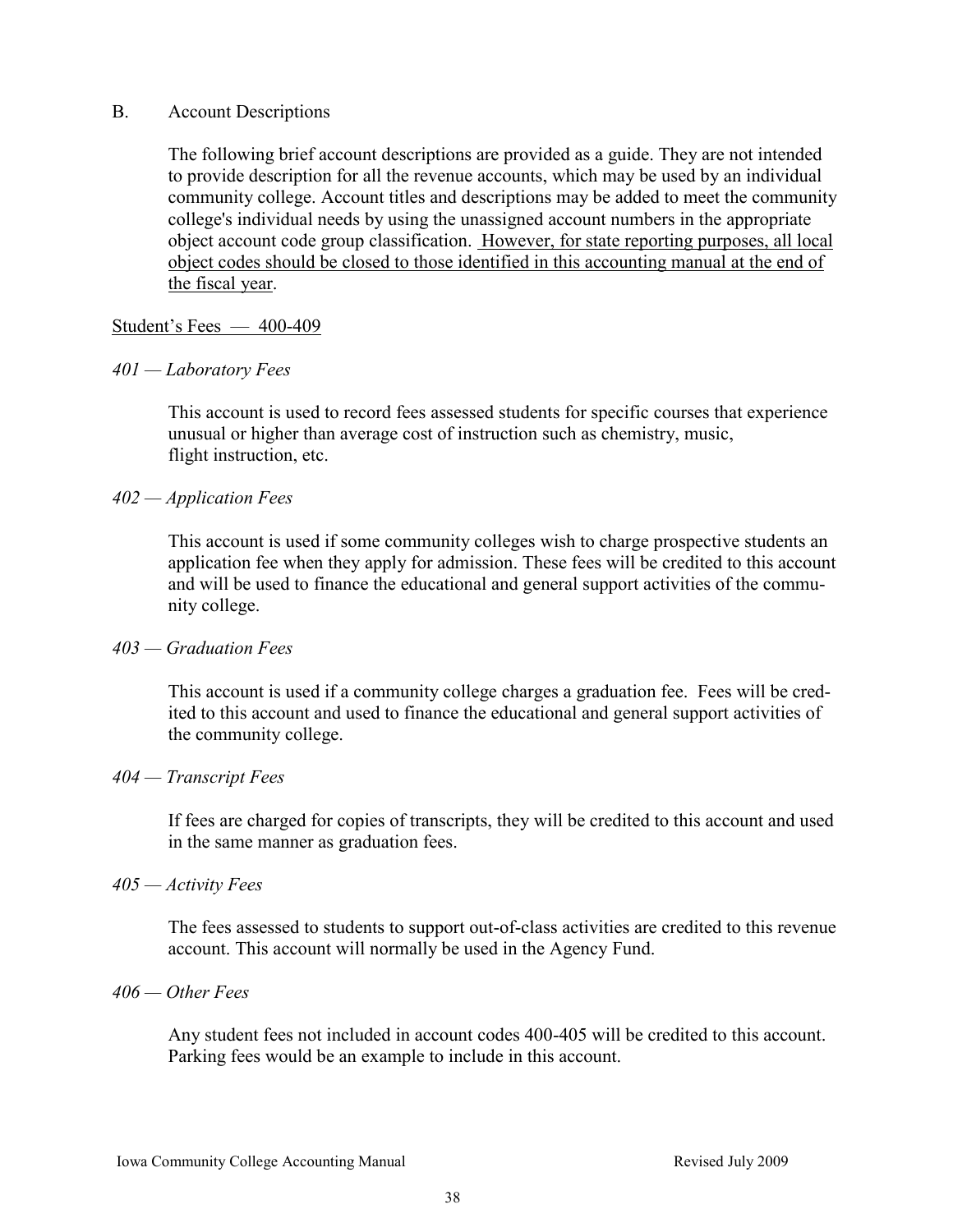#### *407 — Fee Refund*

This account is debited for all fees refunded to students.

#### Tuition — 410-419

### *410 — Contracted Instructional Charges*

This account is used for revenue from agencies and organizations received in lieu of a standard tuition charge to students sponsored by these agencies and/or organization for programs operated as a result of agreements and contracts. This shall include Chapter 260E (Industrial New Jobs Training) training and penal correction activities in fund 2. Chapter 260F (Jobs Training) shall be recorded in fund 4.

#### *411 — Resident Tuition*

This account is used for the tuition received from students, both full and part-time, who are residents of Iowa. This shall also include tuition received under the postsecondary enrollment options act.

#### *412 — Non-Resident Tuition*

This account is used for the tuition received from students, both full and part-time, who are not residents of Iowa.

#### *413 — Tuition-Secondary*

This account is used for all local education agency (LEA) tuition activities, except for the postsecondary enrollment options act which will be recorded in "411".

#### *414 — Tuition Refund*

This account is used for all tuition, both resident and non-resident, which is refunded to students.

#### $Local Support - 415-419$

#### *415 — Property Tax - Equipment Replacement*

This account is used for all revenue generated as a result of a tax levy for the purpose of purchasing replacement equipment.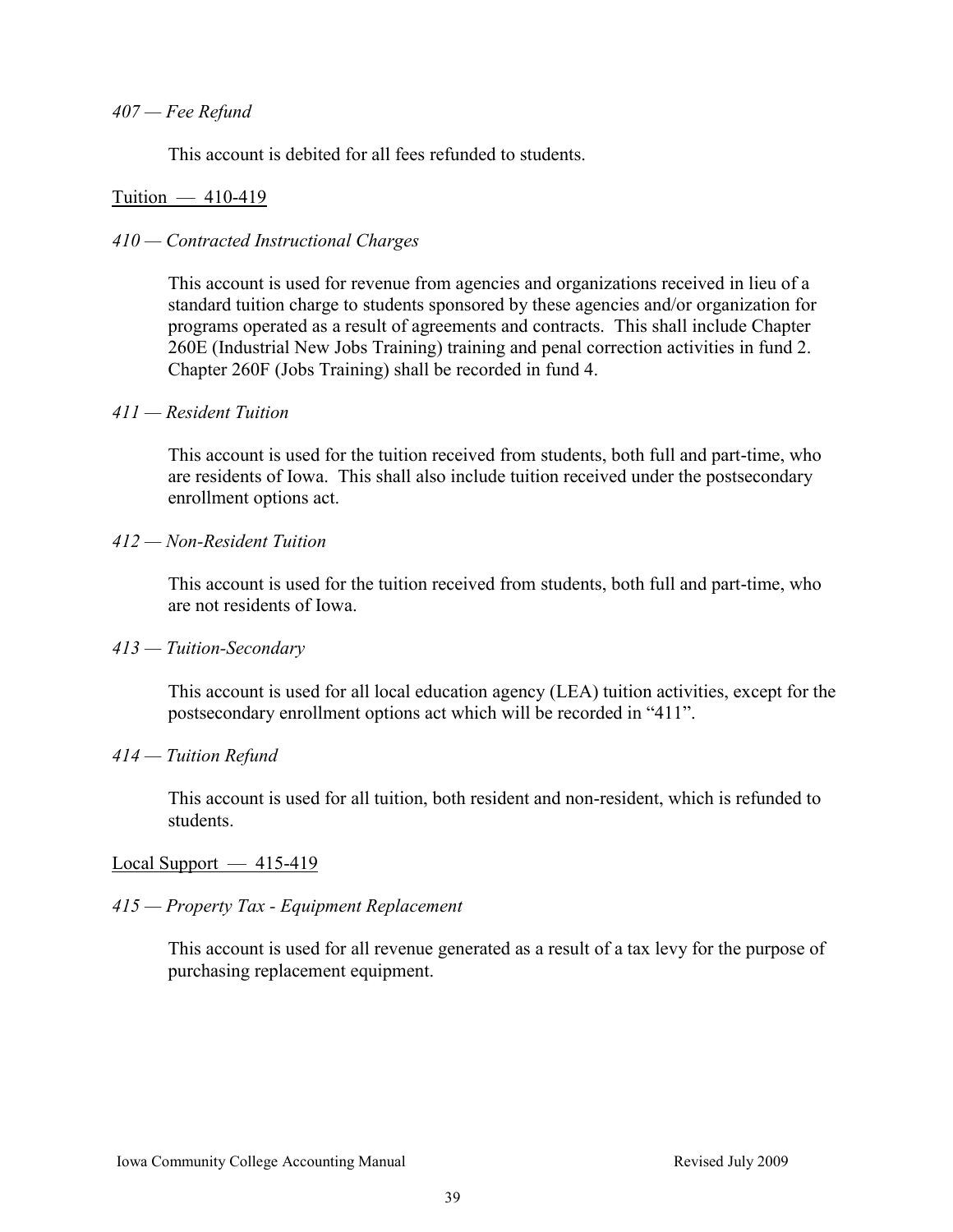#### *416 — Property Tax - Operations/Plant Fund/Early Retirement/Cash Reserve*

This account is used for all revenue produced as a result of the statutory 20 1/4 cent per \$1,000 of assessed valuation levy for operations (fund 1) and/or all revenue produced as a result of the 20 1/4 cent per \$1,000 plant fund levy (fund 7). Function 9 is used in the restricted fund to record the levy for early retirement (fund 2). Function 5, fund 2 is used for cash reserve.

# *417 — Property Tax – Unemployment Compensation*

This account is used for all revenue generated as a result of a tax levy for the purpose of paying unemployment compensation premiums (fund 2).

# *418 — Property Tax - Debt Service/Standby*

This account is used for all revenue produced as a result of a standby tax levy for the purpose of retiring bonds or certificates (fund 2, function 4). In the Debt Service Sub-Fund of the Plant Fund group, include only the amount necessary to apply on bonds or certificates and interest is due. Function 8 is used to record debt service in the plant fund group.

# *419 — Property Tax - Tort Liability/Insurance*

This account is used for amounts levied from tax base for tort liability included in fund 2, function 9. It is also used in the restricted fund to record the levy for insurance costs fund 2, function 8.

# State Support — 420-429

#### *421 — State General Aid*

This account is used for all revenue received as a direct state aid appropriation or allocations for fund 1 operations.

#### *425 — State Capital Outlay Appropriations*

This account is used for any revenue received in direct state appropriations for restricted use of capital outlay. State technology funds should be included here.

#### *426 — State Work study*

This account is used for any revenue received for Workstudy activities from the Iowa College Aid Commission.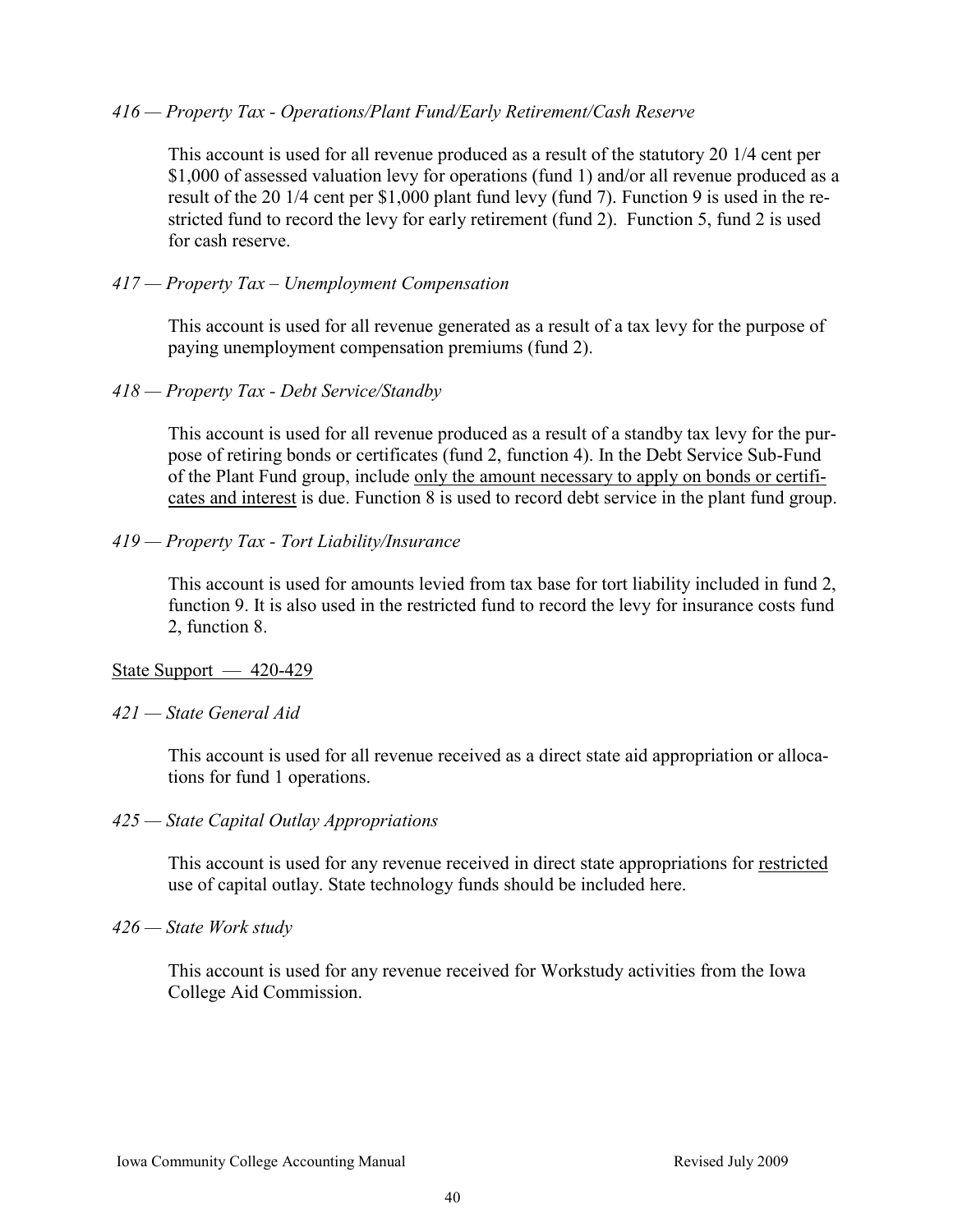#### *429 — Other State Support*

This account is used for any and all monies that cannot be directly allocated to any other state support account code 420-428.

#### Federal Support — 430-449

This account group is used to record receipts from the federal government, whether received directly or through the state defined as federal funds.

#### *431 — Title II - Library*

This account is used for federal funds allocated to assist in the acquisition of library books, periodicals, documents and other library materials.

*432 — Title III - Developing Community Colleges* 

This account is used for federal funds allocated to assist developing community colleges in strengthening the functional operations of the community college and shall be recorded in restricted fund 2.

#### *433 — Title IV - SEOG*

This account is used for federal funds allocated as Supplement Educational Opportunity Grants made available to students and shall be recorded in a restricted use fund.

#### *434 — Title IV – Work Study*

This account includes federal funds allocated to the community college for participation in the Federal Workstudy program. It is recommended that 100% of the federal grant be receipted in a separate cost center within the agency fund (fund 4). A revenue debit is to be made from fund 4 to the general fund (fund 1) for expenses incurred in the on-campus Workstudy program. A revenue debit from fund 4 is also required to the scholarship fund (fund 5) for expenses incurred in the off-campus Workstudy program.

#### *435 — Title IV - Perkins Loans*

This account is used for federal funds allocated for participation in the Perkins Student Loan program and shall be recorded in fund 6.

#### *436 — Title IV - PELL*

This account is used for federal funds allocated as PELL Grants made available to students and shall be recorded in fund 5.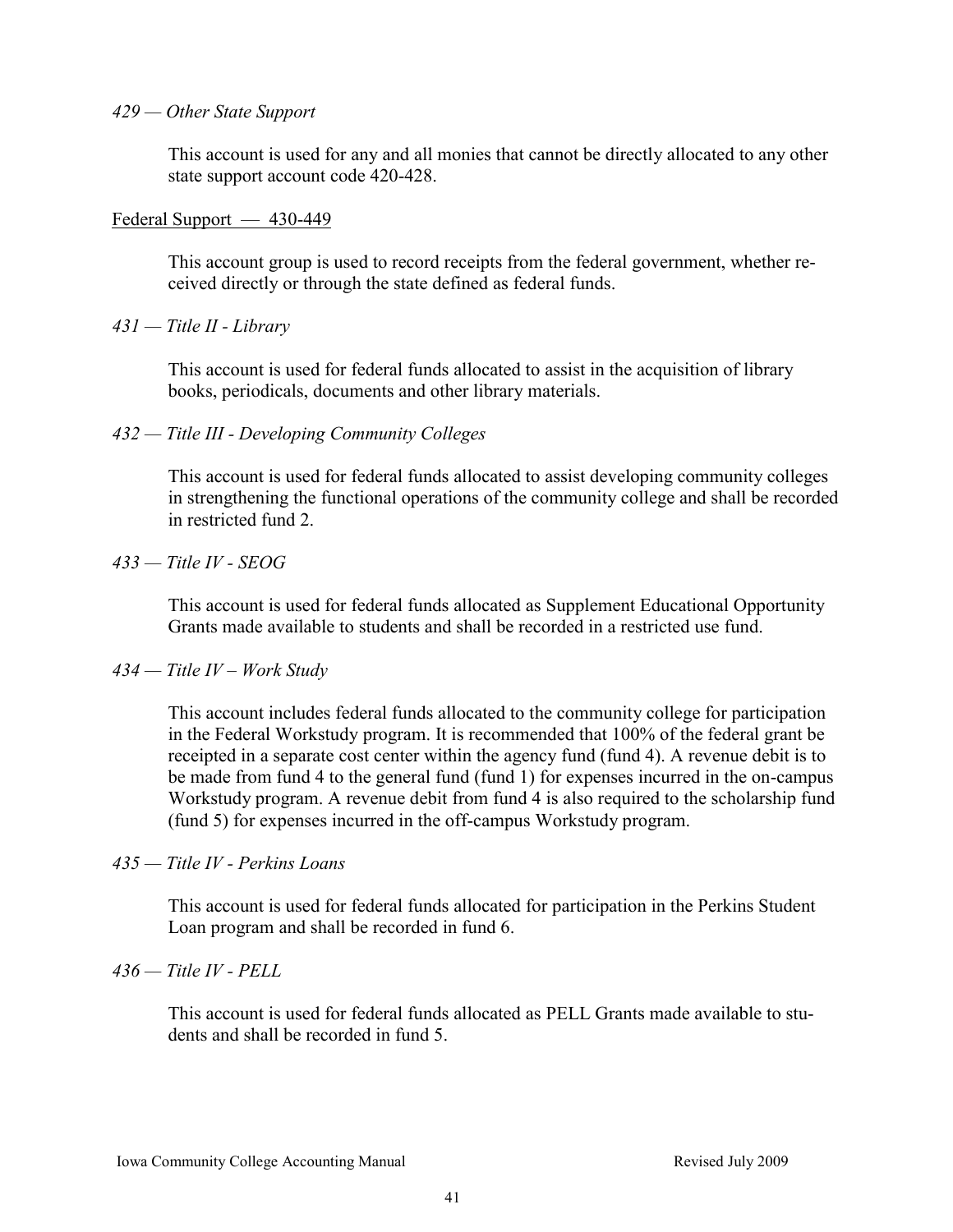# *437 — Title VI - Improvement of Instruction*

This account is used for federal funds allocated to the community college to aid in the acquisition of instructional equipment and shall be recorded in restricted fund 2.

### *441 — Carl D. Perkins*

This account is used for federal funds allocated to the community college through the Iowa Department of Education for participation in the Carl D. Perkins projects or programs and shall be recorded in fund 1.

# *443 — Workforce Investment Act*

This account is used for federal funds allocated to the community college in accordance with the Workforce Investment Act

# *446 — Adult Basic Education*

This account is used for federal funds allocated in the community college through the Iowa Department of Education to aid in the enhancement of Adult Basic Education and shall be recorded in fund 1.

#### *449 — Other Federal Support*

This account is used for any and all federal support received by the community college that cannot be classified to any other federal support account 430-448. **(Federal ARRA stimulus funds will be grouped under this category for state reporting purposes. Federal reporting purposes will require a more specific reporting structure per the OMB guidance).**

# Sales and Services — 450-469

This group of accounts is used to record receipts resulting from sales and services provided by the various sub-units of the community college.

*451 — Housing* 

This account is to be used to record student housing fees received by the community college.

#### *452 — Vending Machines*

This account is used for all revenue received from vending machines and commissions earned on vending machines.

# *453 — Rental of College Facilities*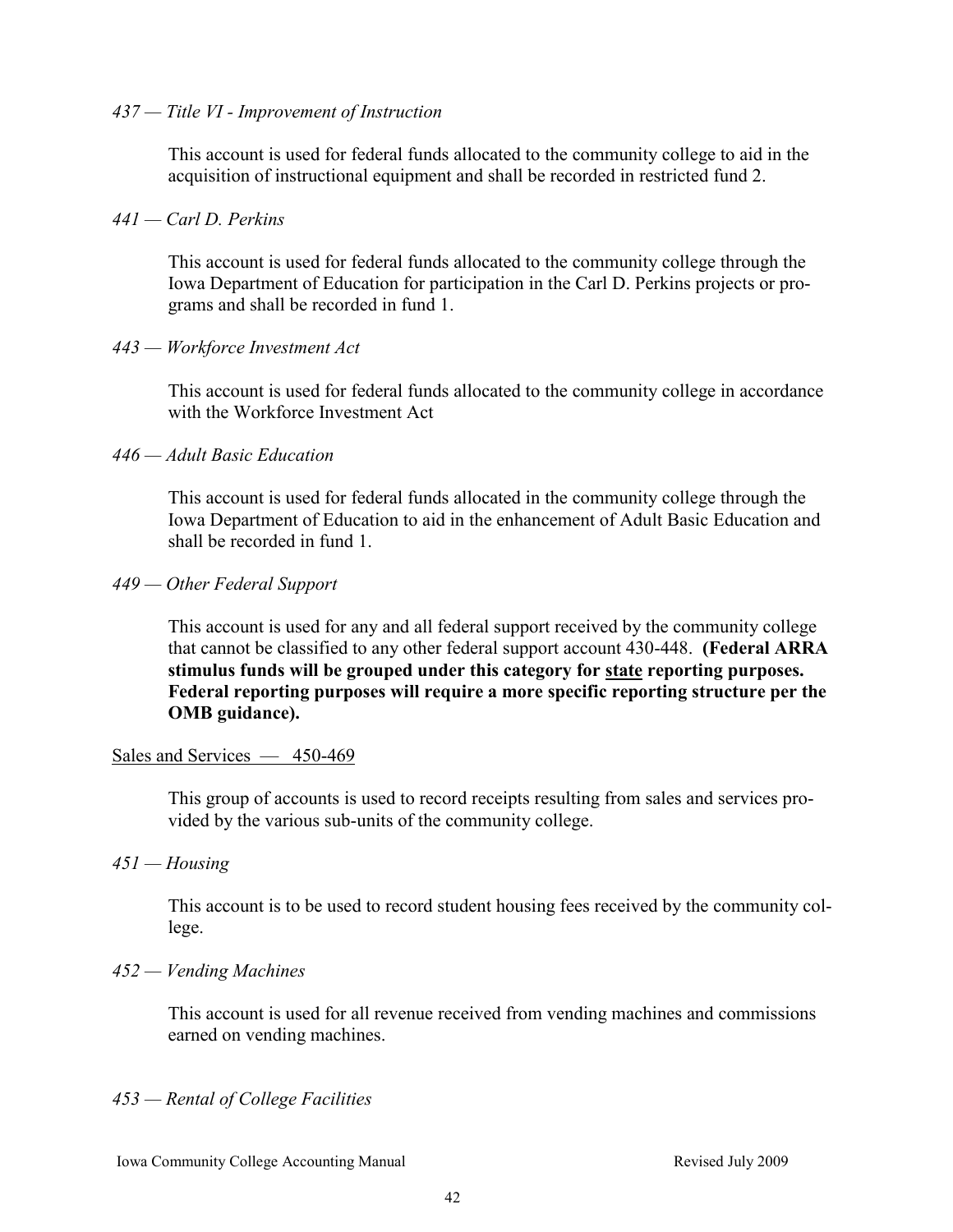This account is credited for the proceeds from renting community college buildings or equipment.

*454 — Other Sales and Services* 

This account is credited for the proceeds from all sales and services not otherwise classified.

*455 — Bookstore Sales - Textbooks* 

This account is credited for the sale of textbooks from the bookstore.

*456 — Bookstore Sales - Other Items* 

This account is used for bookstore receipts from the sale of items other than textbooks.

*457 — Food Sales* 

This account is used to record the revenue from food service operations regardless of whether food service is administered by the community college or on contractual basis.

*459 — Sales Return* 

This account is debited when sales items are returned. The textbook buy-back or purchase of materials is to be expended within the unit providing the sales and not treated as a sales return item.

*460 — Gate Receipts (Subject to Sales Tax)* 

This account is used to record the funds collected from the sale of tickets for basketball, football, baseball, softball, etc. These game receipts are subject to sales tax.

*461 — Receipts - Games of Chance (Subject to Sales Tax)* 

This account is used for all funds collected from games of chance, such as bingo, raffles, etc.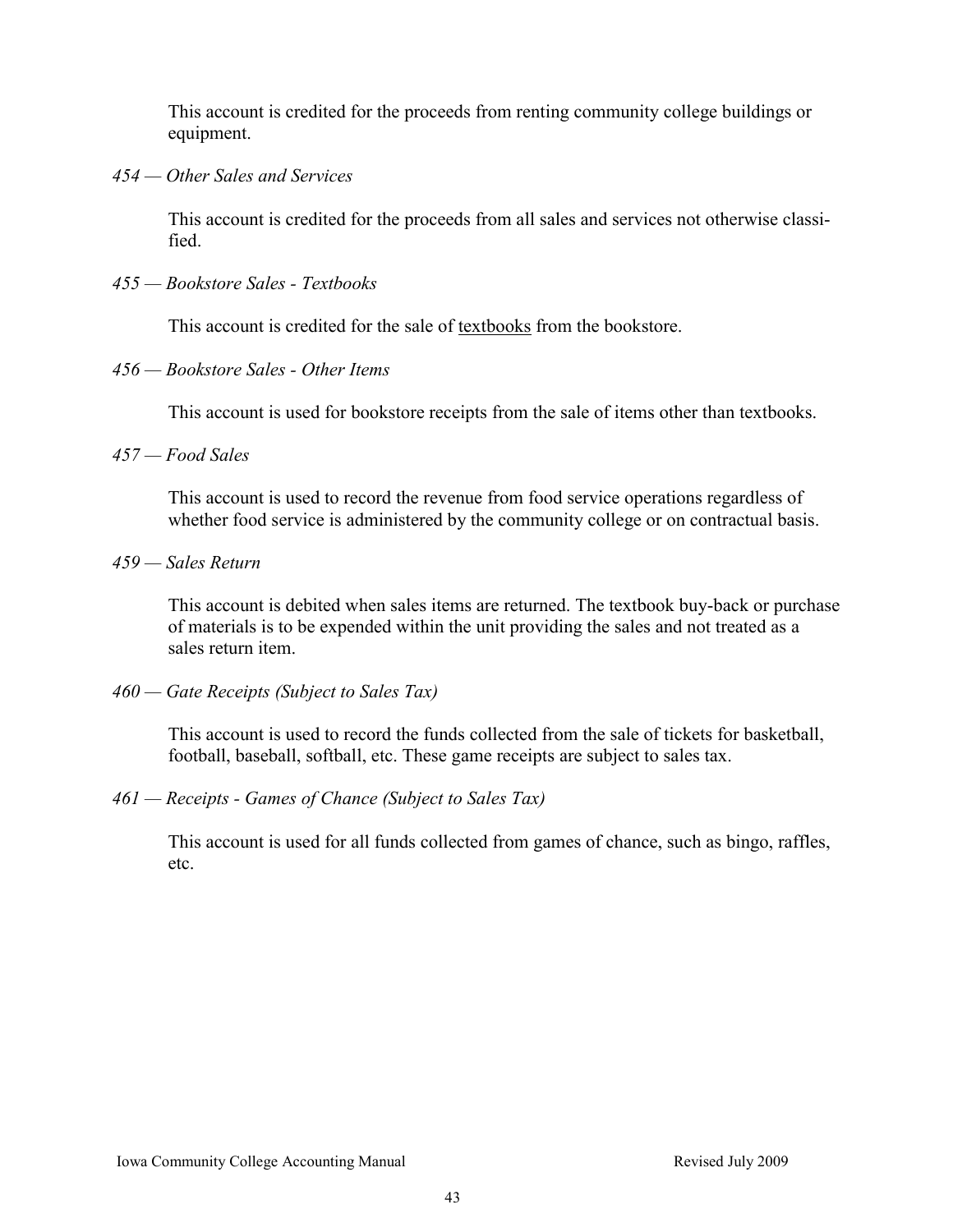#### Other Income — 470-499

#### *471 — Interest*

This account is used to record interest and dividends earned on investments by the college and on loans made to students.

#### *472 — Gains and Losses on Sale of Investments*

This account is credited with the gain realized on the sale of investments and debited with the loss incurred on the sale of investments.

#### *473 — Gifts and Grants*

This account is used to record gifts and grants to the community college from any source other than state or federal government. Gifts and grants will be included here regardless of the purpose for which they are intended.

#### *477 — Assessment - Special Charges*

This account is used for special assessments for library books, parking tickets, etc. If assessments are assigned because of loss, for example of library books, the replacement value should be collected and credited to the appropriate expenditure account for library books.

#### *480 — Proceeds from Sales of Bonds*

This account is used only in "Restricted General Fund" (fund 2) and in the "Plant Fund" (fund 7). It is credited with the net proceeds from the sale of bonds/certificates. It is closed at the end of the year by debiting this account and crediting account 311 "Fund Balance - Unrestricted". The liability is recorded in the "Debt Service Sub-Fund" or in the "Restricted General Fund" for the gross amount of the bonds or certificates issued.

#### *481 — Iowa New Jobs Training*

This account would be credited with the revenue identified as being from Iowa New Jobs Training.

#### *482 — Repayment of Principal on Student Loans*

This account is used to record repayments of student loans. At fiscal end-year this account is debited and asset account 150 "Notes Receivable" is credited.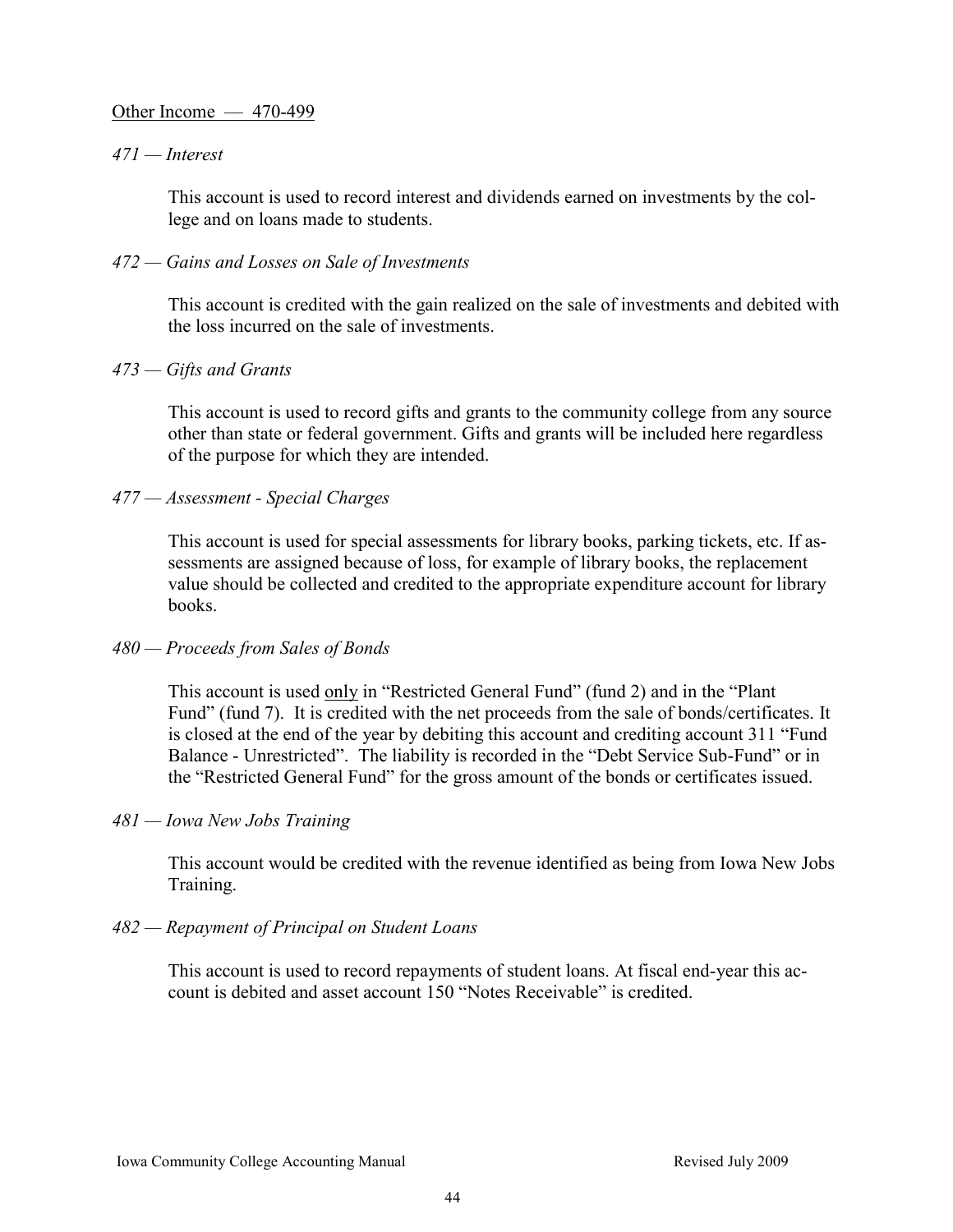#### *483 — Loan Cancellation Reimbursement*

This account is used for the reimbursement for loans canceled. At fiscal year-end, this account is debited and the asset account 150 "Notes Receivable" is credited.

#### *484 — Additions to Assets*

This account is credited if there is an excess of trade-in allowance over the book value when disposing of assets.

#### *485 — Miscellaneous Receipts*

This account is to be used for any receipts that cannot otherwise be classified.

#### *486 — Proceeds from the Sale of Fixed Assets*

This account is used to record the proceeds from the sale of fixed assets such as land, equipment, and vehicles. It should be used only when an outright sale is made.

*487 — Incremental Tax Revenue* 

This account would be credited with the revenue received from the incremental property tax generated to repay certificates issued under Chapter 260E Industrial New Jobs Training or 260F Jobs Training.

#### *488 — Withholding Tax Revenue*

This account would be credited with the withholding tax revenue received from employers to repay certificates issued under Chapter 260E Industrial New Jobs Training or Chapter 260F Jobs Training.

#### *489 — Proceeds from Loan*

This account is used to record income from the revenue of Chapter 260F Jobs Training.

#### *490 — Transfers*

This account is to be used to record transfers of money to one fund from another within the community college.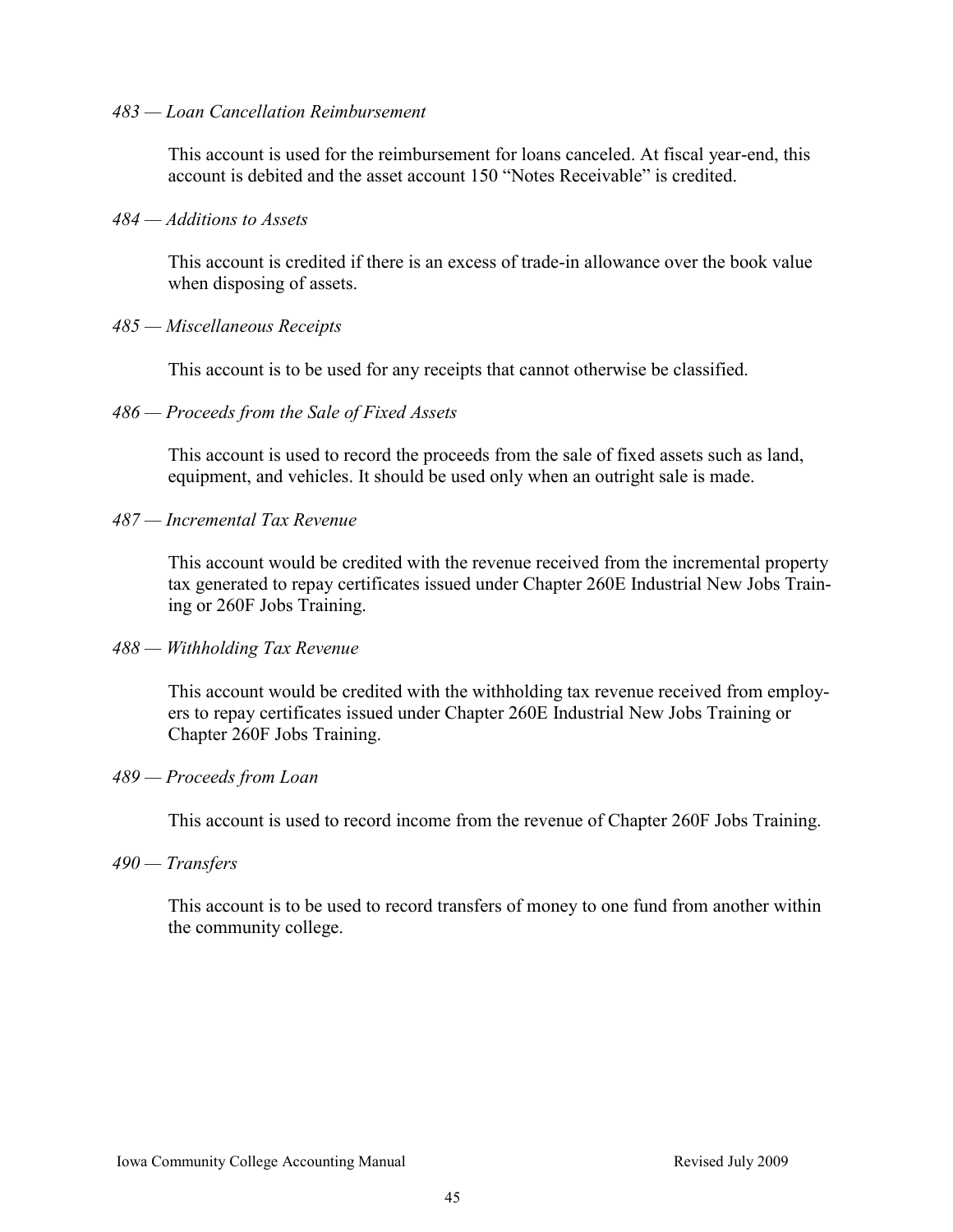### **CHAPTER XII EXPENDITURES, SALARIES, RELATED PAYROLL AND FRINGE BENEFITS**

#### A. Chart of Accounts

| Fund | Function | Specific Site Optional<br>Unit |  | <b>Object</b> |
|------|----------|--------------------------------|--|---------------|
|      |          |                                |  |               |

# Salaries, Related Payroll Cost and Fringe Benefits — 500-599

| Administrative                             | 510 |
|--------------------------------------------|-----|
| Administrative - Part-time                 | 511 |
| Instructional                              | 520 |
| <b>Instructional - Part-time</b>           | 521 |
| Instructional – Adjunct                    | 522 |
| Instructional - Temporary/Seasonal         | 523 |
| Professional Staff                         | 530 |
| Professional - Part-time                   | 531 |
| Secretarial and Clerical                   | 540 |
| Secretarial and Clerical - Part-time       | 541 |
| Service Staff                              | 550 |
| <b>Service Staff Part-time</b>             | 551 |
| *Student Wages - Federal Workstudy         | 570 |
| *Student Wages - State Workstudy           | 571 |
| Student Wages – Other                      | 572 |
| Related Insurance Cost and Fringe Benefits | 590 |
| Worker's Compensation Insurance            | 591 |
| FICA - Employers Share                     | 592 |
| Retirement Plan, Employers Share           | 593 |
| Compensation for Employee Tuition          | 594 |
| Early Retirement                           | 595 |
| <b>Auto Allowance</b>                      | 596 |
| <b>Unemployment Compensation</b>           | 597 |
| Comp. for Future Absences/Accrued Vacation | 598 |

# A. Account Descriptions

The following brief account descriptions are provided as a guide. They are not intended to provide description for all the expenditure accounts, which may be used by an individual community college. Account titles and descriptions may be added to meet the community college's individual needs by using the unassigned account numbers in the appropriate object account code group classification. **However, for state reporting purposes, all local object codes should be closed to those identified in this accounting manual at the end of the fiscal year.**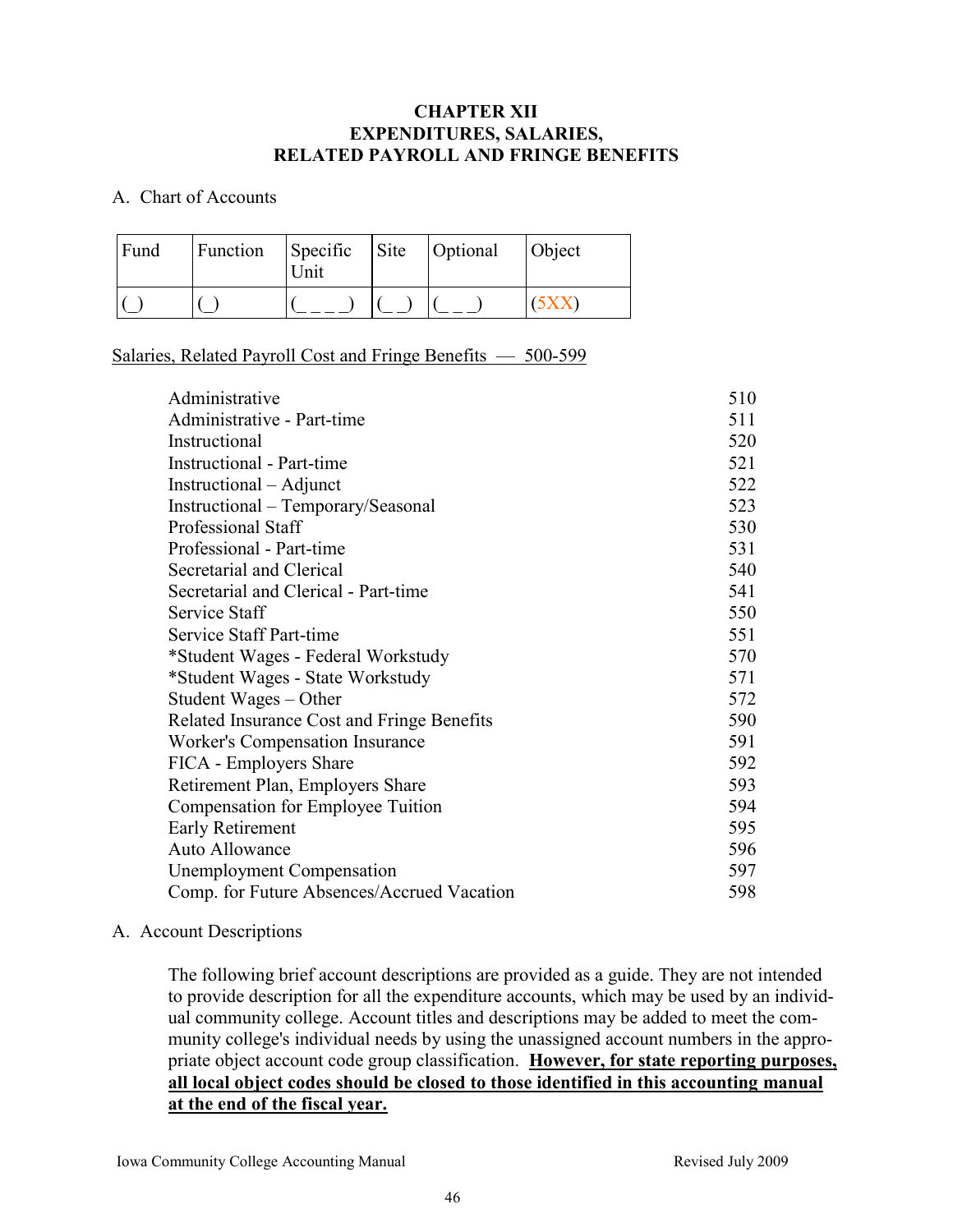#### Salaries — 500-599

#### *510 — Administrative*

This account is used to record salaries of the chief executive officer and the full-time cabinet/administrative team.

#### *511 — Administrative - Part-time*

This account is used to record the salaries of the chief executive officer's part-time cabinet/administrative team.

#### *520 — Instructional*

This account is used to record salaries of full-time personnel involved in direct instructional contact with students, including counselors and librarians. When there are split responsibilities between expenditure accounts 520 and 530, they will be prorated.

#### *521 — Instructional - Part-time*

Instructional-part-time instructors are nonadministrative instructors, counselors, and librarians who are employed less than full-time, but are employed through a continuing contract and are offered benefits through the college. This account is used to record salaries of part-time personnel involved in direct instructional contact with students including counselors and librarians. When responsibilities are split between expenditure accounts 521 and 531, they will be prorated.

#### *522 — Instructional – Adjunct*

Adjunct instructors are nonadministrative instructors employed by a community college without a continuing contract and who are not offered the opportunity to receive benefits through the college. The instructors teaching load does not exceed one-half time for two full semesters or three full quarters for the calendar year. The determination of whether a teaching load exceeds one-half time shall be based on the number of credit hours or noncredit contact hours that the community college or university considers to be a full-time teaching load for a regular full semester or quarter. This account is used to record salaries of personnel involved in direct instructional contact with students.

#### *523 — Instructional—Temporary/Seasonal*

Temporary/Seasonal instructors are nonadministrative instructors, counselors, and librarians who are employed full-time or part-time, by the college for short periods of time for specific purposes. This account is used to record salaries of personnel involved in direct instructional contact with students. A substitute that is hired for illness or maternity leave would fall under this object code.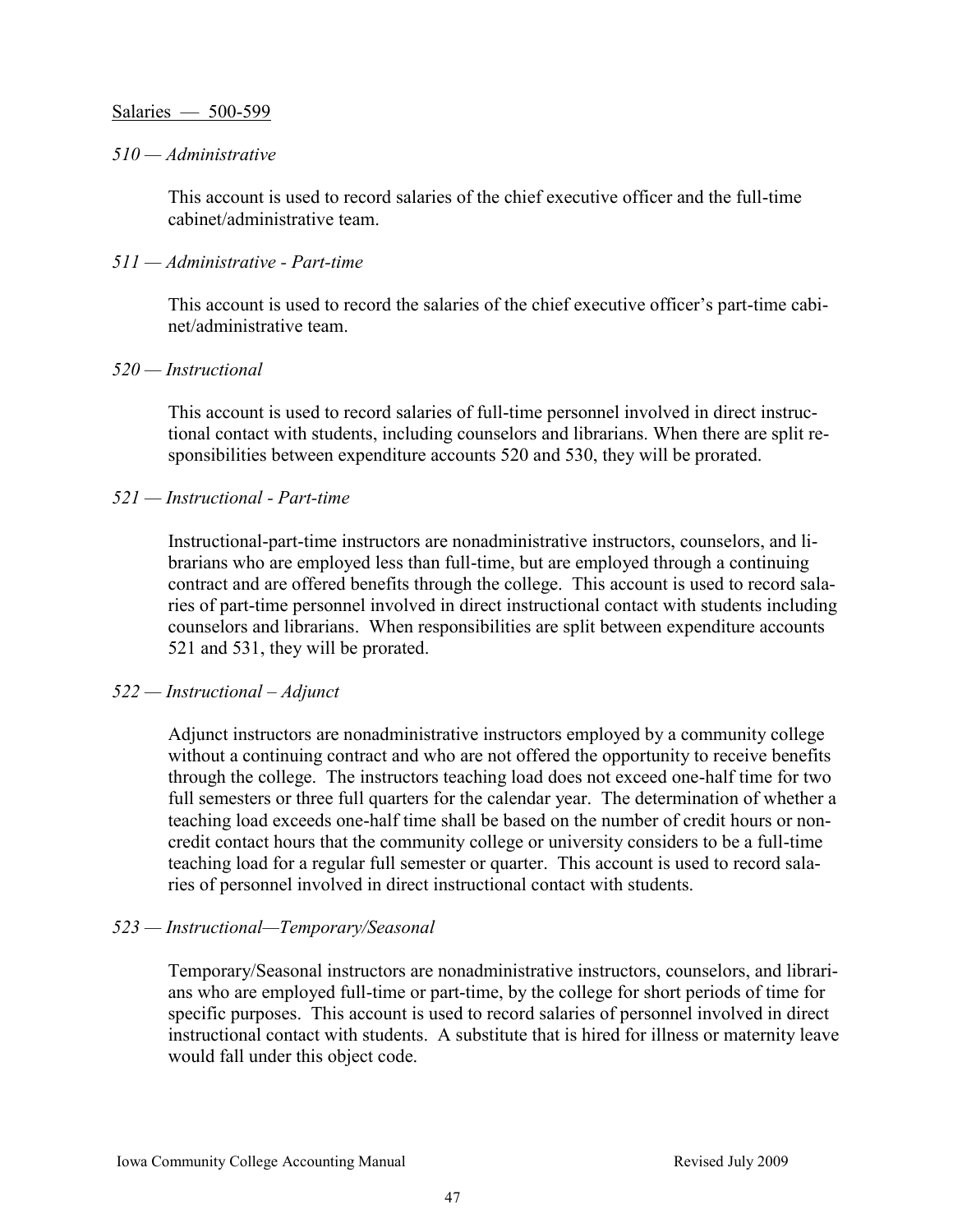*530 — Professional Staff* 

This account is to be charged with the salaries of the full-time staff not accounted for elsewhere.

*531 — Professional Staff - Part-time* 

This account is to be charged with the salaries of the part-time staff not accounted for elsewhere.

*540 — Secretarial and Clerical* 

This account includes salaries of all full-time personnel performing secretarial or clerical office functions.

*541 — Secretarial and Clerical - Part-time* 

This account includes salaries of all part-time personnel performing secretarial or clerical office functions.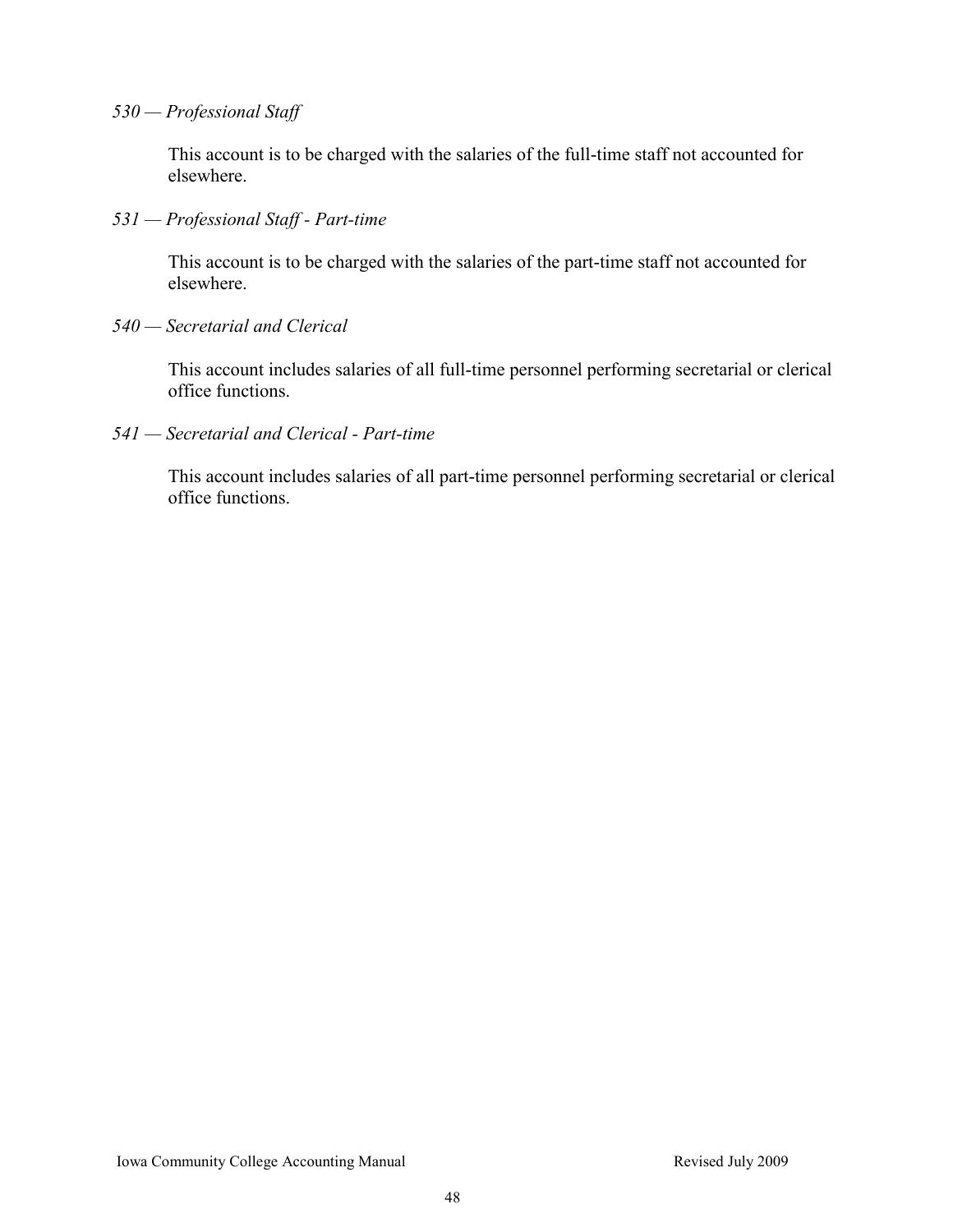#### *550 — Service Staff*

This account includes salaries of full-time custodians, maintenance and repair staff, machine operators, vehicle drivers, security guards, etc.

*551 — Service Staff - Part-time* 

This account includes salaries of part time custodians, maintenance and repair staff, machine operators, vehicle drivers, security guards, etc.

*570 — Student Wages - Federal Workstudy* 

This account record includes only wages for students who are employed through the federal government's Workstudy program.

*571 — Student Wages - State Work Study* 

This account includes only wages for students who are employed through the state Workstudy program.

*572 — Student Wages - Other* 

This account is to include wages for students not classified in expenditure object codes 570 and 571.

*590 — Related Insurance Cost and Fringe Benefits* 

Include in this account:

- $\bullet$ Term Life Insurance. When a community college pays a portion or the entire premium for its employees.
- Long Term Disability Insurance. When a community college pays a portion or the entire premium for its employees.
- $\bullet$ Group Health and Hospital Insurance. When a community college pays a portion or the entire premium for its employees.

#### *591 — Worker's Compensation Insurance*

This account is used for the amount of charges for worker's compensation.

#### *592 — FICA (Employer's Share)*

This account is used for the employer's portion of FICA payroll deduction.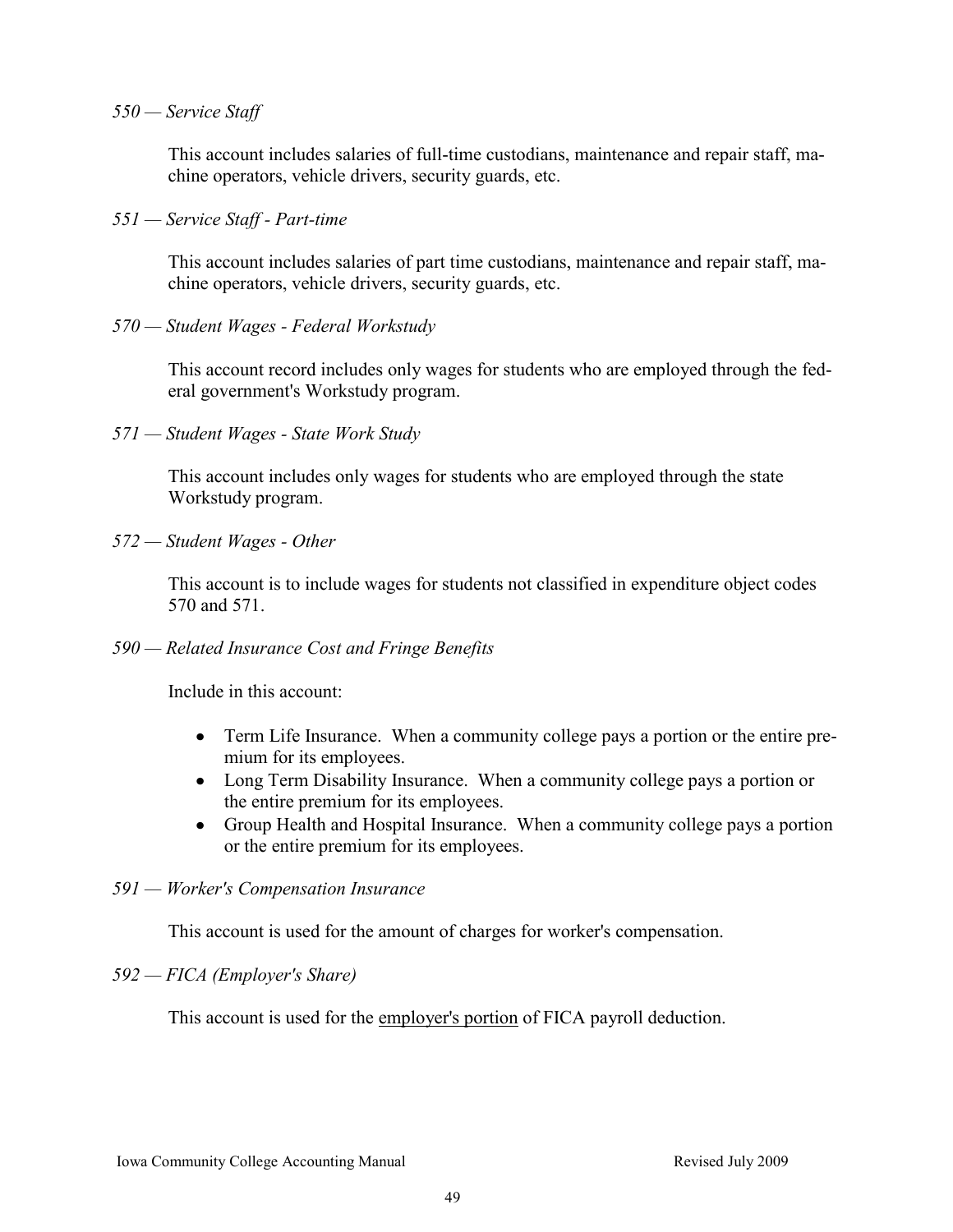*593 — Retirement Plan (Employer's Share)* 

This account is used to record the employer's portion of any retirement plan payroll deduction.

*594 — Compensation for Employee Tuition* 

Waivers of tuition or other course fees based on faculty or staff status shall be reported in this account in the proper functional category.

*595 — Early Retirement* 

This account is used to record salary payments for early retirement.

*596 — Auto Allowance* 

This account is used if a fixed allowance is provided rather than mileage.

*597 — Unemployment Compensation* 

This account should be charged for expenses for unemployment compensation paid to the Iowa Department of Workforce Development.

*598 — Compensation for Future Absences/Accrued Vacation* 

This account is used for any unused vacation or sick leave, which can be carried over to the next year.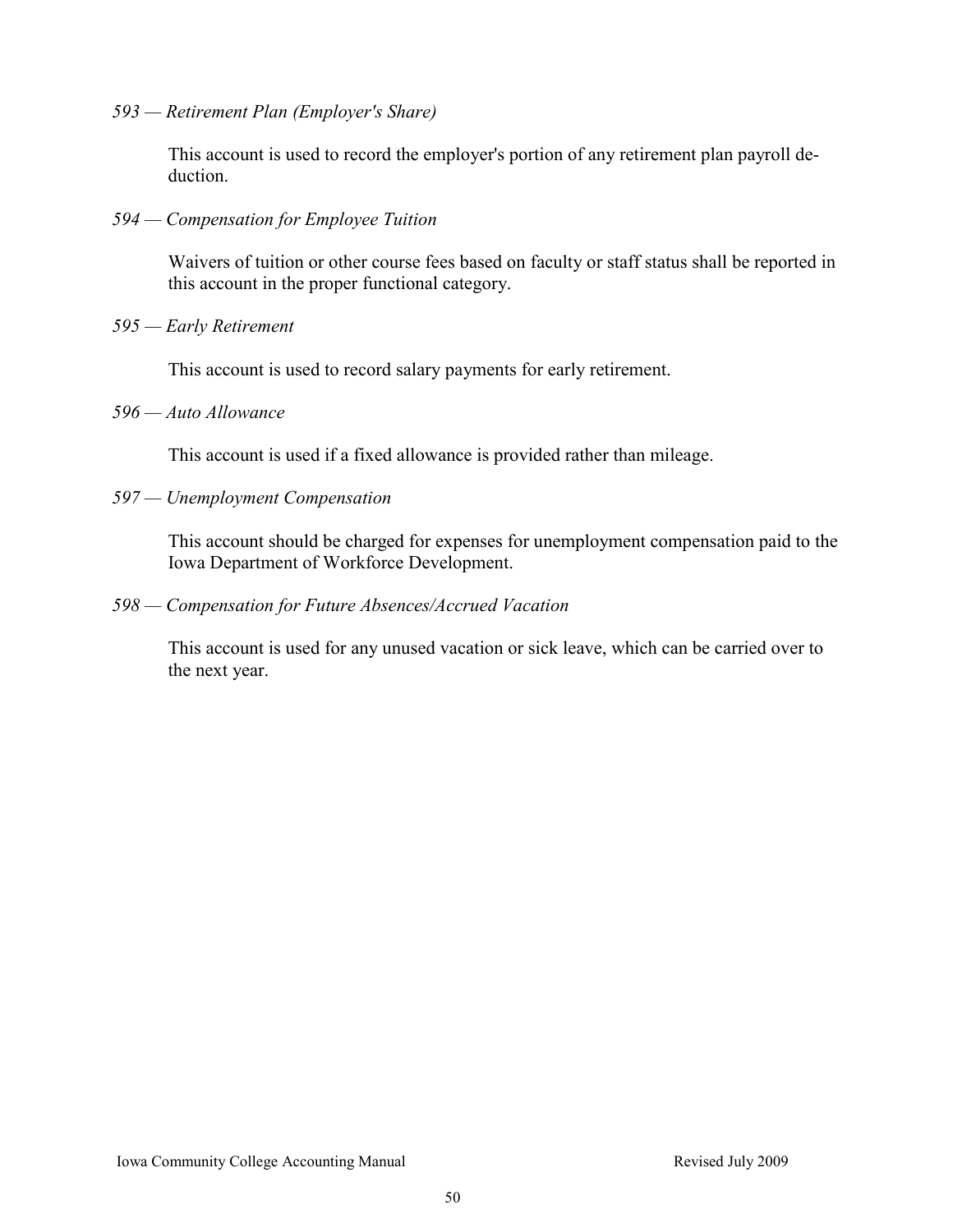# **CHAPTER XIII CURRENT EXPENSES**

# A. Chart of Accounts

| Fund | Function | Specific Site Optional<br>Unit |  | <b>Object</b> |
|------|----------|--------------------------------|--|---------------|
|      |          |                                |  | 6XX           |

# Services — 600-629

| Professional                                | 601 |
|---------------------------------------------|-----|
| <b>Election Costs</b>                       | 602 |
| Custodial                                   | 603 |
| Membership                                  | 604 |
| Publications (Legal)                        | 605 |
| Maintenance and Repair of Equipment         | 606 |
| Maintenance and Repair of Buildings         | 609 |
| Maintenance of Grounds                      | 610 |
| Information Services/Classified Advertising | 611 |
| Printing and Reproduction Services          | 612 |
| Communications                              | 615 |
| Insurance                                   | 618 |
| Utilities                                   | 619 |
| <b>Rental of Materials</b>                  | 620 |
| Rental of Buildings                         | 621 |
| Rental of Equipment                         | 622 |
| Postage and Expediting Other Matter         | 623 |
| Group Meeting/Workshop Expense              | 624 |
| Data Processing Services                    | 625 |
| <b>Other Services</b>                       | 626 |

# Materials, Supplies and Travel — 630-648

| Library Books                                           | 631 |
|---------------------------------------------------------|-----|
| Materials, Supplies, and Non-Capitalized Capital Assets | 632 |
| Non-Capitalized Capital Asset (Optional account)        | 633 |
| Periodicals                                             | 634 |
| Building and Construction Materials and Supplies        | 637 |
| Janitorial Materials and Supplies                       | 641 |
| Vehicle Materials and Supplies                          | 642 |
| Landscaping Materials and Supplies                      | 644 |
| Other Materials and Supplies                            | 646 |
| Travel Expense - Out-of-state                           | 647 |
| Travel Expense - In-State                               | 648 |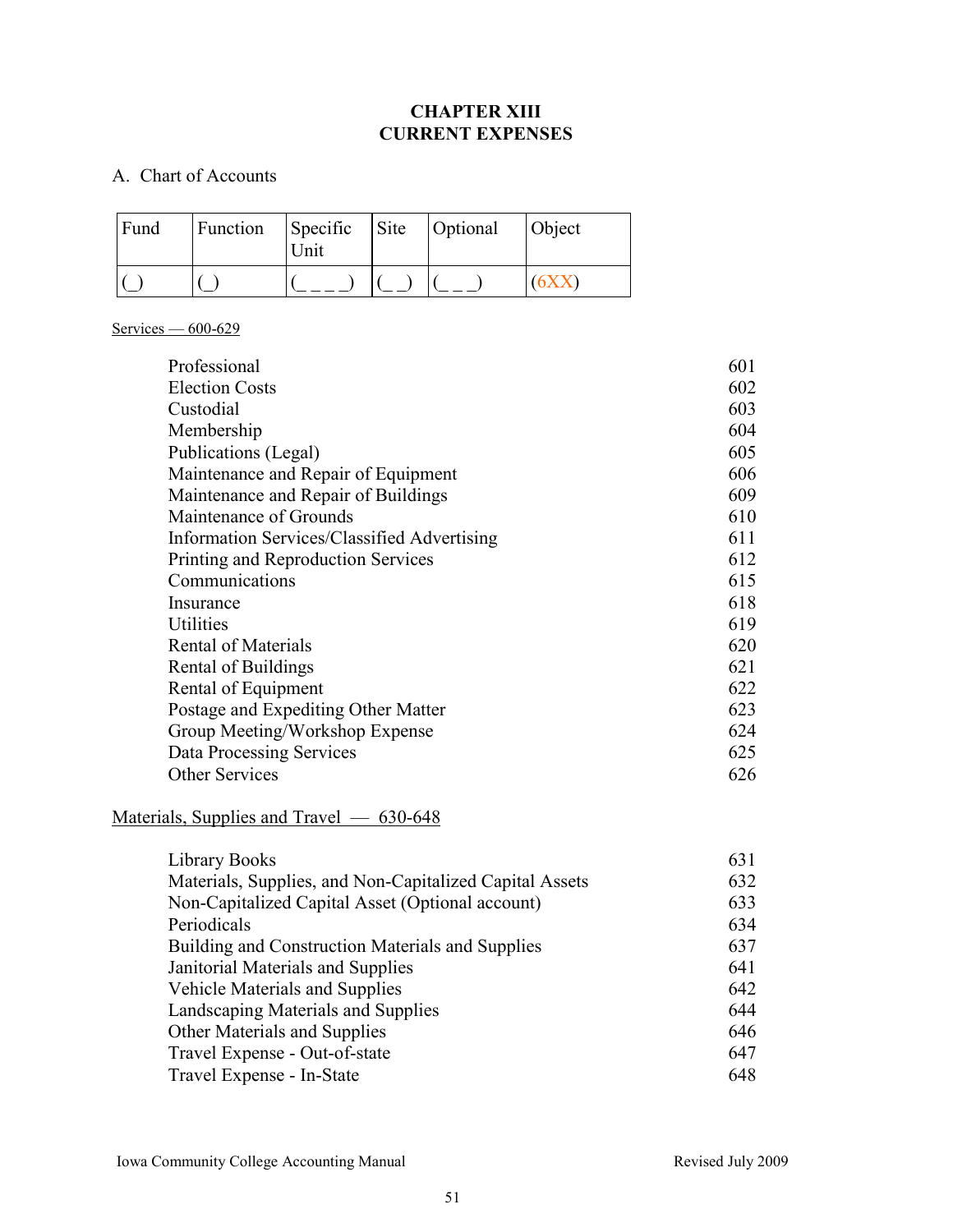### Other Current Expenses — 650-699

| Purchase for Resale - Supplies & Miscellaneous | 651 |
|------------------------------------------------|-----|
| <b>Purchase for Resale - Textbooks</b>         | 652 |
| Interest on Debt                               | 670 |
| Payment on Debt Principal                      | 673 |
| Scholarships                                   | 675 |
| <b>Student Loans</b>                           | 677 |
| <b>Collection Agency Expenses</b>              | 678 |
| <b>Loan Cancellations</b>                      | 679 |
| Transfers                                      | 680 |
| Deductions from Assets                         | 684 |
| Depreciation                                   | 685 |
| Property Tax                                   | 686 |
| <b>Employer Reimbursement</b>                  | 690 |
| <b>Student Services</b>                        | 691 |
| <b>Other Current Expenses</b>                  | 693 |
| <b>Bad Debts</b>                               | 694 |

#### B. Account Descriptions

The following account descriptions are provided as a guide. They are not intended to provide description for all the expenditure accounts that may be used by an individual community college. Account titles and descriptions may be added to meet the community college's individual needs by using the unassigned account numbers in the appropriate object account code group classification. However, for state reporting purposes, all local object codes should be closed to those identified in this accounting manual at the end of the fiscal year.

#### Services — 600-629

This group of accounts are used for fees paid for services performed by persons not included on the community college's payroll.

#### *601 — Professional*

This account is used for professional fees to include legal fees, auditing fees, honoraria paid to speakers and lecturers, and any other payment of a professional nature.

# *602 — Election*

This account is used for election costs to include all expenses incurred in the conducting of regular and special elections.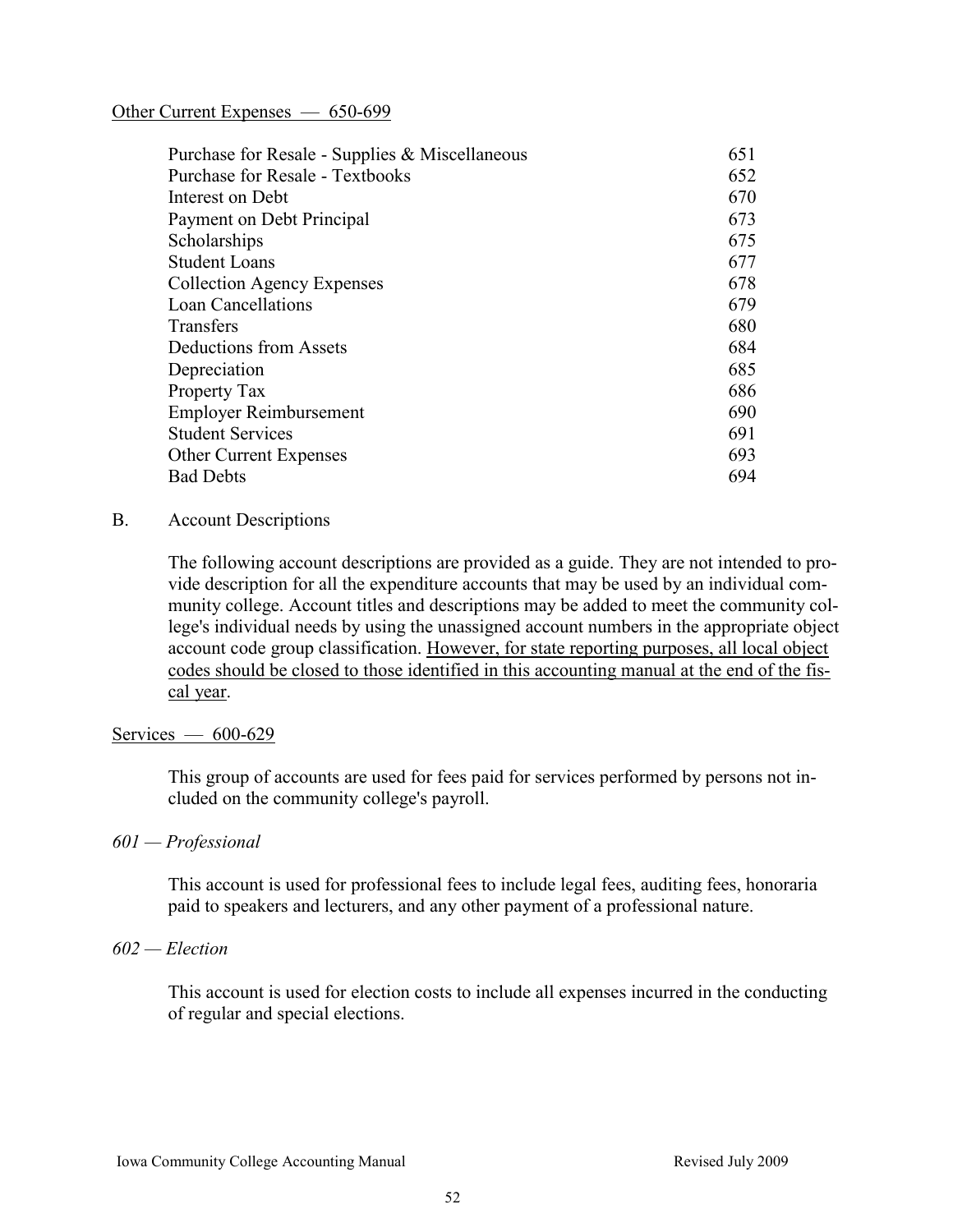#### *603 — Custodial*

This account is used to record the costs of outside contractual custodial services. It should not include maintenance and repair.

#### *604 — Membership*

This account is used to record payments of membership dues.

#### *605 — Publications (Legal)*

This account is used to record the cost of all legal publications.

#### *606 — Maintenance and Repair of Equipment*

This account is used to record the cost of equipment repairs and maintenance performed on equipment by outside contractors.

#### *609 — Maintenance and Repair Buildings*

This account is used to record the cost of all maintenance work on buildings performed by outside contractors.

*610 — Maintenance of Grounds* 

This account is used to record the cost of all maintenance work on grounds performed by outside contractors.

# *611 — Information Services/Classified Advertising*

This account should be charged with the cost of advertising and informational services to include classified advertising placed for the hiring of personnel.

#### *612 — Printing and Reproduction Service*

This account is used to record the purchase of printing, photocopying, blueprinting, and photography. Do not include the purchase of supplies or the purchase of printed forms. These items should be charged to expenditure account 632 "Materials and Supplies".

#### *615 — Communications*

This account should be charged with the cost of local and long distance telephone service, telephone installation and relocation charges, and telegraph charges.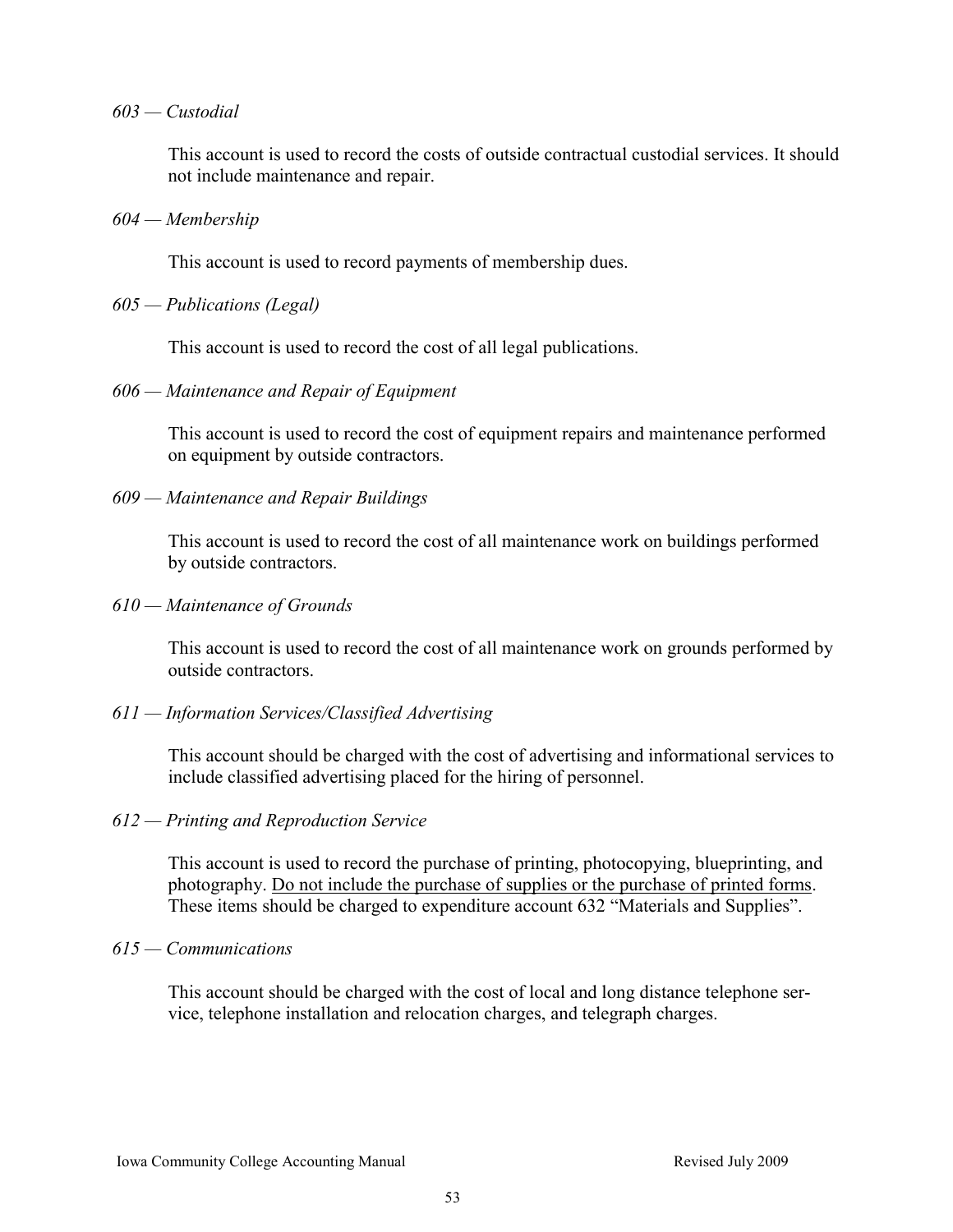#### *618 — Insurance*

This account is used for the cost of all insurance for community college protection. This includes fire and extended coverage, boiler, malpractice, errors and omissions and liability. Worker's compensation insurance is charged to expenditure account 591 "Worker's Compensation Insurance".

#### *619 — Utilities*

This account is used for the cost of electricity, water, waste collection, fuel oil and gas for heating, heat, and air conditioning expenditures. Gas for use in the laboratories and shop for community college purposes should be charged to expenditure account 632 "Materials and Supplies". Telephone service is charged to expenditure account 615 ―Communications‖.

#### *620 — Rental of Materials*

This account should be charged with the cost of educational materials which are rented such as films, filmstrips, videos, etc.

#### *621 — Rental of Buildings*

This account should be charged with the costs of renting or leasing of buildings.

#### *622 — Rental of Equipment*

This account should be charged all costs for equipment rented to carry on any part of the community college's program. Lease purchase agreements should be handled in capital outlay series of object codes (700-790).

#### *623 — Postage and Expediting Other Matter*

The cost of postage, postage meter rental, post office box rental, freight, express, delivery service and any other cost of transporting materials should be charged to this account.

#### *624 — Group Meeting/Workshop Expense*

This account should be used to record the cost for materials and supplies paid to an outside contractor providing food, facilities and other services necessary to conduct collegesponsored meetings or workshops.

#### *625 — Data Processing Services*

This account should be used to record the cost of data processing services necessary for instructional and administrative services which are performed by an outside contractor.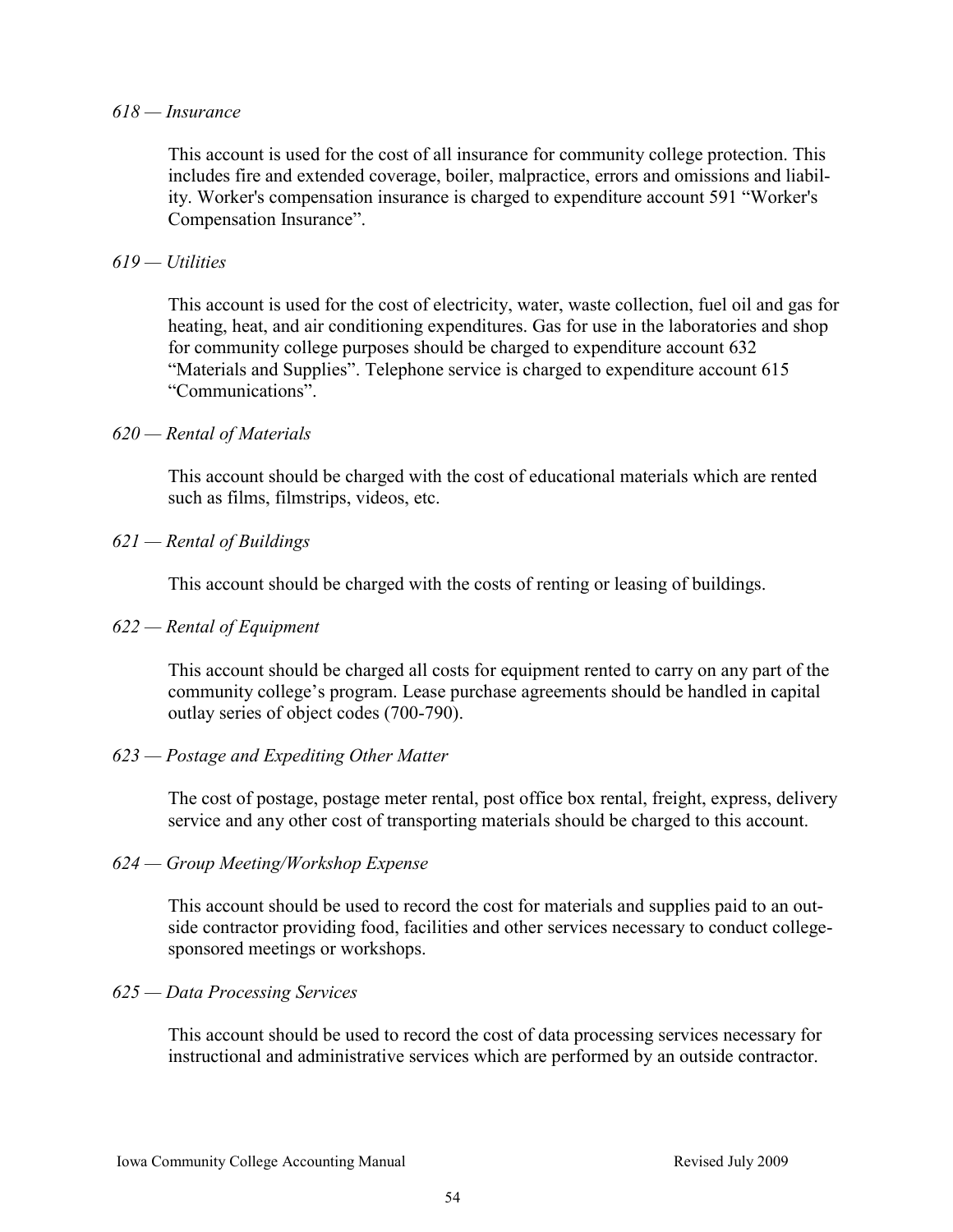#### *626 — Other Services*

This account should be used to record contracts with employers/vendors for services contracted back to themselves under Chapter 260E Industrial New Jobs Training and Chapter 260F Jobs Training. This account is used to record other transactions not directly chargeable to any other services code.

#### Materials, Supplies and Travel — 630-649

# *631 — Library Books*

This account should be used to record all expenditures for Library Books. (Library books are not required to be capitalized, however, each college will need to determine if a listing should be maintained for inventory or insurance purposes).

# *632 — Materials, Supplies, and Non-Capitalized Capital Assets*

This account should be used to record expendable items for instructional, library or office purposes. Some examples are: laboratory supplies, welding rods; small tools; audiovisual materials such as records, tapes, overlays, slides, etc.; stationary and general office supplies such as carbon paper, staples, paper clips, ribbons, file folders, calendars, printed forms and data processing supplies; photographic film and supplies; duplicating fluids and paper; binding items; and microcomputer software. This account should also be used to account for those non-tagged, non-capitalized assets as defined by the institution (under \$5,000 capitalization threshold).

#### *633 — Non-Capitalized Capital Assets (Optional)*

This account can be used to record non-capitalized capital assets that the college wishes to tag for fixed asset tracking purposes. If the college utilizes this option, they must adopt a dollar threshold which fixed assets will be tagged and not capitalized. This dollar threshold must be reported to the Department of Education.

#### *634 — Periodicals*

This account should be used to record the expenditures for subscriptions to magazines, periodicals and newspapers.

#### *637 — Buildings and Construction Materials*

This account is used to record expenditures for all materials and supplies used by personnel of the community college for construction or repair of buildings and equipment. Items would include: lumber and wood products, nails, paint, floor coverings, electrical materials and supplies, plumbing materials and supplies, masonry products, asphalt and gravel, etc.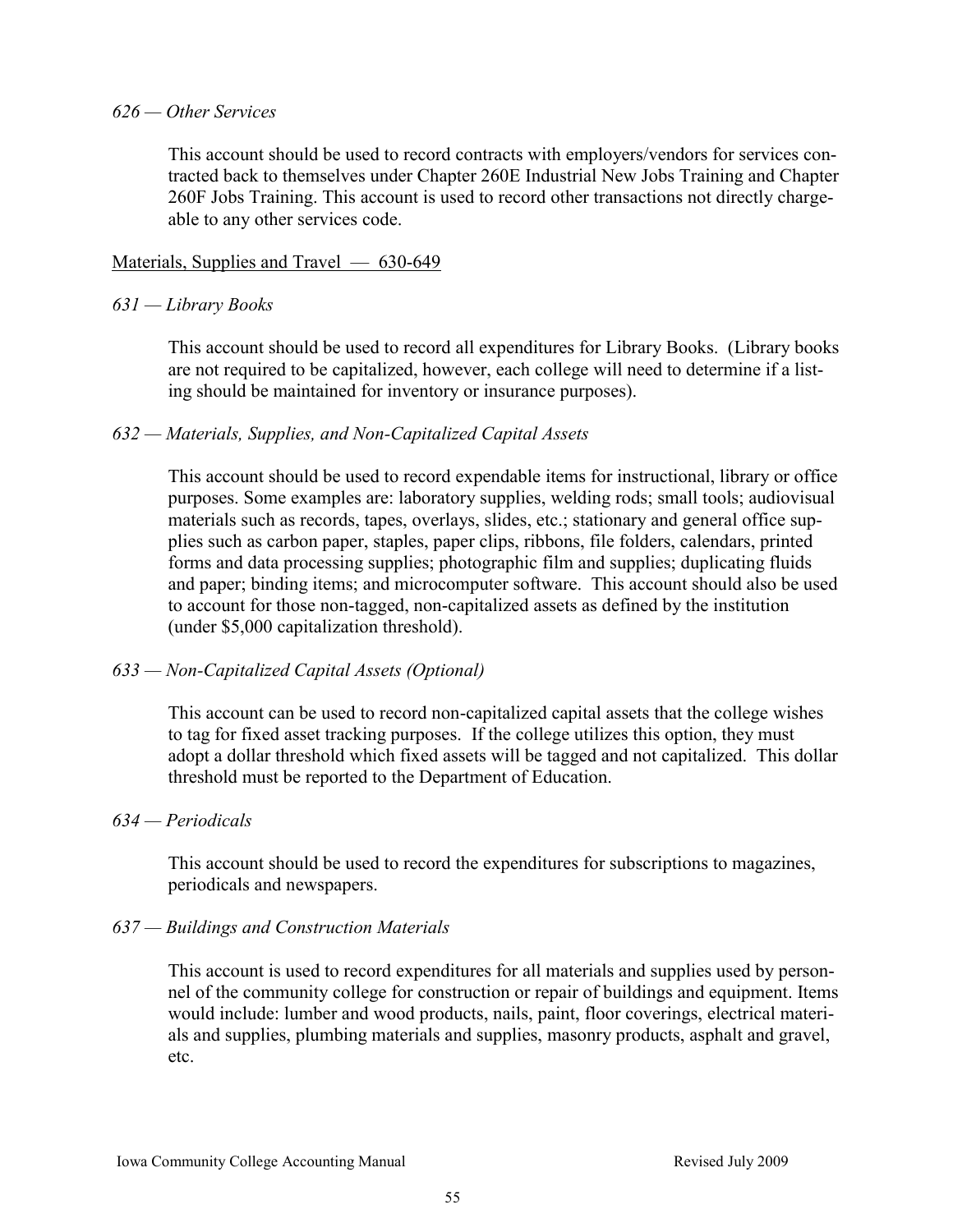#### *641 — Janitorial Materials and Supplies*

This account is used to record consumable supplies used by the custodial or maintenance staff. Items include mops, brooms, pails, cleaning materials, paper products, wax, wax stripper, and other chemicals.

### *642 — Vehicle Materials and Supplies*

This account should be used for repairs and maintenance of "rolling" equipment such as; gasoline, oil, grease, tires, batteries, and seat covers, etc. Institutional owned or leased vehicles which are used by other than the physical plant function may be charged back to the users cost center as an expense to this account. The same account in the physical plant function should then be credited for the amount charged the user.

#### *644 — Landscaping Materials and Supplies*

This account is used to record expenditures for landscape materials, which include seeds, plants, shrubbery, fertilizer, and similar items.

#### *646 — Other Materials and Supplies*

This account should be used to record the expenditures for materials or supplies that cannot be logically classified in any of the other materials and supplies account codes 630- 644.

#### *647 — Travel Expenses - Out-of-State*

This account includes the expenditures related to travel outside the state of Iowa. Expenditures include transportation fare, rental car charges, mileage, per diem payments, meals, registration fees, parking fees, etc., for official college personnel authorized to travel at the community college's expense.

#### *648 — Travel Expenses - In-State*

This account includes expenditures related to travel of official college personnel within the state of Iowa to include items defined in expenditure account  $647$  "Travel Expenses" Out–of–State".

#### Other Current Expenses — 650-699

#### *651 — Purchase for Resale - Supplies and Miscellaneous*

Any supplies and miscellaneous items other than books, which are purchased for resale to individuals, organizations, or other organizational units of the community college, will be charged to this account. Normally this account will be used by auxiliary enterprises.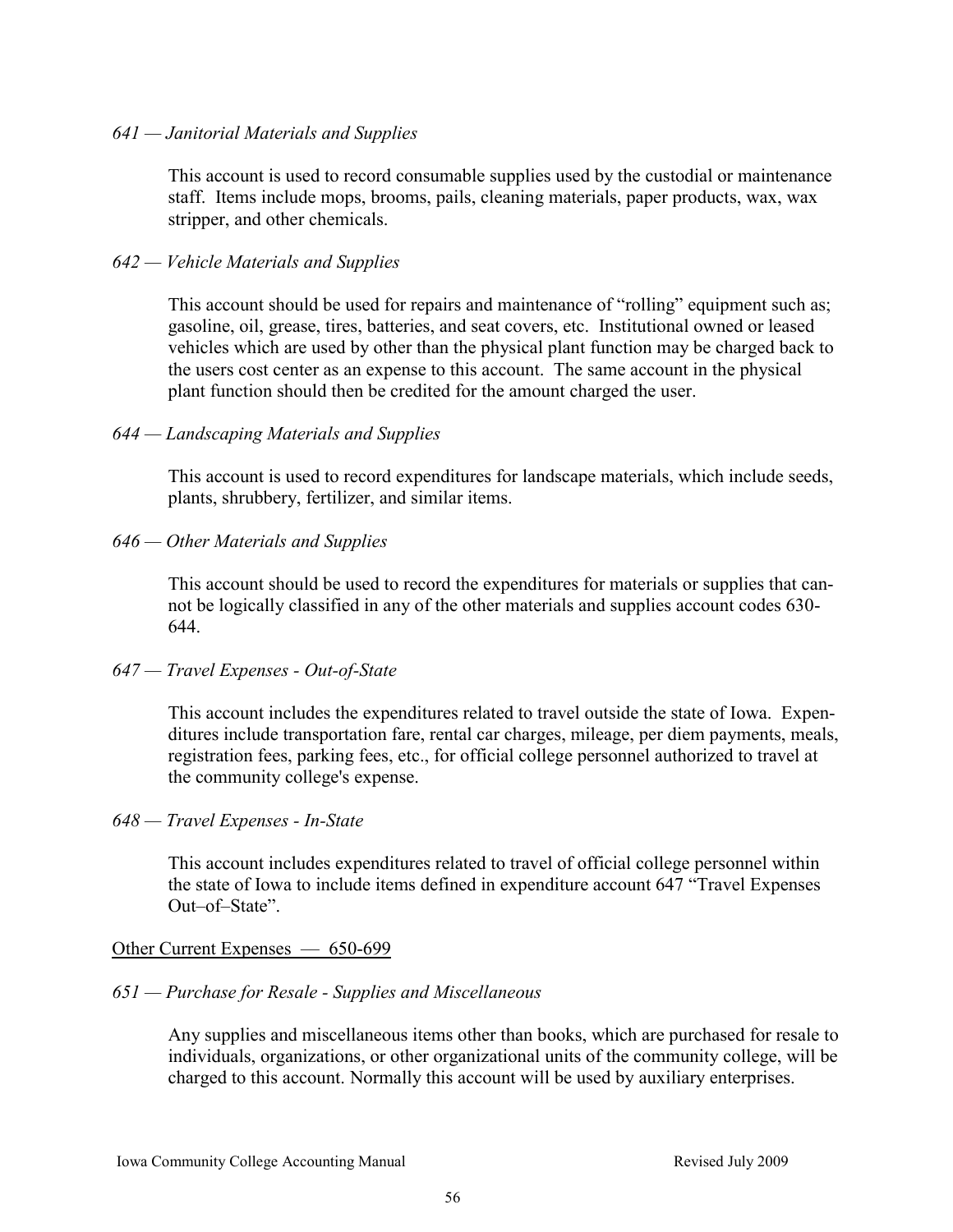#### *652 — Purchases for Resale - Textbooks*

This account is used for the purchase of books for resale. As in the case of expenditure account 651 "Purchase for Resale-Supplies and Miscellaneous", this account is normally used by auxiliary enterprises.

#### *670 — Interest on Debt*

This account should record only interest paid on indebtedness. All other costs of retiring debt, such as agent fees and discounts on certificates should be properly classified accordingly.

#### *673 — Payment on Debt Principal*

This account is used to record all payments made to retire the principal portion of community college debt. This account is generally restricted to the Restricted General Fund and the Debt Service Sub-Fund.

#### *675 — Scholarships*

This account records all scholarship payments to students. Do not include payments to students for loans or for services rendered.

#### *677 — Student Loans*

This account records the amount of loans made to students during the current fiscal year. At the end of the fiscal year, this account should be closed out to the asset account 150 "Notes Receivable - Student Loans".

#### *678 — Collection Agency Expenses*

This account records payments made to collection agencies.

#### *679 — Loan Cancellation*

This account records loans cancelled. This account should be closed out at the end of the fiscal year to asset account 150 "Notes Receivable."

#### *680 — Transfers*

This account records only expenditure transfers from one fund to another within the community college.

#### *684 — Deductions from Assets*

This account is debited when disposing of assets where there is an excess of book value over the trade in allowance.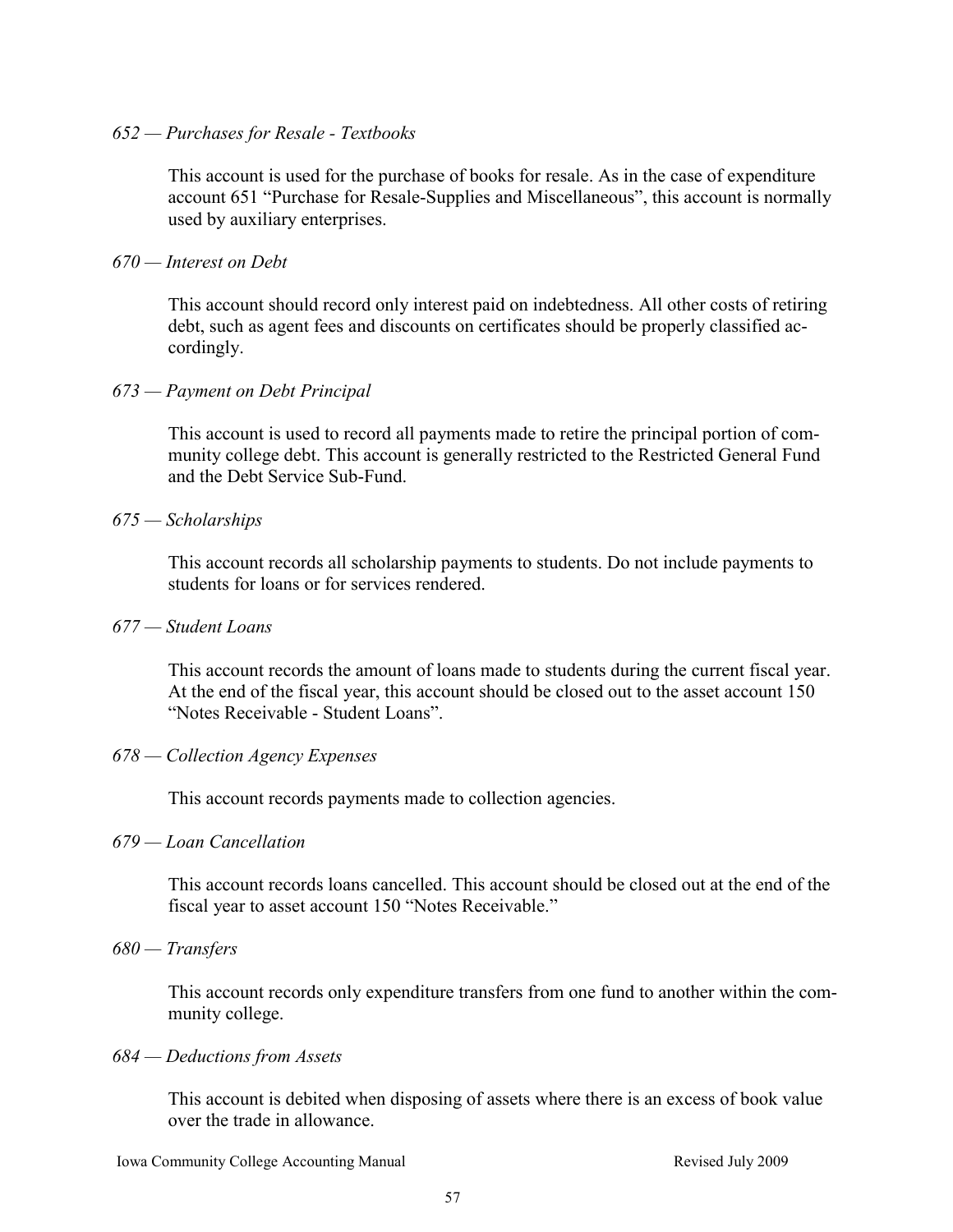#### *685 — Depreciation*

This account is used to record the depreciation expense on all assets capitalized.

# *686 — Property Tax*

This account is used when property tax is assessed to a nonexempt building or land holdings of the community college. This account is to be used in the event an assessment for street, sewer, water, etc., is placed on nonexempt land holdings of the community college.

#### *690 — Employer Reimbursement*

This account is to record all costs paid to employers in excess of the amount entered under Workstudy.

#### *691 — Student Services*

This account is used to record the expenditure of federal, state and local funds for payment of unusual expenses incurred by students as a result of their enrollment in an exemplary and/or cooperative vocational education program.

#### *693 — Other Current Expenses*

This account should be used for any other current expenses that cannot be logically classified under any other current expense account.

#### *694 — Bad Debts*

This account is used to record all uncollectible tuition, fees and other bad debts.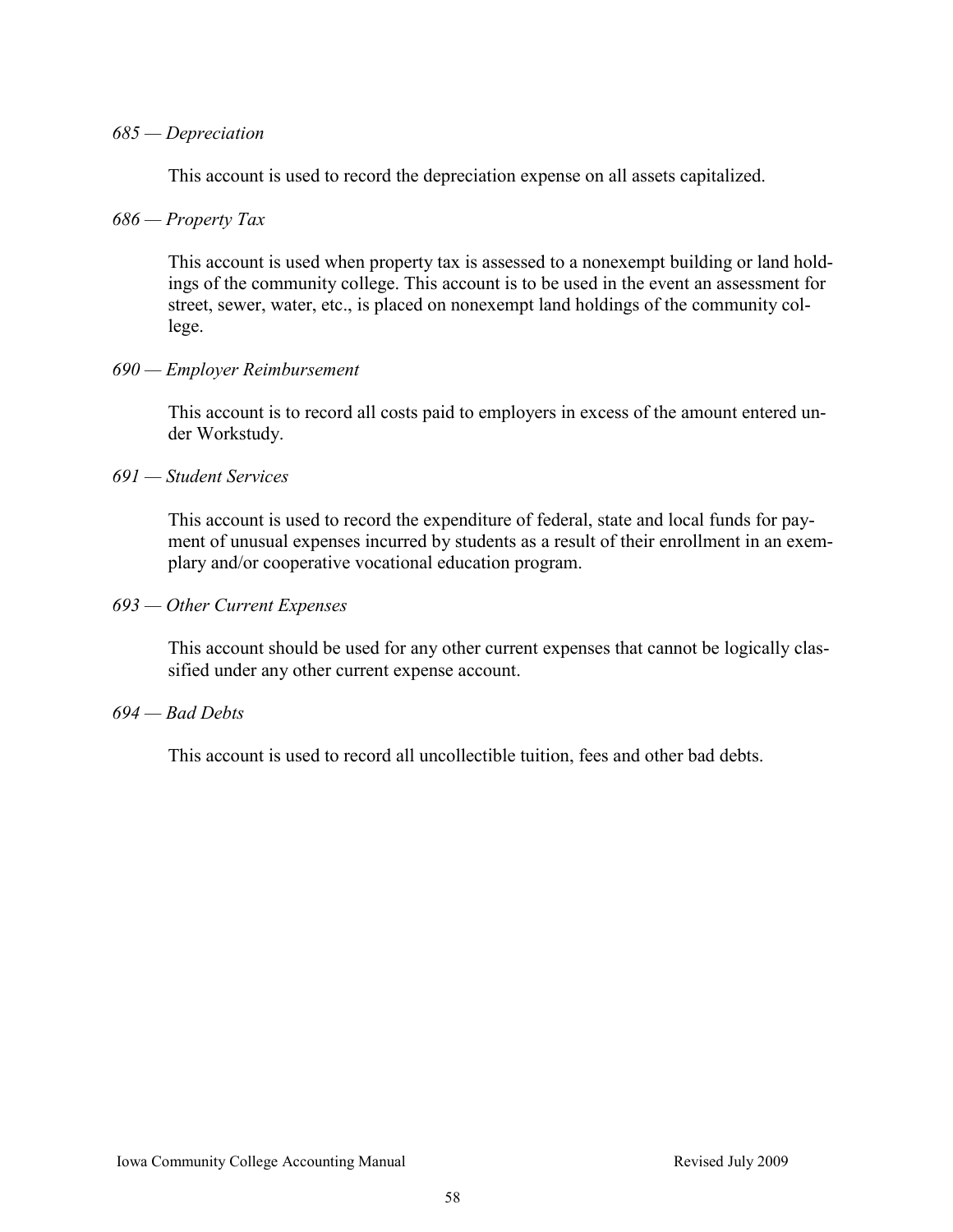# **CHAPTER XIV CAPITAL OUTLAY**

# A. Chart of Accounts

| Fund | Function | Specific Site Optional<br><b>Jnit</b> |  | <b>Object</b> |
|------|----------|---------------------------------------|--|---------------|
|      |          |                                       |  |               |

# Capital Outlay  $-700-790$

| <b>Capitalized Capital Assets</b>             | 710 |
|-----------------------------------------------|-----|
| Equipment Replacement-Equipment Tax Levy      | 711 |
| Lease Purchase Equipment                      | 712 |
| <b>Construction and Maintenance Equipment</b> | 730 |
| Vehicles                                      | 740 |
| Capitalized Software Purchased/Developed      | 750 |
| Buildings and Fixed Equipment                 | 760 |
| Land                                          | 770 |
| Other Structures and Improvements             | 780 |
| Other Capital Outlay                          | 790 |

#### B. Account Descriptions

The following account descriptions are provided as a guide. They are not intended to provide description for all the expenditure accounts that may be used by an individual community college. Account titles and descriptions may be added to meet the community college's individual needs by using the unassigned account numbers in the appropriate object account code group classification. However, for state reporting purposes, all local object codes should be closed to those identified in this accounting manual at the end of the fiscal year.

# Capital Outlay — 700-790

# *710 — Capitalized Capital Assets*

This account includes all capital outlay items used in the instructional process, classroom, laboratories, auditoriums, shops, etc, which are above the \$5,000 capitalization threshold, not purchased with state equipment replacement funds or local property tax levy. This account includes all capital outlay items used in the instructional process, classroom, laboratories, auditoriums, shops and general community college operations, etc., which are above the \$5,000 capitalization threshold, not purchased with state equipment replacement funds or local property tax levy.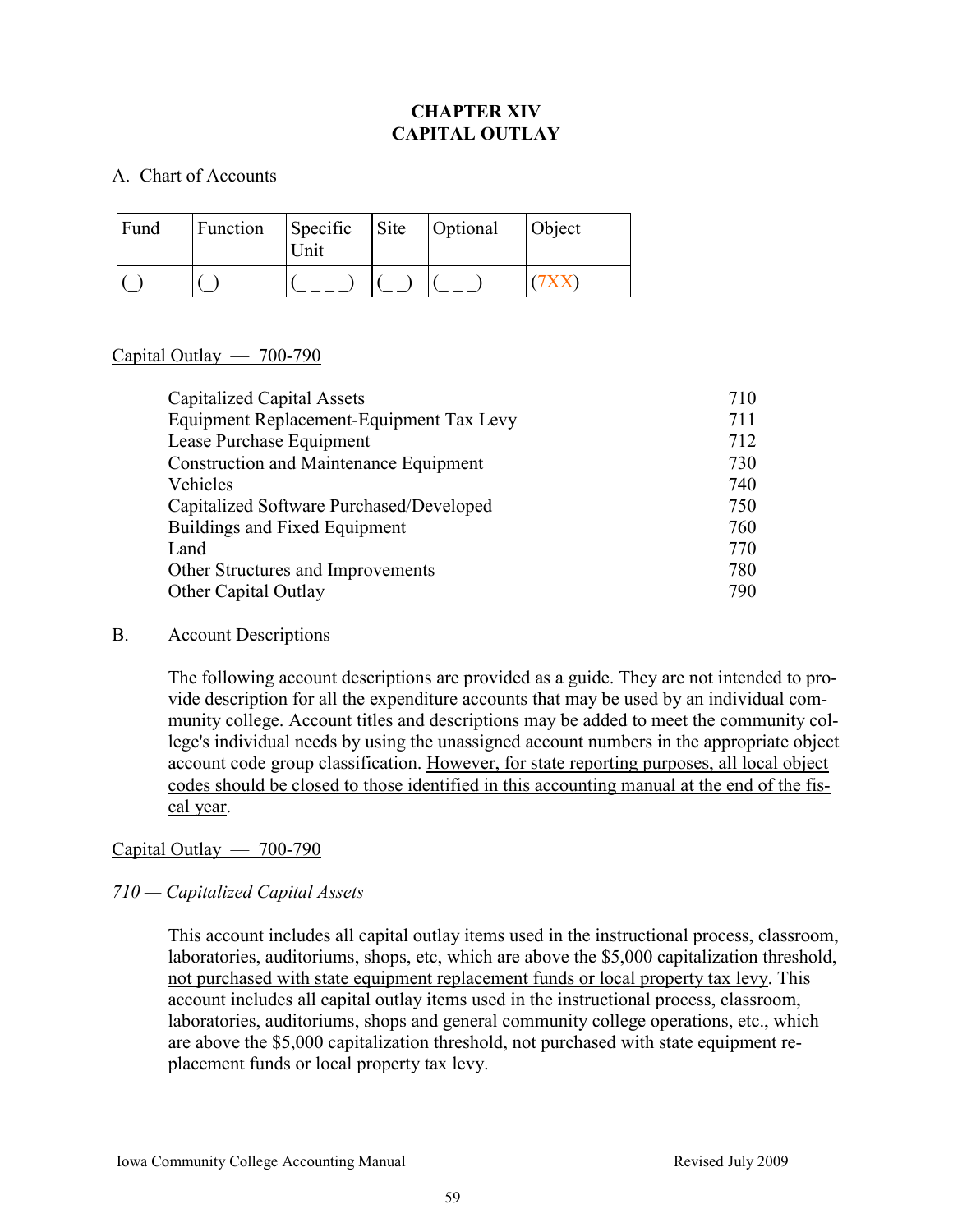# *711 — Equipment Replacement - Equipment Tax Levy*

This account is used if a community college chooses to specifically identify the equipment purchased with the local equipment levy monies, it is recommended that this object code be used in Restricted Current General Fund (Fund 2).

# *712 — Lease Purchase Equipment*

This account records equipment purchased using lease purchase agreements.

#### *730 — Construction and Maintenance Equipment*

This account records purchases of equipment which are to be used by maintenance, custodial, and ground personnel in the performance of their duties. Examples are: electric saws used by carpenters, spray guns and compressors used by painters, lawn mowers and tractors used by grounds personnel, etc.

# *740 — Vehicles*

This account records the purchase of all vehicles and motorized equipment that are designed to transport persons or things. Include automobiles, buses, trucks, airplanes, boats, motorcycles, etc.

#### *750 — Capitalized Software Purchased/Developed*

This account records the purchase or development of software to be capitalized.

#### *760 — Buildings and Fixed Equipment*

This account records all expenditures of acquiring buildings. Architect fees, drawings, blueprints, postage, long distance telephone charges, construction contracts and other costs incurred in the construction of buildings should be charged here.

Major repairs or renovations of buildings are properly charged to this account. The installation of any equipment which is permanently attached to a building such as an elevator or a central air conditioning system is charged to this account. Window air conditioners and water coolers would not be included here.

#### *770 — Land*

This account records only the original cost of land plus acquisition costs. Do not charge site development costs which should be charged to the expenditure account 780 "Other Structures and Improvements."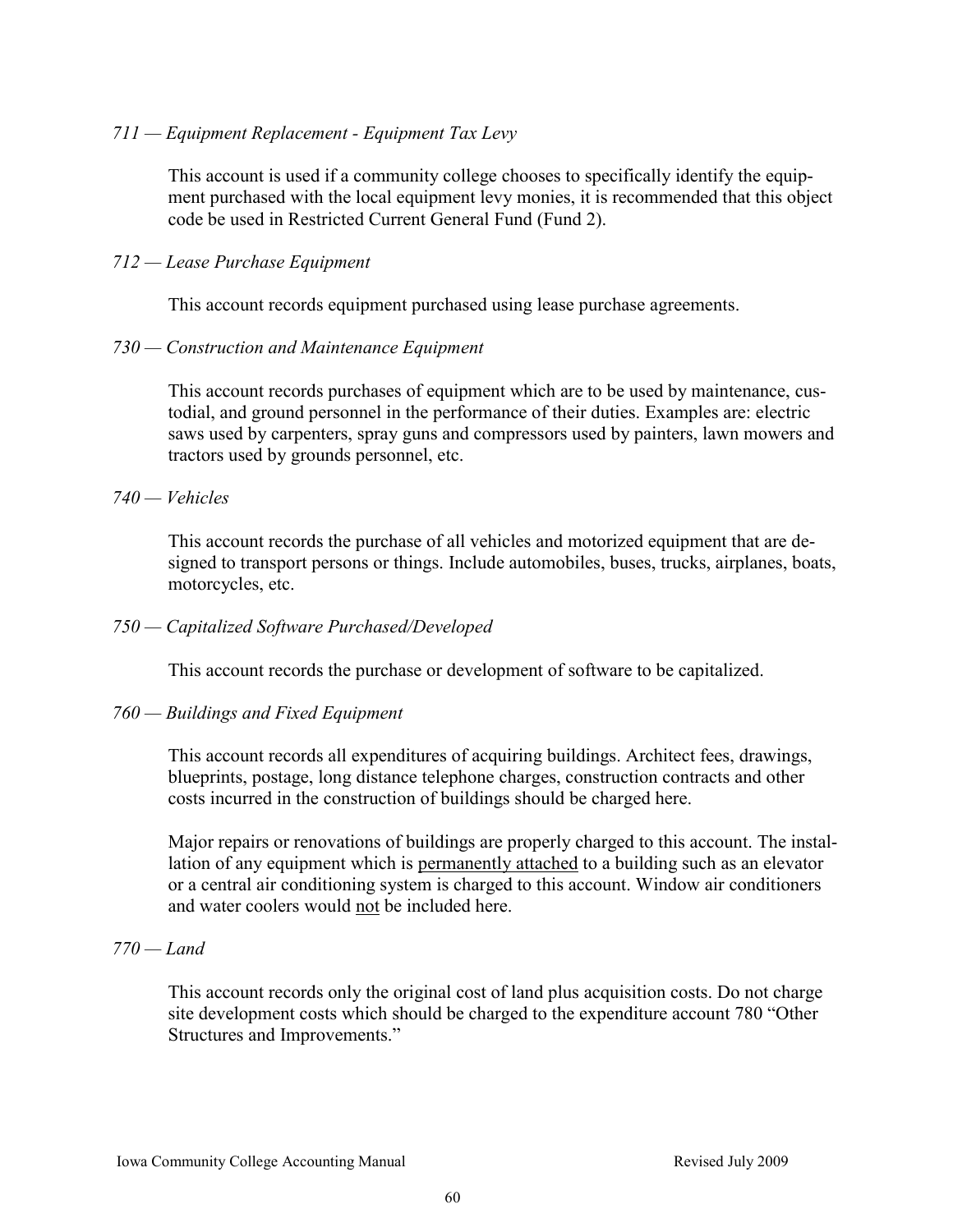# *780 — Other Structures and Improvements*

This account records the cost of site development, parking lots, sidewalks, outdoor lighting systems, utility systems, flagpoles, fences and other improvements on the outside of buildings.

# *790 — Other Capital Outlay*

This account records any capital outlay expenditure that cannot logically be classified in any other capital outlay account codes 710-790.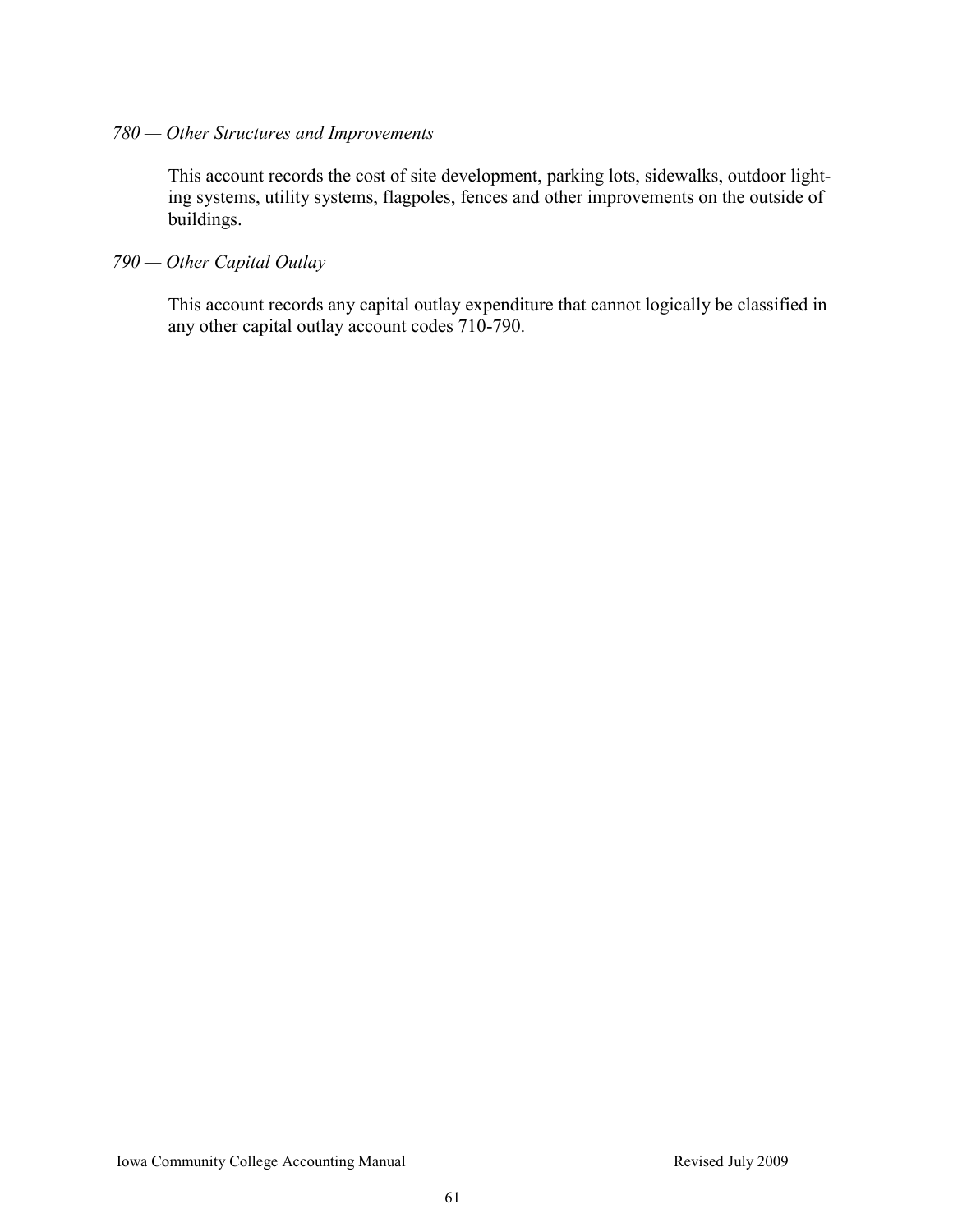# **CHAPTER XV FISCAL YEAR FINANCIAL REPORTING**

# **Annual Due Dates:**

| CE4B (Revised version)                                                                   | September 1 |
|------------------------------------------------------------------------------------------|-------------|
| 260E Admin                                                                               | September 1 |
| <b>PSEO</b> and Supplemental Weighting Report<br>(Formerly the HF 2527 Report)           | September 1 |
| <b>Additional Data Reporting</b><br>(Trustees, Administrators, & Governmental Relations) | September 1 |
| AS-15D (Balance Sheet) Funds 1, 2, and 7                                                 | December 1  |
| AS-15E (Income Statement) Funds 1, 2, and 7                                              | December 1  |
| Infrastructure Funding Report                                                            | December 31 |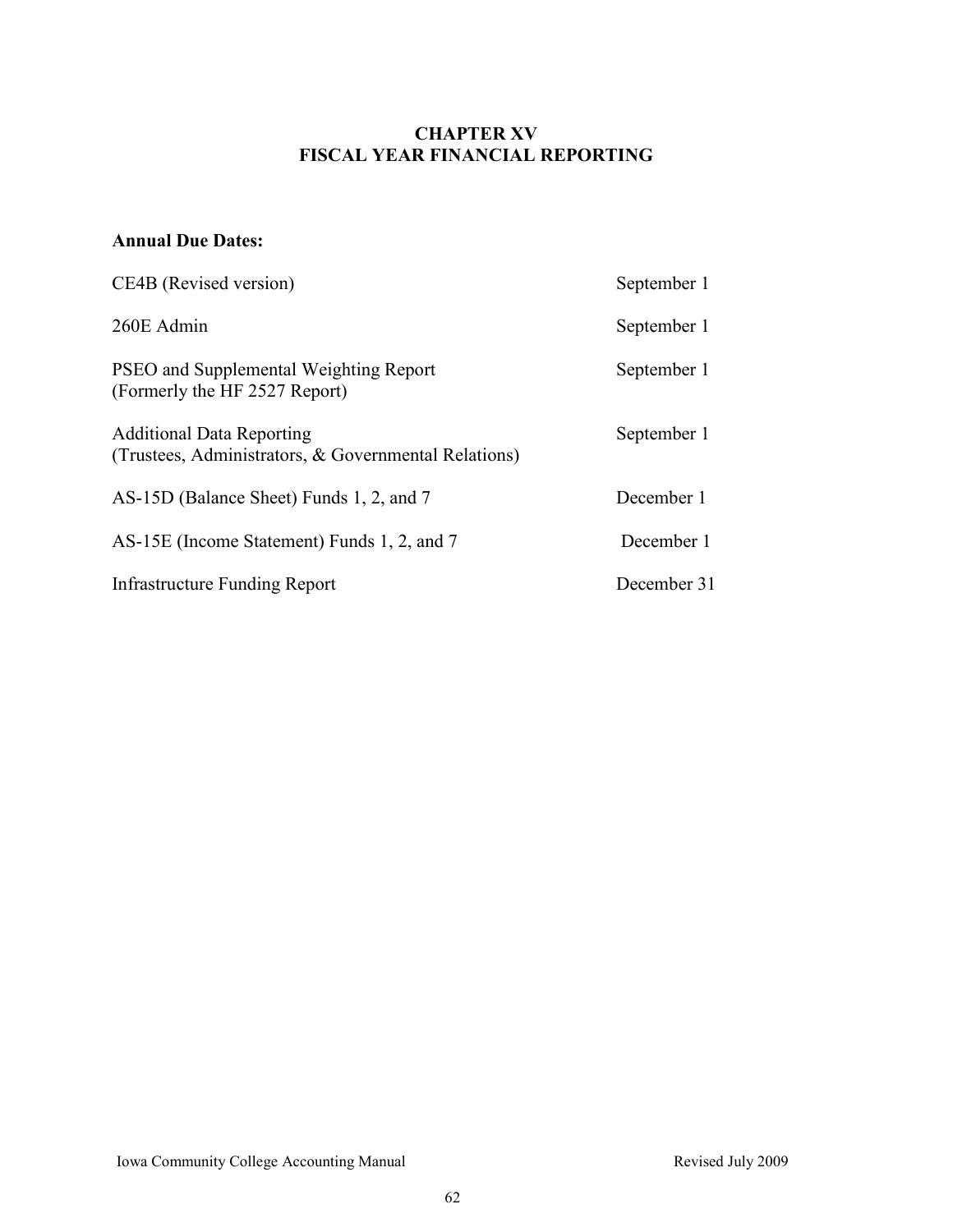# **Financial Reports**

# **A. Revised CE-4b, Pro Rate Sheet**

The CE-4b report is a distribution of data from the annual AS-15E reports for the Unrestricted General Fund (Fund 1) and Restricted General Fund (Fund 2) for the present Fiscal Year of operation. This report centers on all of the credit and non-credit classification of instructional program (CIP) codes that are offered by the community college and assigning the following costs to the CIP. The steps to completing the Revised CE4B are below:

- 1. Round all figures to the nearest dollar.
- 2. Direct Costs would include object codes 510, 520 through 599, 601 through 626, 632 through 648 and 650 through 699 of the appropriate function expenses from July 1 through June 30 of the reporting Fiscal Year.
- 3. Indirect Costs would be the total expenditures for functions 5-9, prorated to the program based on total contact hours expenses from July 1 through June 30 of the reporting Fiscal Year.
- 4. Direct Capital Expenditures would include all capital outlay expense directly attributable to the program and would include object codes 710, 740 and 750 expenses from July 1 through June 30 of the reporting Fiscal Year.
- 5. Indirect Capital would include all capital outlay attributable to the Support Services functions prorated on total contact hours and would include object codes 710 and 790 expenses from July 1 through June 30 of the reporting Fiscal Year.
- 6. Total would be the total of the above mentioned columns.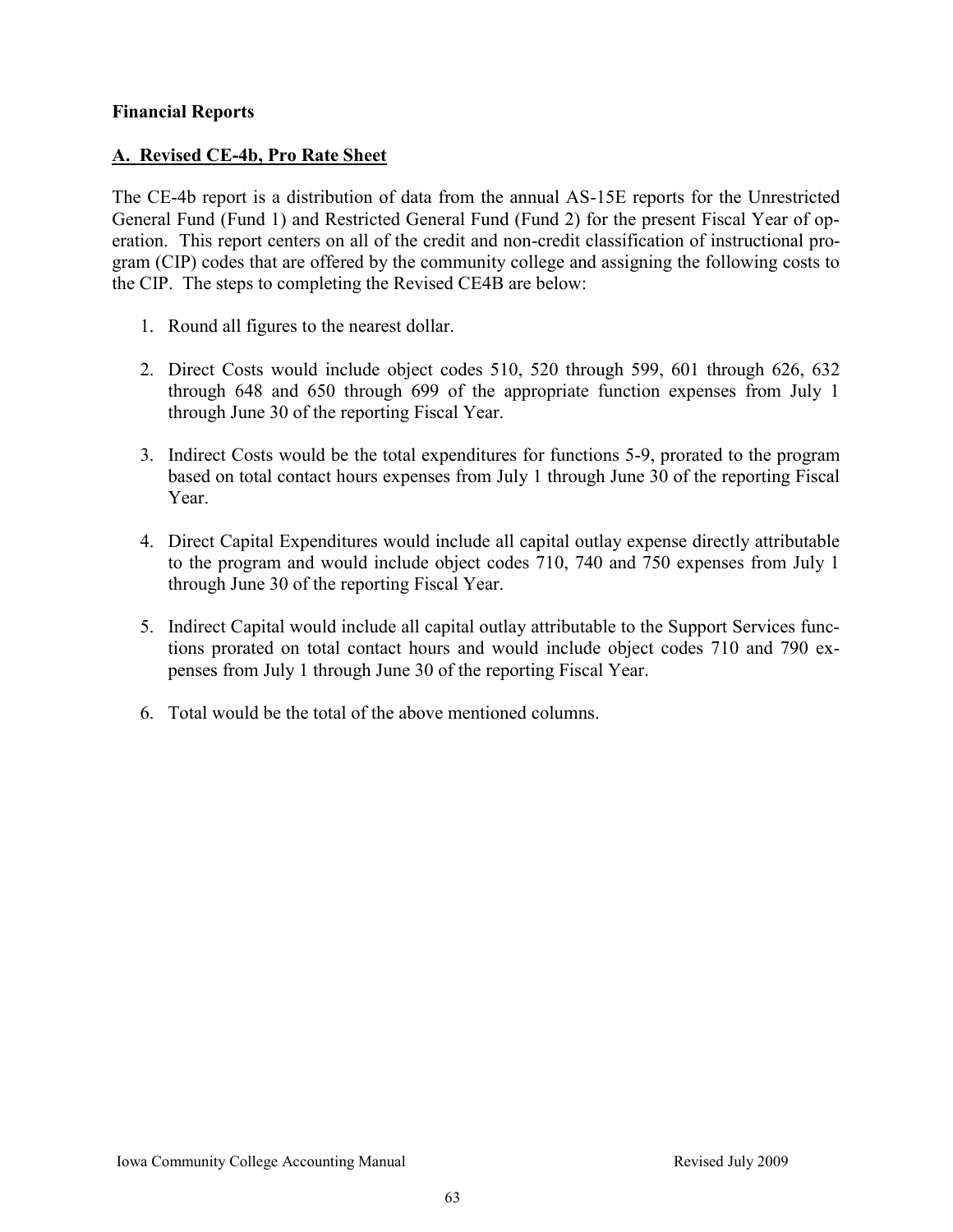# **B. Balance Sheet, AS-15D (Fund 1, Fund 2, Fund 7)**

- 1. Round all figures to whole dollar**.**
- 2. Enter the college name in the space provided.
- 3. Total the sub-account assets and report on the control account line (i.e. assets in object codes 100 through 129 would be combined and reported on the Balance Sheet line "Cash on Hand or in Bank"; object codes 131-139 would be combined and reported on the Balance Sheet line "Investments", etc.). Enter into the appropriate cell of the reporting template.
- 4. Report Unrestricted General Fund (Fund 1), Restricted General Fund (Fund 2), and Plant Fund (Fund 7).
- 5. Dollar amounts in object codes 191-198 (Fixed Assets) should agree with dollar amounts in object code 312 (Fund Balance-Net Investment in Plant) in each fund.
- 6. Dollar amounts in object code 311 (Fund Balance-Unrestricted) should agree with dollar amount answer when total current liabilities (object codes 100-189) are subtracted from total current assets (object codes 201-240).

# **C. Income Statement, AS-15E (Fund 1, Fund 2, Fund 7)**

- 1. Round all figures to whole dollar.
- 2. Enter the college name in the space provided.

3. In Fund 2, object code 415 Property Tax – Equipment Replacement, include the amount to be received from the \$.03 or \$.06 levy for equipment

4. In Fund 2, object code 416, Property Tax – Operations/Plant Fund/Early Retirement/Cash Reserve, include levy for insurance in function 8 and levy for early retirement in function 9. Cash Reserve will be included in function 5. In debt service sub-fund of the plant funds group, include only the amount necessary to pay bonds or certificates and interest that are currently due.

5. In Fund 2, object code 419, Property Tax – Tort Liability/Insurance, include the amount to be received from the tort liability levy in function 9, and the amount received from insurance in function 8.

6. Include assessments for library books, parking tickets, etc. in object code 477 Assessment -Special Charges. Parking fees or permits are to be included in object code 454-Other Sales and Service.

7. Money kept from administering General Educational Development (GED) tests should be classified in function 3 (General Adult Education) and object code 406 (other student fees).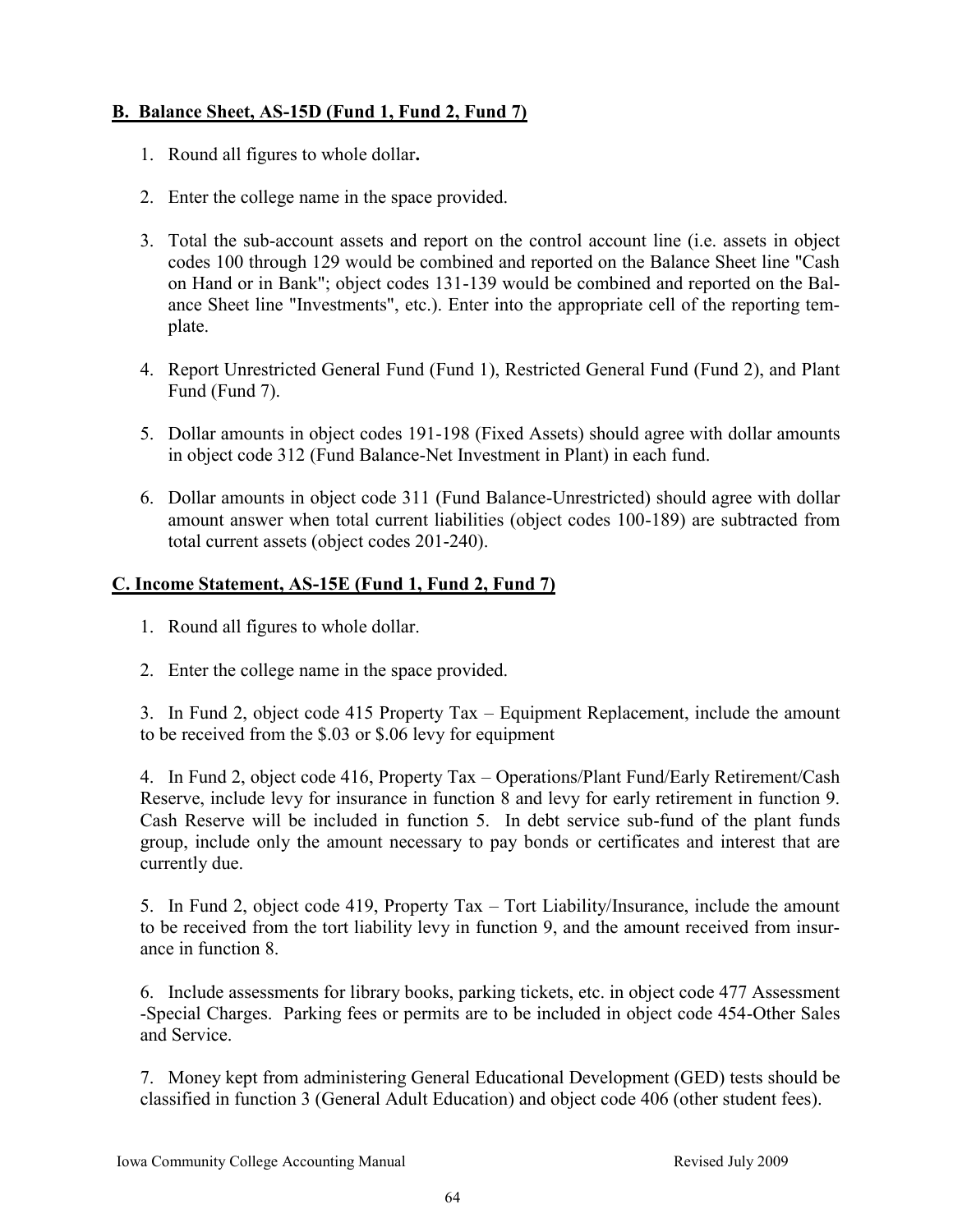- 8. Place all Worker's Compensation Insurance in object code 591 (Worker's Compensation Insurance) in function 5. Do not include in object code 618 (Insurance).
- 9. Object code 590 Related Payroll Costs and Fringe Benefits, object code 592 FICA (Employer's Share) and object code 593 Retirement Plan (Employer's Share) are to be broken down by object code and function.

# **D. Administrative Allowance from Code of Iowa, Chapter 260E**

- 1. Round all figures to whole dollar**.**
- 2. Enter the college name in the space provided.
- 3. Enter the beginning balance. Please make sure that this amount agrees to the ending balance from the previous year.
- 4. Provide appropriate revenue sources for the current Fiscal Year.
- 5. Enter expenditure amounts in the appropriate lines.

#### **E . Infrastructure Fund Appropriation**

.

- 1. Round all figures to whole dollar.
- 2. Enter the college name in the space provided.
- 3. Enter the beginning balance of the Infrastructure Appropriation, please make sure the this amount agrees to the ending balance from the previous year – should be \$0 if previous year's ending balance was negative.
- 4. Provide revenue allocation for the current Fiscal Year.
- 5. Enter actual expenditure amounts and a detailed project description for each project, which utilized the Infrastructure Appropriation.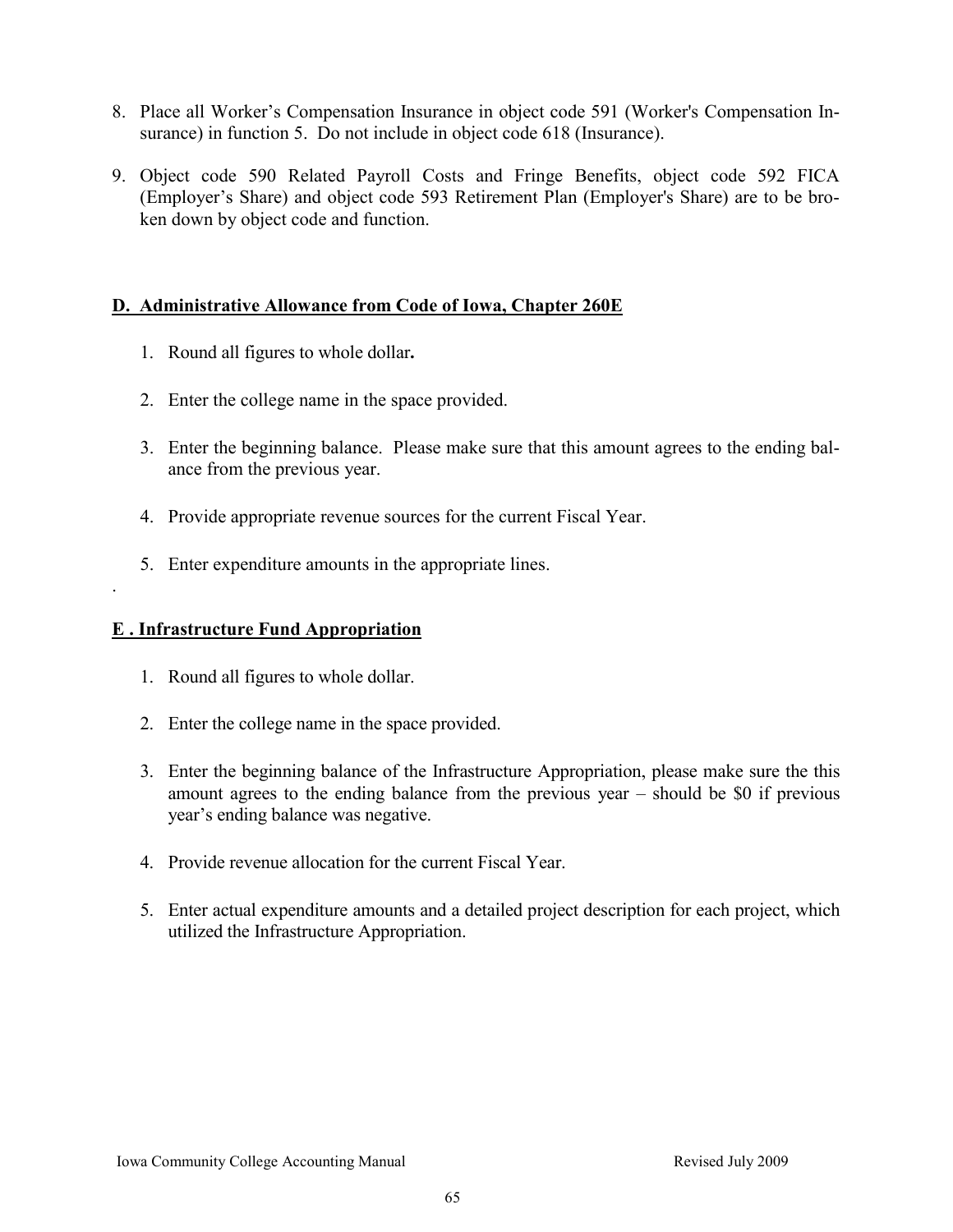# **PSEO and Supplemental Weighting Report**

- 1. Enter the community college name.
- 2. Enter the name of the person who is reporting this information for the college in this box.
- 3. Enter the fiscal year.
- 4. Enter the total revenue received from each local school district as a result of high school students enrolled in Community College courses under the PSEO act. This amount describes the total paid to the college by local school districts for secondary students attending post-secondary classes under the PSEO act.
- 5. Enter total revenue received from each local school district as a result of high school students enrolled in Community College courses through shared supplementary weighting plans. This amount describes the total amount paid to the college by local school districts for secondary students attending postsecondary classes under a 28E agreement. This amount does not include revenue received from students who are paying their own tuition.
- 6. Enter the number of courses enrolled and the percentage of courses in which the course is taught by an instructor who is employed by the local school district for a portion of the school day (total courses offered through shared supplementary weighting plans / courses taught by instructors who are employed by a local school district for a portion of the school day).
- 7. Each college must retain information that will support their answers to these questions for up to six months following the end of the fiscal year.